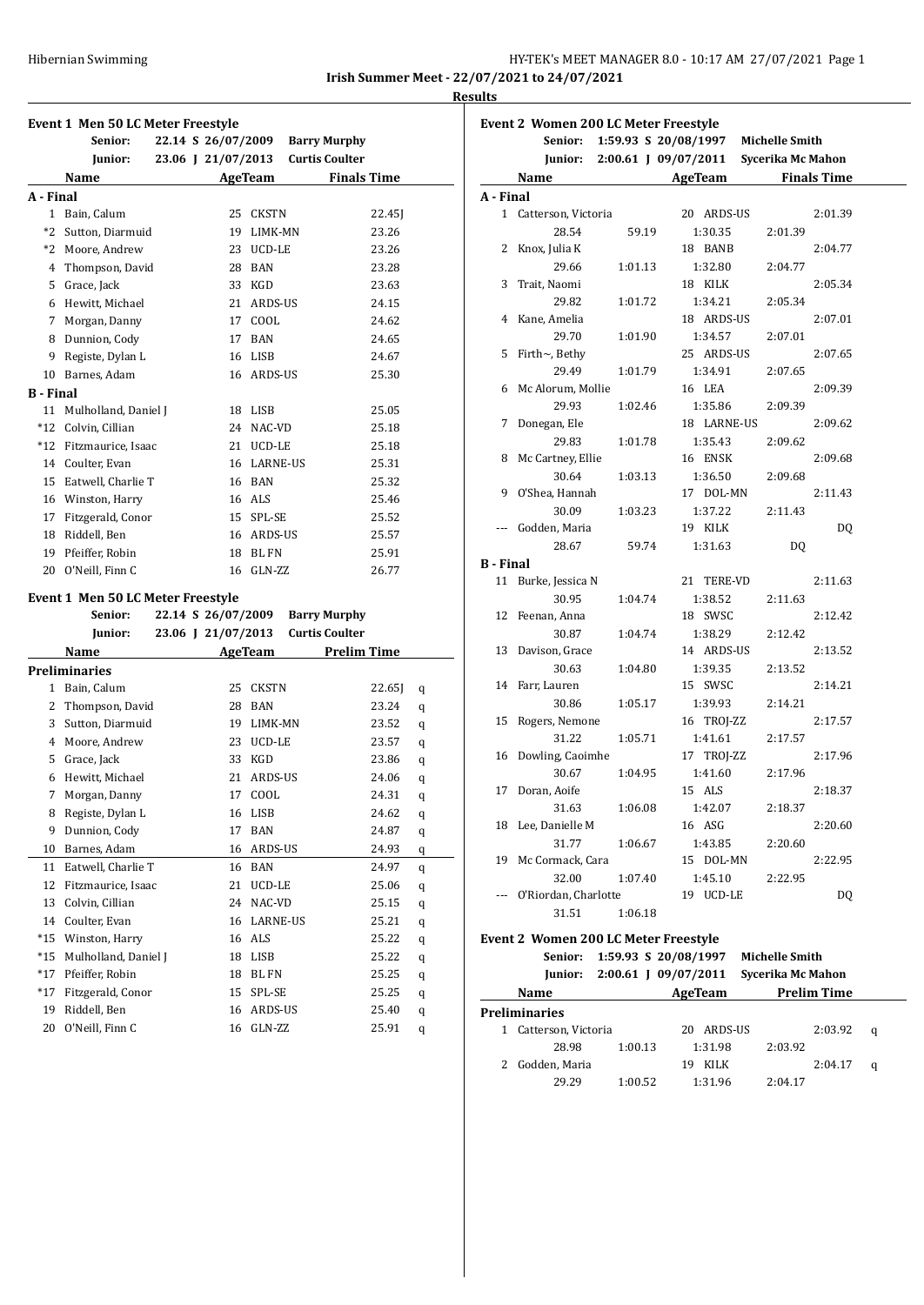# HY-TEK's MEET MANAGER 8.0 - 10:17 AM 27/07/2021 Page 2 **Irish Summer Meet - 22/07/2021 to 24/07/2021**

| Preliminaries  (Event 2 Women 200 LC Meter Freestyle) |                             |         |                                     |         |                    |   |  |
|-------------------------------------------------------|-----------------------------|---------|-------------------------------------|---------|--------------------|---|--|
|                                                       | Name                        |         | AgeTeam                             |         | <b>Prelim Time</b> |   |  |
|                                                       | 3 Knox, Julia K             |         | 18 BANB                             |         | 2:05.85            | q |  |
|                                                       | 29.75                       | 1:01.73 | 1:33.65                             | 2:05.85 |                    |   |  |
| 4                                                     | Kane, Amelia                |         | 18 ARDS-US                          |         | 2:07.45            | q |  |
|                                                       | 29.77                       | 1:01.78 | 1:34.55                             | 2:07.45 |                    |   |  |
| 5                                                     | Trait, Naomi                |         | 18 KILK                             |         | 2:08.07            | q |  |
|                                                       | 28.73                       | 1:00.82 | 1:34.08                             | 2:08.07 |                    |   |  |
| 6                                                     | Firth $\sim$ , Bethy        |         | 25 ARDS-US                          |         | 2:08.89            | q |  |
|                                                       | 29.78                       | 1:02.30 | 1:35.86                             | 2:08.89 |                    |   |  |
| 7                                                     | Mc Cartney, Ellie           |         | 16 ENSK                             |         | 2:09.55            | q |  |
|                                                       | 30.74                       | 1:03.12 | 1:36.31                             | 2:09.55 |                    |   |  |
| 8                                                     | Mc Alorum, Mollie           |         | 16 LEA                              |         | 2:09.58            | q |  |
|                                                       | 30.08                       | 1:02.75 | 1:36.21                             | 2:09.58 |                    |   |  |
| 9                                                     | Hodgins, Grace S            |         | 16 TROJ-ZZ                          |         | 2:09.80            | q |  |
|                                                       | 30.03                       | 1:03.45 | 1:37.10                             | 2:09.80 |                    |   |  |
| 10                                                    | Donegan, Ele                |         | 18 LARNE-US                         |         | 2:10.13            | q |  |
|                                                       | 30.16                       | 1:02.62 | 1:36.12                             | 2:10.13 |                    |   |  |
| 11                                                    | O'Shea, Hannah              |         | 17 DOL-MN                           |         | 2:11.67            | q |  |
|                                                       | 29.94                       | 1:02.70 | 1:37.32                             | 2:11.67 |                    |   |  |
| 12                                                    | Davison, Grace              |         | 14 ARDS-US                          |         | 2:12.60            | q |  |
|                                                       | 30.06                       | 1:04.00 | 1:38.40                             | 2:12.60 |                    |   |  |
| 13                                                    | Feenan, Anna                |         | 18 SWSC                             |         | 2:13.31            | q |  |
|                                                       | 31.09                       | 1:05.29 | 1:38.78                             | 2:13.31 |                    |   |  |
| 14                                                    | Burke, Jessica N            |         | 21 TERE-VD                          |         | 2:13.53            | q |  |
|                                                       | 31.03                       | 1:05.06 | 1:39.32                             | 2:13.53 |                    |   |  |
| 15                                                    | Farr, Lauren                |         | 15 SWSC                             |         | 2:15.55            | q |  |
|                                                       | 30.64                       | 1:04.95 | 1:40.43                             | 2:15.55 |                    |   |  |
| 16                                                    | Doran, Aoife                |         | 15 ALS                              |         | 2:18.33            | q |  |
|                                                       | 30.93                       | 1:05.29 | 1:41.63                             | 2:18.33 |                    |   |  |
| 17                                                    | Rogers, Nemone              |         | 16 TROJ-ZZ                          |         | 2:19.58            | q |  |
|                                                       | 31.87                       | 1:05.87 | 1:42.63                             | 2:19.58 |                    |   |  |
| 18                                                    | O'Riordan, Charlotte        |         | 19 UCD-LE                           |         | 2:20.50            | q |  |
|                                                       | 31.64                       | 1:06.99 | 1:43.71                             | 2:20.50 |                    |   |  |
| 19                                                    | Dowling, Caoimhe            |         | 17 TROJ-ZZ                          |         | 2:20.85            | q |  |
|                                                       | 29.99                       | 1:04.37 | 1:42.33                             | 2:20.85 |                    |   |  |
| 20                                                    | Lee, Danielle M             |         | 16 ASG                              |         | 2:21.07            | q |  |
|                                                       | 31.99                       | 1:07.15 | 1:44.13                             | 2:21.07 |                    |   |  |
| 21                                                    | Rooney, Cora                |         | 16 ENSK                             |         | 2:21.36            |   |  |
|                                                       | 30.78                       | 1:06.10 | 1:43.38                             | 2:21.36 |                    |   |  |
| 22                                                    | Mc Cormack, Cara            |         | 15 DOL-MN                           |         | 2:22.35            |   |  |
|                                                       | 31.74                       | 1:06.99 | 1:44.68                             | 2:22.35 |                    |   |  |
| 23                                                    | Williams, Ciara             |         | 17 NAC-VD                           |         | 2:22.77            |   |  |
|                                                       | 32.25                       | 1:07.70 | 1:45.62                             | 2:22.77 |                    |   |  |
| 24                                                    | Marley, Ruby                |         | 14 TERE-VD                          |         | 2:23.36            |   |  |
|                                                       | 31.53                       | 1:07.45 | 1:45.19                             | 2:23.36 |                    |   |  |
| 25                                                    | Noble, Amy                  |         | 15 ASG                              |         | 2:25.17            |   |  |
|                                                       | 32.13                       | 1:07.82 | 1:46.44                             | 2:25.17 |                    |   |  |
|                                                       | Event 3 Men 200 LC Meter IM |         |                                     |         |                    |   |  |
|                                                       | Senior:                     |         | 2:01.52 S 30/03/2019 Brendan Hyland |         |                    |   |  |
|                                                       |                             |         |                                     |         |                    |   |  |

|                               | $\frac{1}{2}$                    |            | <b>DI enuan rivianu</b> |  |
|-------------------------------|----------------------------------|------------|-------------------------|--|
|                               | Junior: $2:03.48$ J $22/07/2021$ |            | <b>Ethan Hansen</b>     |  |
| <b>Name</b>                   |                                  | AgeTeam    | <b>Finals Time</b>      |  |
| A - Final                     |                                  |            |                         |  |
| Hansen, Ethan<br>$\mathbf{1}$ |                                  | 19 TROJ-ZZ | 2:03.481                |  |
| 26.56                         | 58.04                            | 1:33.83    | 2:03.48                 |  |
|                               |                                  |            |                         |  |

| <b>Results</b> |                             |         |                                             |         |         |   |
|----------------|-----------------------------|---------|---------------------------------------------|---------|---------|---|
|                | 2 Mc Carthy, Cadan          |         | 21 MAL-MN                                   |         | 2:05.42 |   |
|                | 27.02                       | 59.78   | 1:35.06                                     | 2:05.42 |         |   |
|                | 3 Kennedy, Daniel           |         | 17 ARDS-US                                  |         | 2:10.31 |   |
|                | 27.76                       | 1:01.80 | 1:40.03                                     | 2:10.31 |         |   |
|                | 4 Wilson, Adam W            |         | 18 BANB                                     |         | 2:12.38 |   |
|                | 28.70                       | 1:03.39 | 1:40.20                                     | 2:12.38 |         |   |
|                | 5 Hand, Matthew             |         | 16 ARDS-US                                  |         | 2:14.37 |   |
|                | 28.80                       | 1:05.13 | 1:43.62                                     | 2:14.37 |         |   |
|                | 6 Dunnion, Cody             |         | 17 BAN                                      |         | 2:17.54 |   |
|                | 28.58                       | 1:04.56 | 1:45.17                                     | 2:17.54 |         |   |
| 7              | Riddell, Ben                |         | 16 ARDS-US                                  |         | 2:18.86 |   |
|                | 29.34                       | 1:05.68 | 1:49.04                                     | 2:18.86 |         |   |
|                | 8 Colgan, Adam              |         | 16 LEC                                      |         | 2:22.34 |   |
|                | 29.13                       | 1:07.73 | 1:50.21                                     | 2:22.34 |         |   |
|                | 9 Mc Geown, Niall P         |         | 17 BANB                                     |         | 2:24.43 |   |
|                | 30.35                       | 1:06.78 | 1:49.37                                     | 2:24.43 |         |   |
|                |                             |         |                                             |         |         |   |
|                | Event 3 Men 200 LC Meter IM |         |                                             |         |         |   |
|                |                             |         | Senior: 2:01.52 S 30/03/2019 Brendan Hyland |         |         |   |
|                | Junior:                     |         | 2:03.48 J 22/07/2021 Ethan Hansen           |         |         |   |
|                | Name                        |         | AgeTeam Prelim Time                         |         |         |   |
|                | Preliminaries               |         |                                             |         |         |   |
|                | 1 Hansen, Ethan             |         | 19 TROJ-ZZ                                  |         | 2:06.70 | q |
|                | 27.04                       | 59.33   | 1:35.49                                     | 2:06.70 |         |   |
|                | 2 Mc Carthy, Cadan          |         | 21 MAL-MN                                   |         | 2:07.42 | q |
|                | 27.25                       | 1:00.23 | 1:36.40                                     | 2:07.42 |         |   |
|                | 3 Kennedy, Daniel           |         | 17 ARDS-US                                  |         | 2:11.70 | q |
|                | 28.34                       | 1:02.36 | 1:41.02                                     | 2:11.70 |         |   |
|                | 4 Cooke, Uiseann            |         | 20 LIMK-MN                                  |         | 2:13.29 | q |
|                | 27.31                       | 1:05.28 | 1:40.71                                     | 2:13.29 |         |   |
|                | 5 Wilson, Adam W            |         | 18 BANB                                     |         | 2:13.67 | q |
|                | 28.81                       | 1:03.56 | 1:41.16                                     | 2:13.67 |         |   |
|                | 6 Hand, Matthew             |         | 16 ARDS-US                                  |         | 2:17.21 | q |
|                | 28.87                       | 1:05.51 | 1:44.98                                     | 2:17.21 |         |   |
| 7              | Riddell, Ben                |         | 16 ARDS-US                                  |         | 2:19.82 | q |
|                | 29.37                       | 1:05.83 | 1:49.77                                     | 2:19.82 |         |   |
|                | 8 Dunnion, Cody             |         | 17 BAN                                      |         | 2:20.12 | q |
|                | 29.47                       | 1:06.02 | 1:46.22                                     | 2:20.12 |         |   |
|                | 9 Fahey, Ronan              |         | 16 TROJ-ZZ                                  |         | 2:21.61 | q |
|                | 29.44                       | 1:06.27 | 1:48.52                                     | 2:21.61 |         |   |
| 10             | Colgan, Adam                |         | 16 LEC                                      |         | 2:22.10 | q |
|                | 28.79                       | 1:06.25 | 1:49.46                                     | 2:22.10 |         |   |
| 11             | Cassidy, Charlie            |         | 16 DOL-MN                                   |         | 2:23.69 | q |
|                | 29.06                       | 1:05.59 | 1:50.13                                     | 2:23.69 |         |   |
| 12             | Mc Geown, Niall P           |         | 17 BANB                                     |         | 2:26.59 | q |
|                | 29.73                       | 1:06.66 | 1:50.36                                     | 2:26.59 |         |   |
| 13             | Cummings, Benji             |         | 15 ARDS-US                                  |         | 2:26.97 | q |
|                | 29.35                       | 1:09.59 | 1:50.19                                     | 2:26.97 |         |   |

# **Event 4 Women 100 LC Meter Breaststroke**

| Senior:         |                      | 1:06.29 S 20/04/2021 | <b>Mona Mc Sharry</b> |  |
|-----------------|----------------------|----------------------|-----------------------|--|
| Junior:         | 1:07.38 J 07/04/2017 |                      | <b>Mona Mc Sharry</b> |  |
| <b>Name</b>     |                      | AgeTeam              | <b>Finals Time</b>    |  |
| A - Final       |                      |                      |                       |  |
| 1 Coyne, Niamh  |                      | TALL<br>20           | 1:08.23               |  |
| 32.28           | 1:08.23              |                      |                       |  |
| 2 Doyle, Eimear |                      | UCD-LE<br>20         | 1:12.03               |  |
| 33.79           | 1:12.03              |                      |                       |  |
|                 |                      |                      |                       |  |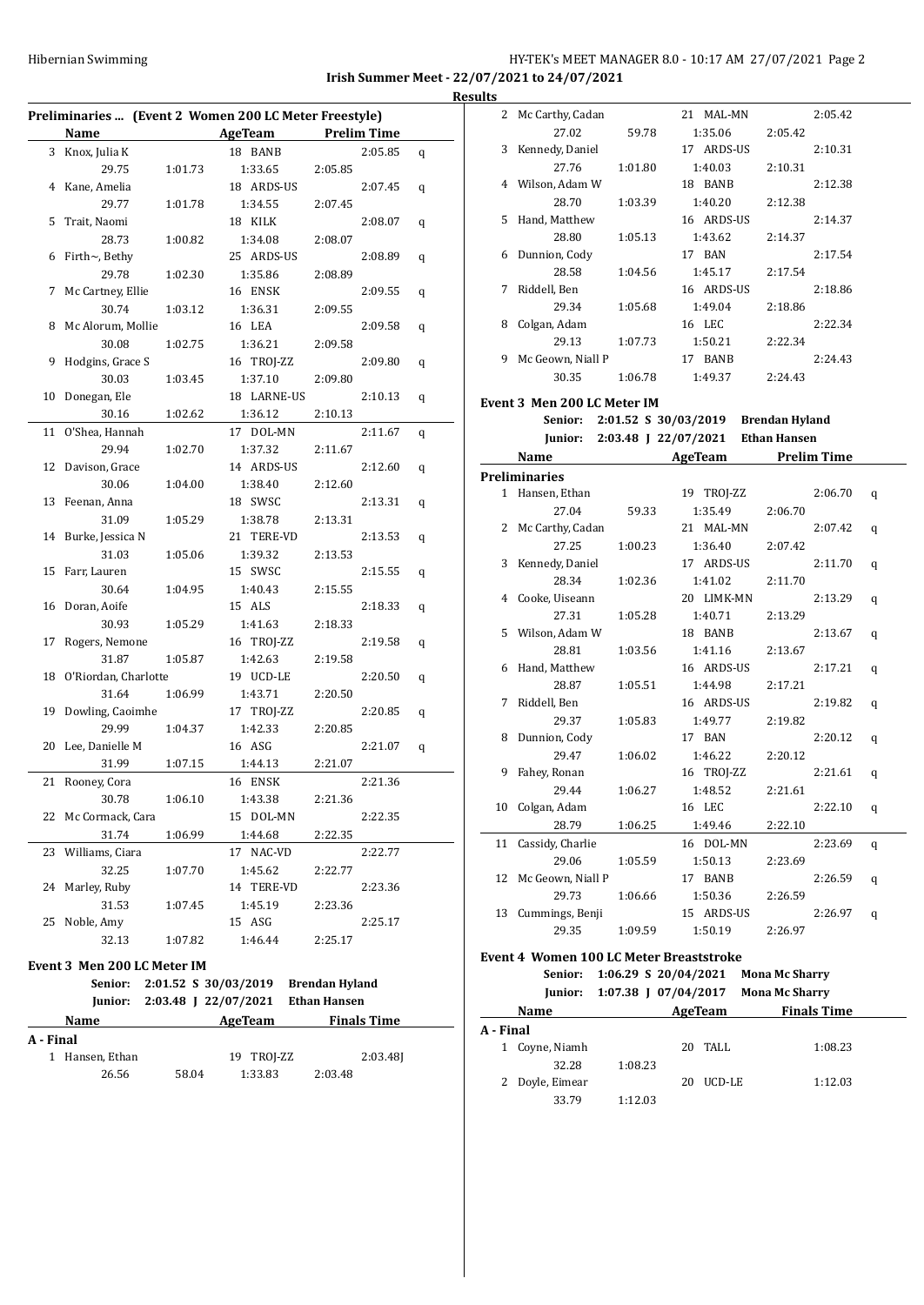## Hibernian Swimming **HY-TEK's MEET MANAGER 8.0 - 10:17 AM 27/07/2021** Page 3 **Irish Summer Meet - 22/07/2021 to 24/07/2021**

**Results**

## **A - Final ... (Event 4 Women 100 LC Meter Breaststroke)**

|                  | Thin the prent I women for Beneter Breaststrone |         |            |                    |
|------------------|-------------------------------------------------|---------|------------|--------------------|
|                  | Name                                            |         | AgeTeam    | <b>Finals Time</b> |
|                  | 3 Mc Cartney, Ellie                             |         | 16 ENSK    | 1:13.85            |
|                  | 34.71                                           | 1:13.85 |            |                    |
| 4                | Murphy, Jade                                    |         | 24 SLIGO   | 1:14.34            |
|                  | 34.33                                           | 1:14.34 |            |                    |
| 5                | Thompson, Zoe                                   |         | 20 ARDS-US | 1:14.96            |
|                  | 35.25                                           | 1:14.96 |            |                    |
| 6                | Riordan, Dayna                                  |         | 21 UCD-LE  | 1:16.51            |
|                  | 35.42                                           | 1:16.51 |            |                    |
| 7                | Burke, Jessica N                                |         | 21 TERE-VD | 1:17.43            |
|                  | 36.70                                           | 1:17.43 |            |                    |
| 8                | Aiken, Keira                                    |         | 15 ARDS-US | 1:17.93            |
|                  | 36.75                                           | 1:17.93 |            |                    |
| 9                | Kidney, Isabel                                  |         | 15 SWSC    | 1:18.50            |
|                  | 37.21                                           | 1:18.50 |            |                    |
|                  | 10 Walker, Darcy S                              |         | 14 BANB    | 1:23.24            |
|                  | 38.73                                           | 1:23.24 |            |                    |
| <b>B</b> - Final |                                                 |         |            |                    |
|                  | 11 Cisnero, Yna                                 |         | 16 LVADY   | 1:23.80            |
|                  | 38.95                                           | 1:23.80 |            |                    |
|                  | 12 Urry, Amelia B                               |         | 17 BAN     | 1:23.82            |
|                  | 38.34                                           | 1:23.82 |            |                    |
| 13               | Noble, Amy                                      |         | 15 ASG     | 1:24.69            |
|                  | 39.47                                           | 1:24.69 |            |                    |

## **Event 4 Women 100 LC Meter Breaststroke**

|    | Senior:              | 1:06.29 S 20/04/2021 |            | <b>Mona Mc Sharry</b> |   |
|----|----------------------|----------------------|------------|-----------------------|---|
|    | Junior:              | 1:07.38 J 07/04/2017 |            | <b>Mona Mc Sharry</b> |   |
|    | Name                 |                      | AgeTeam    | <b>Prelim Time</b>    |   |
|    | <b>Preliminaries</b> |                      |            |                       |   |
|    | 1 Coyne, Niamh       |                      | 20 TALL    | 1:08.51               | q |
|    | 32.06                | 1:08.51              |            |                       |   |
| 2  | Doyle, Eimear        |                      | 20 UCD-LE  | 1:12.00               | q |
|    | 33.72                | 1:12.00              |            |                       |   |
| 3  | Mc Cartney, Ellie    |                      | 16 ENSK    | 1:15.35               | q |
|    | 35.07                | 1:15.35              |            |                       |   |
| 4  | Murphy, Jade         |                      | 24 SLIGO   | 1:15.52               | q |
|    | 35.17                | 1:15.52              |            |                       |   |
| 5  | Thompson, Zoe        |                      | 20 ARDS-US | 1:15.84               | q |
|    | 34.82                | 1:15.84              |            |                       |   |
| 6  | Riordan, Dayna       |                      | 21 UCD-LE  | 1:16.55               | q |
|    | 35.32                | 1:16.55              |            |                       |   |
| 7  | Aiken, Keira         |                      | 15 ARDS-US | 1:17.71               | q |
|    | 36.22                | 1:17.71              |            |                       |   |
| 8  | Kidney, Isabel       |                      | 15 SWSC    | 1:18.72               | q |
|    | 37.39                | 1:18.72              |            |                       |   |
| 9  | Burke, Jessica N     |                      | 21 TERE-VD | 1:19.36               | q |
|    | 36.88                | 1:19.36              |            |                       |   |
|    | 10 Walker, Darcy S   |                      | 14 BANB    | 1:22.66               | q |
|    | 38.74                | 1:22.66              |            |                       |   |
| 11 | Urry, Amelia B       |                      | 17 BAN     | 1:23.28               | q |
|    | 37.24                | 1:23.28              |            |                       |   |
| 12 | Cisnero, Yna         |                      | 16 LVADY   | 1:25.85               | q |
|    | 36.99                | 1:25.85              |            |                       |   |
| 13 | Noble, Amy           |                      | 15 ASG     | 1:27.99               | q |
|    | 41.75                | 1:27.99              |            |                       |   |

|               | <b>Event 5 Men 100 LC Meter Breaststroke</b>                                                                |                                   |            |                   |                    |
|---------------|-------------------------------------------------------------------------------------------------------------|-----------------------------------|------------|-------------------|--------------------|
|               | Senior:                                                                                                     | 59.76 S 20/04/2021 Darragh Greene |            |                   |                    |
|               |                                                                                                             | Junior: 1:01.05 J 07/07/2019      |            | <b>Eoin Corby</b> |                    |
|               | Name                                                                                                        |                                   | AgeTeam    |                   | <b>Finals Time</b> |
| <b>Finals</b> |                                                                                                             |                                   |            |                   |                    |
|               | 1 Corby, Eoin                                                                                               |                                   | 19 LIMK-MN |                   | 1:01.40            |
|               | 29.20                                                                                                       | 1:01.40                           |            |                   |                    |
|               | 2 Cooke, Uiseann                                                                                            |                                   | 20 LIMK-MN |                   | 1:02.54            |
|               | 29.43                                                                                                       | 1:02.54                           |            |                   |                    |
|               | 3 Feenan, Andrew                                                                                            |                                   | 20 SWSC    |                   | 1:04.35            |
|               | 30.28                                                                                                       | 1:04.35                           |            |                   |                    |
|               | 4 Berryman, Morgan                                                                                          |                                   | 24 BAN     |                   | 1:06.17            |
|               | 30.57                                                                                                       | 1:06.17                           |            |                   |                    |
|               | 5 Hand, Matthew                                                                                             |                                   | 16 ARDS-US |                   | 1:09.36            |
|               | 32.79                                                                                                       | 1:09.36                           |            |                   |                    |
|               | 6 O'Connor, Liam                                                                                            |                                   | 16 TERE-VD |                   | 1:11.57            |
|               | 33.70                                                                                                       | 1:11.57                           |            |                   |                    |
|               | 7 Cummings, Benji                                                                                           |                                   | 15 ARDS-US |                   | 1:11.71            |
|               | 32.94                                                                                                       | 1:11.71                           |            |                   |                    |
|               | 8 Cardwell, Ben J                                                                                           |                                   | 16 BAN     |                   | 1:13.86            |
|               | 34.54                                                                                                       | 1:13.86                           |            |                   |                    |
| 9             | George, Alec                                                                                                |                                   | 16 LVADY   |                   | 1:14.22            |
|               | 34.61                                                                                                       | 1:14.22                           |            |                   |                    |
|               | $\mathbf{r} = \mathbf{r} \mathbf{r}$ and $\mathbf{r} \cdot \mathbf{r} \mathbf{r}$ . The set of $\mathbf{r}$ |                                   |            |                   |                    |

#### **Event 5 Men 100 LC Meter Breaststroke**

|   | Senior:          |         | 59.76 S 20/04/2021       |                | <b>Darragh Greene</b> |   |
|---|------------------|---------|--------------------------|----------------|-----------------------|---|
|   | Junior:          |         | $1:01.05$ J $07/07/2019$ |                | <b>Eoin Corby</b>     |   |
|   | Name             |         |                          | AgeTeam        | <b>Prelim Time</b>    |   |
|   | Preliminaries    |         |                          |                |                       |   |
|   | 1 Corby, Eoin    |         |                          | 19 LIMK-MN     | 1:01.31               | q |
|   | 28.71            | 1:01.31 |                          |                |                       |   |
| 2 | Feenan, Andrew   |         | 20                       | SWSC           | 1:03.92               | q |
|   | 30.02            | 1:03.92 |                          |                |                       |   |
| 3 | Cooke, Uiseann   |         | 20                       | LIMK-MN        | 1:03.98               | q |
|   | 29.95            | 1:03.98 |                          |                |                       |   |
| 4 | Berryman, Morgan |         |                          | 24 BAN         | 1:06.97               | q |
|   | 30.91            | 1:06.97 |                          |                |                       |   |
| 5 | Hand, Matthew    |         |                          | 16 ARDS-US     | 1:11.08               | q |
|   | 33.11            | 1:11.08 |                          |                |                       |   |
| 6 | Cummings, Benji  |         |                          | 15 ARDS-US     | 1:12.74               | q |
|   | 33.78            | 1:12.74 |                          |                |                       |   |
| 7 | O'Connor, Liam   |         | 16                       | <b>TERE-VD</b> | 1:12.81               | q |
|   | 33.25            | 1:12.81 |                          |                |                       |   |
| 8 | Cardwell, Ben J  |         |                          | 16 BAN         | 1:13.12               | q |
|   | 33.95            | 1:13.12 |                          |                |                       |   |
| 9 | George, Alec     |         |                          | 16 LVADY       | 1:15.69               | q |
|   | 35.65            | 1:15.69 |                          |                |                       |   |

# **Event 6 Women 200 LC Meter Butterfly**

|               | Senior:            | 2:09.91 S 28/08/1996 |              | <b>Michelle Smith</b> |  |
|---------------|--------------------|----------------------|--------------|-----------------------|--|
|               | Junior:            | 2:13.66   29/07/2009 |              | <b>Grainne Murphy</b> |  |
|               | Name               |                      | AgeTeam      | <b>Finals Time</b>    |  |
| <b>Finals</b> |                    |                      |              |                       |  |
|               | O'Shea, Hannah     |                      | DOL-MN<br>17 | 2:25.91               |  |
|               | 32.83              | 1:10.16              | 1:47.89      | 2:25.91               |  |
|               | Burns-Atkin, Alana |                      | BANB<br>15   | 2:27.55               |  |
|               | 32.94              | 1:10.67              | 1:49.51      | 2:27.55               |  |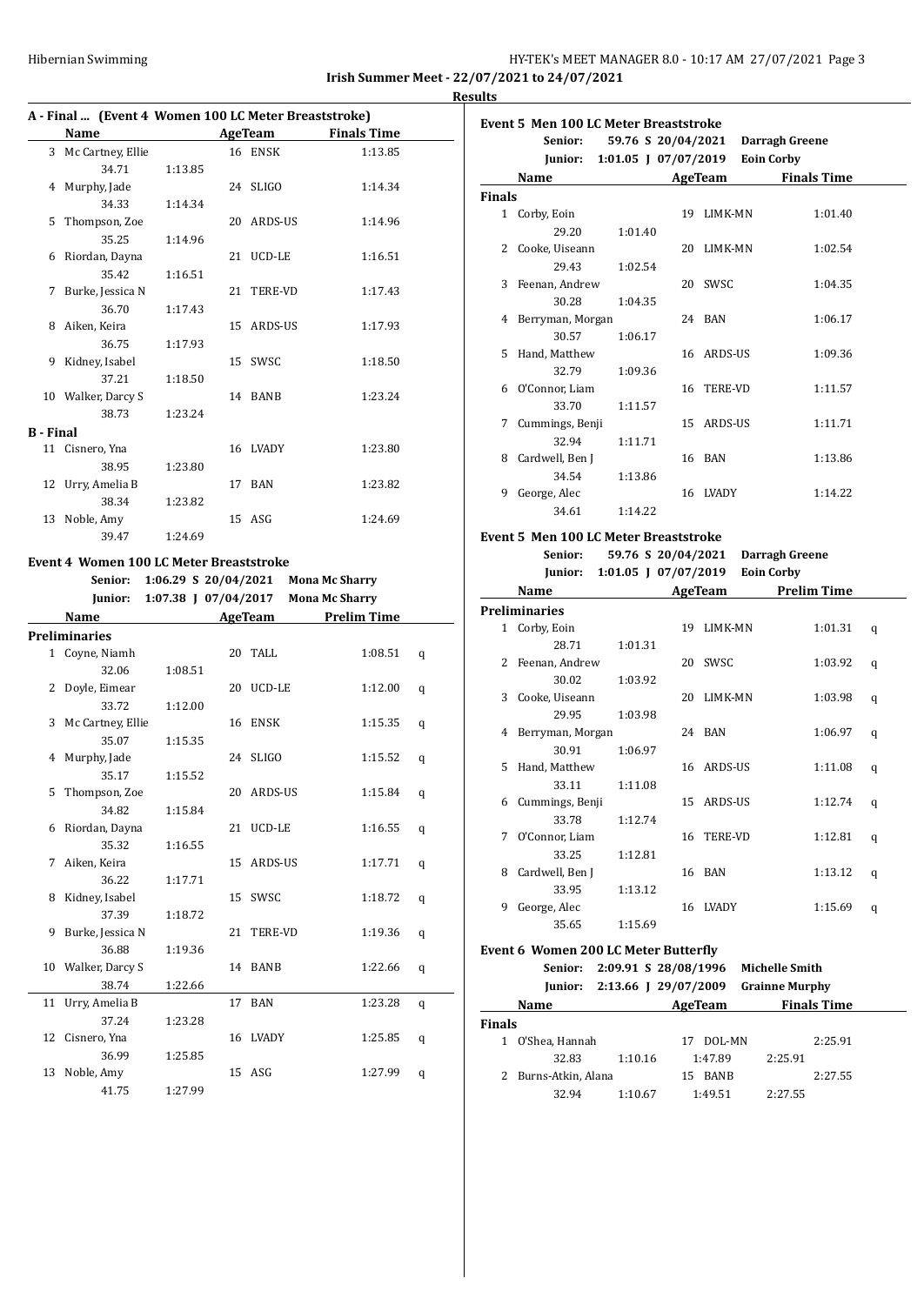## Hibernian Swimming **HY-TEK's MEET MANAGER 8.0 - 10:17 AM 27/07/2021** Page 4 **Irish Summer Meet - 22/07/2021 to 24/07/2021**

**Results**

## **Finals ... (Event 6 Women 200 LC Meter Butterfly)**

|    | Name                |         | AgeTeam     |         | <b>Finals Time</b> |
|----|---------------------|---------|-------------|---------|--------------------|
| 3  | Gannon, Jessica     |         | 17 LIMK-MN  |         | 2:30.34            |
|    | 32.64               | 1:09.78 | 1:48.92     | 2:30.34 |                    |
| 4  | Heyburn, Faith      |         | SW BT<br>17 |         | 2:34.69            |
|    | 33.02               | 1:12.16 | 1:52.36     | 2:34.69 |                    |
| 5. | Covle, Grace M      |         | 17 BAN      |         | 2:38.63            |
|    | 34.32               | 1:13.75 | 1:54.84     | 2:38.63 |                    |
| 6  | Mc Cabrey, Hannah A |         | 16 LURG-US  |         | 2:41.06            |
|    | 34.14               | 1:15.09 | 1:58.28     | 2:41.06 |                    |
| 7  | Becker, Fallon      |         | 16 GLN-ZZ   |         | 2:41.64            |
|    | 34.51               | 1:14.93 | 1:57.76     | 2:41.64 |                    |

#### **Event 6 Women 200 LC Meter Butterfly**

|    | Senior:             |         | 2:09.91 S 28/08/1996 | <b>Michelle Smith</b> |   |
|----|---------------------|---------|----------------------|-----------------------|---|
|    | Junior:             |         | 2:13.66   29/07/2009 | <b>Grainne Murphy</b> |   |
|    | Name                |         | AgeTeam              | <b>Prelim Time</b>    |   |
|    | Preliminaries       |         |                      |                       |   |
| 1. | O'Shea, Hannah      |         | DOL-MN<br>17         | 2:26.49               | q |
|    | 32.43               | 1:09.28 | 1:47.29              | 2:26.49               |   |
| 2  | Burns-Atkin, Alana  |         | 15 BANB              | 2:32.48               | q |
|    | 31.64               | 1:08.53 | 1:49.17              | 2:32.48               |   |
| 3  | Gannon, Jessica     |         | 17 LIMK-MN           | 2:33.44               | q |
|    | 33.06               | 1:11.06 | 1:50.75              | 2:33.44               |   |
| 4  | Heyburn, Faith      |         | 17 SW BT             | 2:35.19               | q |
|    | 33.34               | 1:12.95 | 1:53.31              | 2:35.19               |   |
| 5. | Mc Cabrey, Hannah A |         | 16 LURG-US           | 2:39.08               | q |
|    | 32.77               | 1:12.82 | 1:55.81              | 2:39.08               |   |
| 6  | Coyle, Grace M      |         | <b>BAN</b><br>17     | 2:39.97               | q |
|    | 33.48               | 1:11.58 | 1:54.38              | 2:39.97               |   |
| 7  | Becker, Fallon      |         | 16 GLN-ZZ            | 2:46.02               | q |
|    | 33.77               | 1:14.78 | 1:59.59              | 2:46.02               |   |

#### **Event 7 Men 200 LC Meter Backstroke Senior: 1:58.80 S 08/04/2017 Conor Ferguson**

|               | Jemui .           |         | $1.50.00$ 3 00/07/401/ | <b>CONOL LET ENSUR</b> |         |
|---------------|-------------------|---------|------------------------|------------------------|---------|
|               | Junior:           |         | 1:58.80 J 08/04/2017   | <b>Conor Ferguson</b>  |         |
|               | Name              |         | AgeTeam                | <b>Finals Time</b>     |         |
| Finals        |                   |         |                        |                        |         |
| 1             | Barnes, Adam      |         | 16 ARDS-US             |                        | 2:12.04 |
|               | 30.08             | 1:03.35 | 1:38.09                | 2:12.04                |         |
| $\mathcal{L}$ | Coulter, Evan     |         | 16 LARNE-US            |                        | 2:18.88 |
|               | 30.93             | 1:05.96 | 1:42.74                | 2:18.88                |         |
| 3             | Pfeiffer, Robin   |         | BL FN<br>18            |                        | 2:20.47 |
|               | 32.15             | 1:07.26 | 1:43.91                | 2:20.47                |         |
| 4             | Cassidy, Charlie  |         | 16 DOL-MN              |                        | 2:21.44 |
|               | 31.99             | 1:06.70 | 1:44.35                | 2:21.44                |         |
| 5             | Balgos, Jericho A |         | 17 LARNE-US            |                        | 2:22.63 |
|               | 32.87             | 1:09.04 | 1:45.77                | 2:22.63                |         |
| 6             | O'Connor, Zac     |         | 17 LIMK-MN             |                        | 2:23.62 |
|               | 33.46             | 1:08.96 | 1:46.10                | 2:23.62                |         |
| 7             | Colgan, Adam      |         | 16 LEC                 |                        | 2:27.51 |
|               | 33.29             | 1:10.76 | 1:49.07                | 2:27.51                |         |

## **Event 7 Men 200 LC Meter Backstroke Senior: 1:58.80 S 08/04/2017 Conor Ferguson Junior: 1:58.80 J 08/04/2017 Conor Ferguson Name Age Team Prelim Time Preliminaries** 1 Barnes, Adam 16 ARDS-US 2:14.22 q 30.61 1:04.91 1:40.28 2:14.22 2 Coulter, Evan 16 LARNE-US 2:21.36 q 32.89 1:09.24 1:45.48 2:21.36 3 Pfeiffer, Robin 18 BL FN 2:21.67 q 31.77 1:07.42 1:44.82 2:21.67 4 Balgos, Jericho A 17 LARNE-US 2:23.81 q 32.92 1:08.78 1:46.25 2:23.81 5 Winston, Harry 16 ALS 2:23.93 q 33.18 1:09.71 1:47.26 2:23.93 6 Cassidy, Charlie 16 DOL-MN 2:29.41 q 33.43 1:10.17 1:49.40 2:29.41 7 Colgan, Adam 16 LEC 2:29.86 q 34.90 1:13.20 1:52.07 2:29.86 8 O'Connor, Zac 17 LIMK-MN 2:42.29 q 36.63 1:17.30 1:59.93 2:42.29 **Event 8 Women 50 LC Meter Backstroke Senior: 27.95 S 26/07/2019 Danielle Hill Junior: 29.15 J 03/04/2016 Danielle Hill Name Age Team Finals Time A - Final** 1 Reid, Rebecca 20 ARDS-US 29.37

| 2         | Macdougald, Jena   | 19 | UCD-LE         | 29.87 |
|-----------|--------------------|----|----------------|-------|
| 3         | Cullen, Lottie     | 17 | SW BT          | 30.92 |
| 4         | Mc Alorum, Mollie  |    | 16 LEA         | 32.21 |
| 5.        | Farr, Lauren       | 15 | SWSC           | 32.28 |
| *6        | Mc Grath, Izzy     |    | 15 DOL-MN      | 32.58 |
| *6        | Rogers, Nemone     |    | 16 TROJ-ZZ     | 32.58 |
| 8         | Pountney, Naeve    | 17 | BAN            | 32.76 |
| 9         | Lawless, Roisin    | 15 | WEX-IR         | 33.06 |
| 10        | Humphries, Louisa  |    | 14 LARNE-US    | 33.49 |
| B - Final |                    |    |                |       |
| 11        | Fane, Heather      | 16 | DOL-MN         | 32.31 |
| 12        | Walsh, Kallie      | 16 | <b>TERE-VD</b> | 33.54 |
|           | 13 O'Neill, Aine H |    | 15 TROJ-ZZ     | 34.31 |
|           | 14 Logan, Eliza M  | 15 | BANB           | 34.43 |

#### **Event 8 Women 50 LC Meter Backstroke Senior: 27.95 S 26/07/2019 Danielle Hill**

|    | эепіог:           | 27.95 S 20/U7/2019 |                   | Danielle Hill        |                    |   |
|----|-------------------|--------------------|-------------------|----------------------|--------------------|---|
|    | Junior:           | 29.15   03/04/2016 |                   | <b>Danielle Hill</b> |                    |   |
|    | Name              |                    | AgeTeam           |                      | <b>Prelim Time</b> |   |
|    | Preliminaries     |                    |                   |                      |                    |   |
| 1  | Reid, Rebecca     | 20                 | ARDS-US           |                      | 29.55              | q |
|    | Macdougald, Jena  | 19                 | <b>UCD-LE</b>     |                      | 29.75              | q |
| 3  | Cullen, Lottie    | 17                 | SW <sub>B</sub> T |                      | 30.85              | q |
| 4  | Rooney, Cora      |                    | 16 ENSK           |                      | 31.98              | q |
| 5. | Farr, Lauren      |                    | 15 SWSC           |                      | 32.55              | q |
| 6  | Mc Alorum, Mollie |                    | 16 LEA            |                      | 32.56              | q |
| 7  | Pountney, Naeve   | 17                 | <b>BAN</b>        |                      | 32.72              | q |
| 8  | Rogers, Nemone    |                    | 16 TROJ-ZZ        |                      | 32.95              | q |
| 9  | Mc Grath, Izzy    | 15                 | DOL-MN            |                      | 32.97              | q |
|    |                   |                    |                   |                      |                    |   |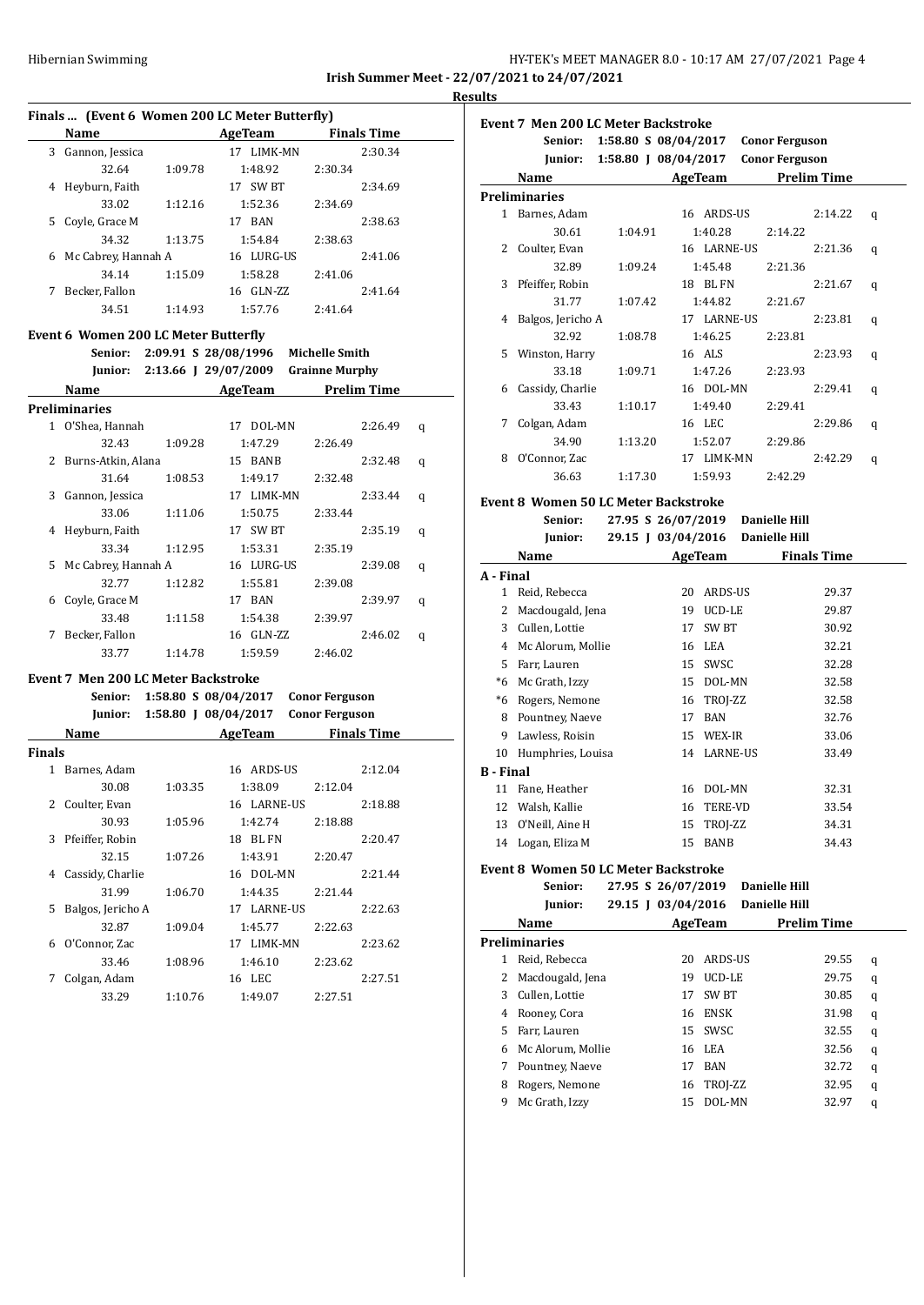# HY-TEK's MEET MANAGER 8.0 - 10:17 AM 27/07/2021 Page 5 **Irish Summer Meet - 22/07/2021 to 24/07/2021**

**Results**

|                  | Preliminaries  (Event 8 Women 50 LC Meter Backstroke) |                    |                |                        |
|------------------|-------------------------------------------------------|--------------------|----------------|------------------------|
|                  | Name                                                  |                    | AgeTeam        | <b>Prelim Time</b>     |
|                  | 10 Lawless, Roisin                                    |                    | 15 WEX-IR      | 33.35<br>q             |
|                  | 11 Humphries, Louisa                                  |                    | 14 LARNE-US    | 33.52<br>q             |
|                  | 12 Hill, Lucy                                         |                    | 16 SW BT       | 33.56<br>q             |
|                  | 13 Walsh, Kallie                                      |                    | 16 TERE-VD     | 33.80<br>q             |
|                  | 14 Fane, Heather                                      |                    | 16 DOL-MN      | 33.87<br>q             |
|                  | 15 Logan, Eliza M                                     |                    | 15 BANB        | 34.42<br>q             |
|                  | 16 O'Neill, Aine H                                    |                    | 15 TROJ-ZZ     | 34.62<br>q             |
|                  | Event 9 Men 50 LC Meter Butterfly                     |                    |                |                        |
|                  | Senior:                                               | 23.65 S 30/07/2012 |                | <b>Barry Murphy</b>    |
|                  | Junior:                                               | 24.71 J 04/04/2018 |                | <b>Sean Mc Nicholl</b> |
|                  | Name                                                  |                    | <b>AgeTeam</b> | <b>Finals Time</b>     |
| A - Final        |                                                       |                    |                |                        |
| 1                | Mc Cusker, Max                                        | 22                 | DOL-MN         | 24.20]                 |
| 2                | Johnston, Paddy                                       |                    | 20 ARDS-US     | 24.55]                 |
|                  | 3 Hewitt, Michael                                     |                    | 21 ARDS-US     | 25.20                  |
|                  | 4 Colvin, Cillian                                     |                    | 24 NAC-VD      | 26.26                  |
|                  | 5 Eatwell, Charlie T                                  |                    | 16 BAN         | 26.35                  |
|                  | 6 Registe, Dylan L                                    |                    | 16 LISB        | 26.48                  |
|                  | 7 Morgan, Danny                                       |                    | 17 COOL        | 26.88                  |
|                  | 8 Ronan, Dara                                         | 17                 | ENSK           | 26.89                  |
| 9                | Millar, Michael                                       | 18                 | SL BG          | 27.30                  |
|                  | 10 Keogh, Michael                                     | 17                 | TERE-VD        | 27.74                  |
| <b>B</b> - Final |                                                       |                    |                |                        |
| 11               | O'Connor, Liam                                        |                    | 16 TERE-VD     | 28.08                  |
| 12               | O'Connor, Zac                                         |                    | 17 LIMK-MN     | 28.26                  |
|                  | 13 Lynch, Adam                                        |                    | 16 SL BG       | 28.34                  |
|                  | 14 Wright, Samuel L                                   |                    | 16 BAN         | 28.65                  |
|                  | 15 Rogers, Zach                                       |                    | 16 LURG-US     | 28.82                  |
|                  | 16 Balgos, Jericho A                                  |                    | 17 LARNE-US    | 29.12                  |
|                  | Event 9 Men 50 LC Meter Butterfly                     |                    |                |                        |
|                  | Senior:                                               | 23.65 S 30/07/2012 |                | <b>Barry Murphy</b>    |
|                  | Junior:                                               | 24.71 J 04/04/2018 |                | <b>Sean Mc Nicholl</b> |
|                  | Name                                                  |                    | AgeTeam        | <b>Prelim Time</b>     |
|                  | <b>Preliminaries</b>                                  |                    |                |                        |
| 1                | Mc Cusker, Max                                        | 22                 | DOL-MN         | 24.20]<br>q            |
|                  | 2 Johnston, Paddy                                     |                    | 20 ARDS-US     | 24.80<br>q             |
| 3                | Hewitt, Michael                                       | 21                 | ARDS-US        | 25.16<br>q             |
| 4                | Registe, Dylan L                                      | 16                 | LISB           | 26.11<br>q             |
| 5                | Eatwell, Charlie T                                    | 16                 | BAN            | 26.44<br>q             |
| 6                | Morgan, Danny                                         | 17                 | COOL           | 26.55<br>q             |
| 7                | Colvin, Cillian                                       | 24                 | NAC-VD         | 26.65<br>q             |
| 8                | Millar, Michael                                       | 18                 | SL BG          | 27.21<br>q             |
| 9                | Ronan, Dara                                           | 17                 | ENSK           | 27.26<br>q             |
| 10               | Keogh, Michael                                        | 17                 | TERE-VD        | 27.49<br>q             |
| 11               | O'Connor, Zac                                         | 17                 | LIMK-MN        | 27.51<br>$\bf q$       |
| 12               | Fitzgerald, Conor                                     | 15                 | SPL-SE         | 27.78<br>q             |
| 13               | O'Connor, Liam                                        | 16                 | TERE-VD        | 28.04<br>q             |
| 14               | Lynch, Adam                                           | 16                 | SL BG          | 28.54<br>q             |
| 15               | Rogers, Zach                                          | 16                 | LURG-US        | 28.77<br>q             |
| 16               | Wright, Samuel L                                      | 16                 | BAN            | 28.90<br>q             |
| 17               | Balgos, Jericho A                                     | 17                 | LARNE-US       | 30.25<br>q             |

|   |                     |          | Event 10 Women 1500 LC Meter Freestyle |                       |
|---|---------------------|----------|----------------------------------------|-----------------------|
|   |                     |          | Senior: 16:02.29 S 09/08/2010          | <b>Grainne Murphy</b> |
|   |                     |          | Junior: 16:28.47 J 27/07/2009          | <b>Grainne Murphy</b> |
|   | Name                |          | <b>AgeTeam</b>                         | <b>Finals Time</b>    |
|   | 1 Hodgins, Grace S  |          | 16 TROJ-ZZ                             | 17:22.21              |
|   | 31.55               | 1:05.65  | 1:40.22                                | 2:15.01               |
|   | 2:49.79             | 3:24.77  | 3:59.73                                | 4:34.65               |
|   | 5:09.69             | 5:44.66  | 6:19.73                                | 6:54.62               |
|   | 7:29.68             | 8:04.49  | 8:39.62                                | 9:14.87               |
|   | 9:50.06             | 10:25.19 | 11:00.54                               | 11:35.74              |
|   | 12:10.85            | 12:45.82 | 13:20.86                               | 13:55.83              |
|   | 14:30.57            | 15:05.60 | 15:40.40                               | 16:15.29              |
|   | 16:49.88            | 17:22.21 |                                        |                       |
|   | 2 Robson, Jessika K |          | 15 LISB                                | 18:46.19              |
|   | 31.36               | 1:06.24  | 1:41.72                                | 2:17.99               |
|   | 2:53.90             | 3:30.61  | 4:07.79                                | 4:45.59               |
|   | 5:23.21             | 6:02.07  | 6:39.20                                | 7:17.39               |
|   | 7:55.65             | 8:34.03  | 9:12.53                                | 9:51.12               |
|   | 10:29.59            | 11:08.09 | 11:46.26                               | 12:24.65              |
|   | 13:03.37            | 13:41.81 | 14:19.92                               | 14:59.14              |
|   | 15:36.64            | 16:14.79 | 16:52.90                               | 17:31.98              |
|   | 18:09.31            | 18:46.19 |                                        |                       |
| 3 | Bentley, Hazel C    |          | 17 ASG                                 | 18:53.47              |
|   | 32.06               | 1:06.78  | 1:42.23                                | 2:18.01               |
|   | 2:54.11             | 3:30.65  | 4:08.01                                | 4:45.35               |
|   | 5:23.20             | 6:00.58  | 6:37.59                                | 7:14.80               |
|   | 7:52.42             | 8:30.59  | 9:08.61                                | 9:46.76               |
|   | 10:24.73            | 11:03.55 | 11:42.06                               | 12:21.07              |
|   | 13:00.86            | 13:40.17 | 14:19.79                               | 14:59.58              |
|   | 15:39.70            | 16:18.95 | 16:58.76                               | 17:37.99              |
|   | 18:15.87            | 18:53.47 |                                        |                       |
|   | 4 Dawson, Aimee     |          | 15 LURG-US                             | 19:00.14              |
|   | 32.01               | 1:07.36  | 1:44.13                                | 2:21.70               |
|   | 2:59.53             | 3:37.53  | 4:15.58                                | 4:53.50               |
|   | 5:31.56             | 6:09.85  | 6:47.99                                | 7:26.12               |
|   | 8:05.15             | 8:43.61  | 9:22.80                                | 10:01.47              |
|   | 10:40.44            | 11:19.00 | 11:57.89                               | 12:36.86              |
|   | 13:16.12            | 13:55.38 | 14:34.30                               | 15:13.60              |
|   | 15:51.16            | 16:30.02 | 17:09.41                               | 17:48.06              |
|   | 18:25.13            | 19:00.14 |                                        |                       |
|   | 5 Cochrane, Grace E |          | 14 LURG-US                             | 19:04.96              |
|   | 31.80               | 1:08.45  | 1:45.97                                | 2:24.36               |
|   | 3:02.07             | 3:40.72  | 4:18.86                                | 4:56.66               |
|   | 5:34.71             | 6:13.74  | 6:51.53                                | 7:31.18               |
|   | 8:09.91             | 8:48.77  | 9:26.85                                | 10:05.54              |
|   | 10:43.91            | 11:23.27 | 12:01.77                               | 12:40.41              |
|   | 13:18.96            | 13:57.00 | 14:35.91                               | 15:15.01              |
|   | 15:54.05            | 16:32.74 | 17:12.22                               | 17:50.30              |
|   | 18:28.85            | 19:04.96 |                                        |                       |
|   |                     |          |                                        |                       |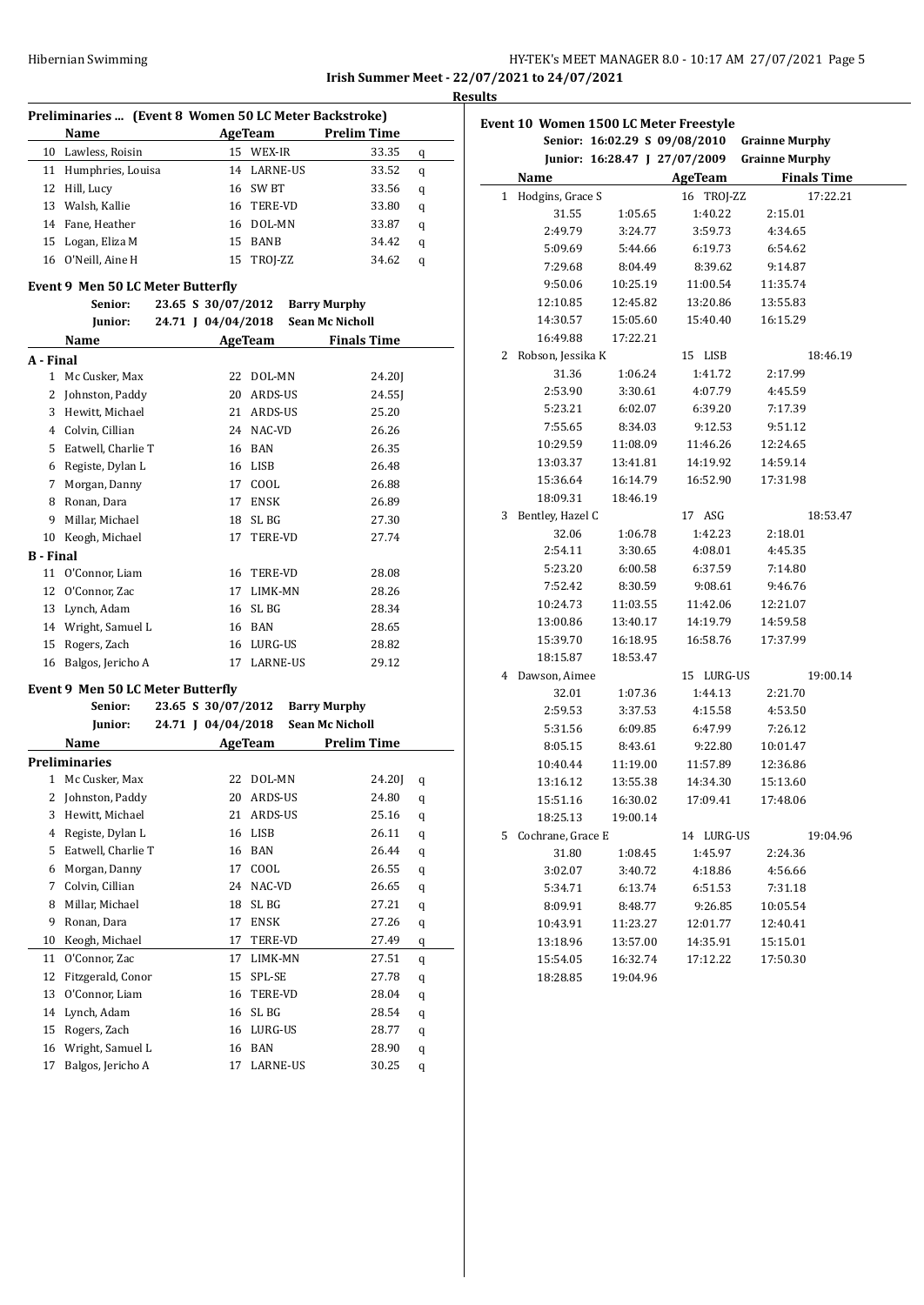## HY-TEK's MEET MANAGER 8.0 - 10:17 AM 27/07/2021 Page 6 **Irish Summer Meet - 22/07/2021 to 24/07/2021**

**Results**

| (Event 10 Women 1500 LC Meter Freestyle) |                |          |                               |          |          |  |  |
|------------------------------------------|----------------|----------|-------------------------------|----------|----------|--|--|
|                                          | Name           |          | <b>Finals Time</b><br>AgeTeam |          |          |  |  |
| 6                                        | Friel, Rebekah |          | 15 ADSC                       |          | 19:49.52 |  |  |
|                                          | 34.54          | 1:11.26  | 1:49.20                       | 2:27.12  |          |  |  |
|                                          | 3:06.47        | 3:44.87  | 4:23.63                       | 5:03.15  |          |  |  |
|                                          | 5:42.75        | 6:22.46  | 7:02.29                       | 7:42.50  |          |  |  |
|                                          | 8:22.80        | 9:02.53  | 9:42.37                       | 10:22.09 |          |  |  |
|                                          | 11:02.86       | 11:43.23 | 12:23.94                      | 13:04.16 |          |  |  |
|                                          | 13:44.96       | 14:25.39 | 15:06.36                      | 15:47.75 |          |  |  |
|                                          | 16:28.72       | 17:09.22 | 17:50.06                      | 18:30.52 |          |  |  |
|                                          | 19:10.94       | 19:49.52 |                               |          |          |  |  |
|                                          | Carroll, Ella  |          | LIMK-MN<br>16                 |          | DO.      |  |  |
|                                          | 31.37          | 1:05.29  | 1:39.99                       | 2:15.03  |          |  |  |
|                                          | 2:49.85        | 3:24.83  | 3:59.88                       | 4:34.85  |          |  |  |
|                                          | 5:09.81        | 5:45.19  | 6:20.20                       | 6:55.34  |          |  |  |
|                                          |                |          |                               |          |          |  |  |

## **Event 11 Men 800 LC Meter Freestyle**

|    | Senior:         |         | 7:52.68 S 20/04/2021 Daniel Wiffen |                      |         |
|----|-----------------|---------|------------------------------------|----------------------|---------|
|    | Junior:         |         | 8:13.72   06/07/2019               | <b>Daniel Wiffen</b> |         |
|    | Name            |         | AgeTeam                            | <b>Finals Time</b>   |         |
| 1. | O'Neill, Finn C |         | 16 GLN-ZZ                          |                      | 9:01.11 |
|    | 29.06           | 1:01.25 | 1:34.61                            | 2:08.28              |         |
|    | 2:42.22         | 3:16.23 | 3:50.21                            | 4:24.53              |         |
|    | 4:58.84         | 5:33.77 | 6:08.57                            | 6:43.36              |         |
|    | 7:18.47         | 7:53.51 | 8:27.89                            | 9:01.11              |         |
| 2  | Fahey, Ronan    |         | 16 TROJ-ZZ                         |                      | 9:06.99 |
|    | 29.21           | 1:01.88 | 1:35.22                            | 2:08.89              |         |
|    | 2:42.99         | 3:17.80 | 3:52.38                            | 4:27.61              |         |
|    | 5:02.46         | 5:38.02 | 6:12.99                            | 6:48.37              |         |
|    | 7:23.42         | 7:58.69 | 8:33.31                            | 9:06.99              |         |
| 3  | Pfeiffer, Robin |         | 18 BL FN                           |                      | 9:14.29 |
|    | 28.63           | 1:01.19 | 1:35.13                            | 2:09.26              |         |
|    | 2:44.40         | 3:19.40 | 3:54.75                            | 4:30.49              |         |
|    | 5:05.90         | 5:41.63 | 6:17.42                            | 6:52.83              |         |
|    | 7:28.73         | 8:04.59 | 8:40.39                            | 9:14.29              |         |

# **Event 12 Women 400 LC Meter IM**

|        | Senior:          |         | 4:39.18 S 20/08/1996 | <b>Michelle Smith</b> |                    |
|--------|------------------|---------|----------------------|-----------------------|--------------------|
|        | Junior:          |         | 4:40.88   11/07/2009 | <b>Grainne Murphy</b> |                    |
|        | Name             |         | AgeTeam              |                       | <b>Finals Time</b> |
| Finals |                  |         |                      |                       |                    |
| 1      | Doyle, Eimear    |         | UCD-LE<br>20         |                       | 5:09.46            |
|        | 31.89            | 1:09.72 | 1:51.10              | 2:31.53               |                    |
|        | 3:13.51          | 3:55.85 | 4:33.52              | 5:09.46               |                    |
| 2      | Davison, Grace   |         | 14 ARDS-US           |                       | 5:11.32            |
|        | 32.62            | 1:10.63 | 1:52.05              | 2:32.74               |                    |
|        | 3:15.42          | 3:59.21 | 4:36.06              | 5:11.32               |                    |
| 3      | Aiken, Keira     |         | 15 ARDS-US           |                       | 5:16.71            |
|        | 33.08            | 1:12.08 | 1:54.80              | 2:36.07               |                    |
|        | 3:19.21          | 4:03.80 | 4:41.03              | 5:16.71               |                    |
| 4      | Bentley, Hazel C |         | 17 ASG               |                       | 5:28.54            |
|        | 33.18            | 1:13.69 | 1:56.74              | 2:38.09               |                    |
|        | 3:26.65          | 4:15.97 | 4:52.53              | 5:28.54               |                    |

|              | Event 12 Women 400 LC Meter IM      |                            |                    |                                             |   |
|--------------|-------------------------------------|----------------------------|--------------------|---------------------------------------------|---|
|              | Senior:                             |                            |                    | 4:39.18 S 20/08/1996 Michelle Smith         |   |
|              |                                     |                            |                    | Junior: 4:40.88 J 11/07/2009 Grainne Murphy |   |
|              | Name                                | <b>Example 2.1 AgeTeam</b> |                    | <b>Prelim Time</b>                          |   |
|              | <b>Preliminaries</b>                |                            |                    |                                             |   |
|              | 1 Mc Cartney, Ellie                 |                            | 16 ENSK            | 5:08.85                                     | q |
|              | 31.47                               | 1:09.92                    | 1:50.60            | 2:31.39                                     |   |
|              | 3:14.43                             | 3:57.79                    | 4:33.50            | 5:08.85                                     |   |
|              | 2 Doyle, Eimear                     |                            | 20 UCD-LE          | 5:10.98                                     | q |
|              | 31.63                               | 1:09.34                    | 1:51.15            | 2:32.72                                     |   |
|              | 3:14.35                             | 3:57.01                    | 4:34.74            | 5:10.98                                     |   |
|              | 3 Davison, Grace                    |                            | 14 ARDS-US         | 5:21.63                                     | q |
|              | 32.32                               | 1:11.58                    | 1:54.14            | 2:36.88                                     |   |
|              | 3:20.35                             | 4:05.70                    | 4:44.72            | 5:21.63                                     |   |
|              | 4 Bentley, Hazel C                  |                            | 17 ASG             | 5:21.65                                     | q |
|              | 32.88                               | 1:11.81                    | 1:54.40            | 2:36.23                                     |   |
|              | 3:23.53                             | 4:12.21                    | 4:47.83            | 5:21.65                                     |   |
| 5            | Aiken, Keira                        |                            | 15 ARDS-US         | 5:22.57                                     | q |
|              | 33.04                               | 1:12.92                    | 1:56.30            | 2:38.70                                     |   |
|              | 3:22.53                             | 4:07.63                    | 4:46.08            | 5:22.57                                     |   |
|              | Event 13 Men 100 LC Meter Freestyle |                            |                    |                                             |   |
|              | Senior:                             |                            | 48.68 S 05/04/2018 | <b>Shane Ryan</b>                           |   |
|              | Junior:                             |                            |                    | 50.00 J 08/07/2016 Gerry Quinn              |   |
|              | Name                                |                            |                    | <b>Example 2</b> AgeTeam <b>Finals</b> Time |   |
| A - Final    |                                     |                            |                    |                                             |   |
| $\mathbf{1}$ | Bain. Calum                         |                            | <b>CKSTN</b><br>25 | 50.61                                       |   |
|              | 24.35                               | 50.61                      |                    |                                             |   |
|              | 2 Grace, Jack                       |                            | 33 KGD             | 50.91                                       |   |
|              | 24.42                               | 50.91                      |                    |                                             |   |
|              | 3 Thompson, David                   |                            | 28 BAN             | 51.11                                       |   |
|              | 24.18                               | 51.11                      |                    |                                             |   |
|              | 4 Mc Cusker, Max                    |                            | DOL-MN<br>22       | 51.64                                       |   |
|              | 24.53                               | 51.64                      |                    |                                             |   |
|              | 5 Sutton, Diarmuid                  |                            | 19<br>LIMK-MN      | 51.72                                       |   |
|              | 24.71                               | 51.72                      |                    |                                             |   |
|              | 6 Morgan, Danny                     |                            | COOL<br>17         | 52.76                                       |   |
|              | 25.64                               | 52.76                      |                    |                                             |   |
|              | 7 Hewitt, Michael                   |                            | 21 ARDS-US         | 53.02                                       |   |
|              | 25.40                               | 53.02                      |                    |                                             |   |
|              | $P_1$ $P_2$                         |                            | 47.011             | $F \cap R$                                  |   |

|                  | 25.40             | 53.02 |    |              |       |
|------------------|-------------------|-------|----|--------------|-------|
| 8                | Dunnion, Cody     |       | 17 | <b>BAN</b>   | 53.34 |
|                  | 25.81             | 53.34 |    |              |       |
| 9                | Mc Aviney, Brogan |       | 18 | KILK         | 54.91 |
|                  | 25.83             | 54.91 |    |              |       |
| 10               | Riddell, Ben      |       | 16 | ARDS-US      | 55.13 |
|                  | 26.28             | 55.13 |    |              |       |
| <b>B</b> - Final |                   |       |    |              |       |
| 11               | Fitzgerald, Conor |       |    | 15 SPL-SE    | 54.39 |
|                  | 26.49             | 54.39 |    |              |       |
|                  | 12 Sheedy, Liam   |       | 18 | CY DY        | 54.91 |
|                  | 26.93             | 54.91 |    |              |       |
| 13               | Cook, Aidan       |       | 17 | <b>KILK</b>  | 55.35 |
|                  | 26.73             | 55.35 |    |              |       |
| 14               | Pfeiffer, Robin   |       | 18 | <b>BL FN</b> | 56.93 |
|                  | 27.20             | 56.93 |    |              |       |
|                  | 15 Winston, Harry |       |    | 16 ALS       | 57.11 |

27.03 57.11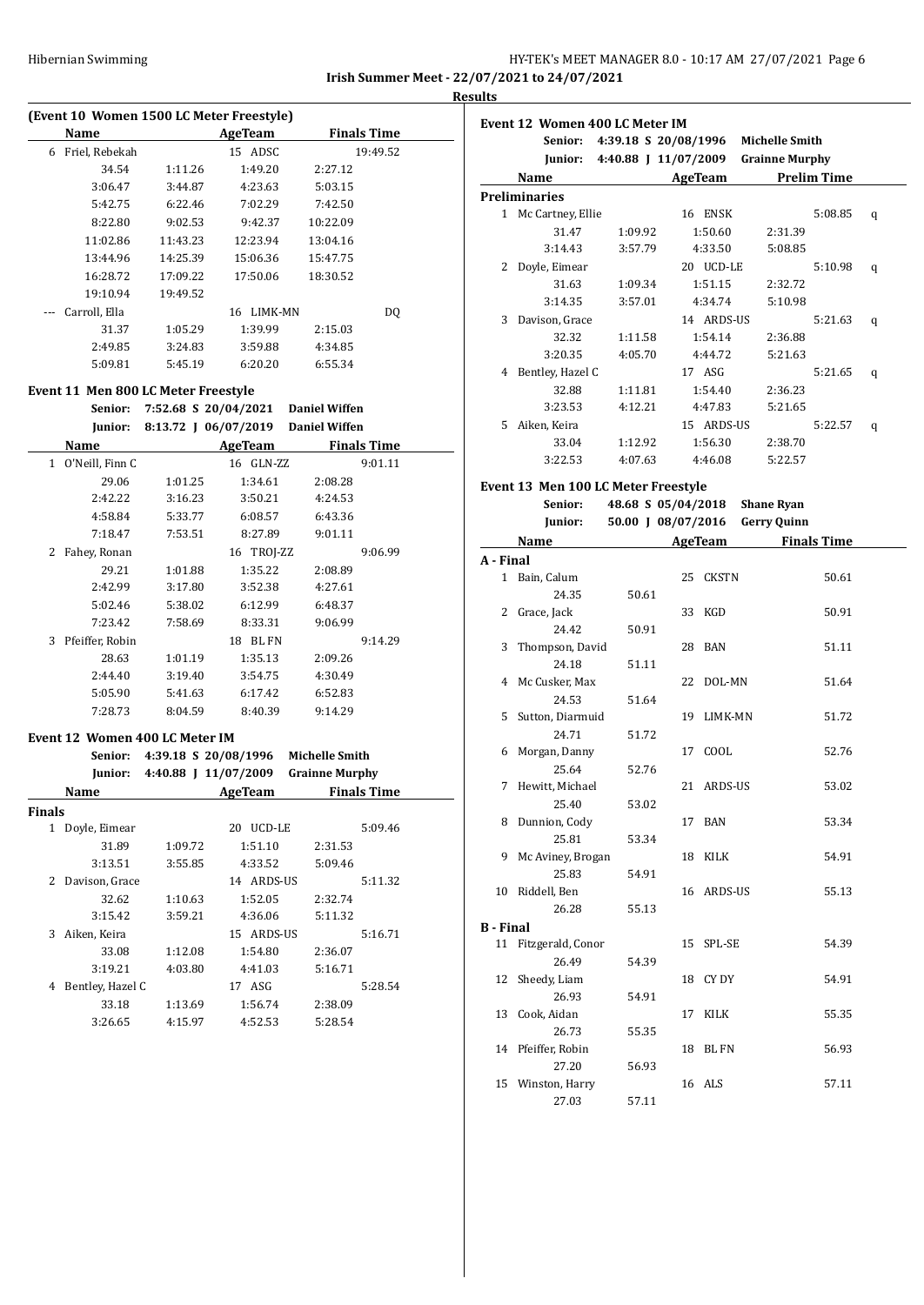## Hibernian Swimming **HY-TEK's MEET MANAGER 8.0 - 10:17 AM 27/07/2021** Page 7 **Irish Summer Meet - 22/07/2021 to 24/07/2021**

**Results**

## **B - Final ... (Event 13 Men 100 LC Meter Freestyle)**

|    | Name            |         |    | AgeTeam | <b>Finals Time</b> |
|----|-----------------|---------|----|---------|--------------------|
| 16 | Galland, Marc   |         |    | 16 SWSC | 57.68              |
|    | 28.33           | 57.68   |    |         |                    |
| 17 | Brennan, Ollie  |         | 15 | COOL    | 58.38              |
|    | 28.90           | 58.38   |    |         |                    |
| 18 | O'Neill, Finn C |         | 16 | GLN-ZZ  | 59.09              |
|    | 28.78           | 59.09   |    |         |                    |
| 19 | Ryan, James     |         | 18 | SWSC    | 1:00.17            |
|    | 28.38           | 1:00.17 |    |         |                    |

## **Event 13 Men 100 LC Meter Freestyle**

|                | Senior:            | 48.68 S 05/04/2018 |    |              | <b>Shane Ryan</b>  |   |
|----------------|--------------------|--------------------|----|--------------|--------------------|---|
|                | Junior:            | 50.00 J 08/07/2016 |    |              | <b>Gerry Quinn</b> |   |
|                | Name               |                    |    | AgeTeam      | <b>Prelim Time</b> |   |
|                | Preliminaries      |                    |    |              |                    |   |
| $\mathbf{1}$   | Bain, Calum        |                    | 25 | <b>CKSTN</b> | 50.62              | q |
|                | 24.27              | 50.62              |    |              |                    |   |
| $\overline{2}$ | Grace, Jack        |                    |    | 33 KGD       | 50.89              | q |
|                | 24.55              | 50.89              |    |              |                    |   |
| 3              | Mc Cusker, Max     |                    |    | 22 DOL-MN    | 51.24              | q |
|                | 24.27              | 51.24              |    |              |                    |   |
| 4              | Thompson, David    |                    |    | 28 BAN       | 51.39              | q |
|                | 24.63              | 51.39              |    |              |                    |   |
| 5              | Hewitt, Michael    |                    |    | 21 ARDS-US   | 52.07              | q |
|                | 24.96              | 52.07              |    |              |                    |   |
| 6              | Moore, Andrew      |                    |    | 23 UCD-LE    | 52.28              | q |
|                | 25.04              | 52.28              |    |              |                    |   |
| 7              | Sutton, Diarmuid   |                    | 19 | LIMK-MN      | 52.51              | q |
|                | 25.19              | 52.51              |    |              |                    |   |
| 8              | Morgan, Danny      |                    |    | 17 COOL      | 52.99              | q |
|                | 25.85              | 52.99              |    |              |                    |   |
| 9              | Dunnion, Cody      |                    |    | 17 BAN       | 54.07              | q |
|                | 25.99              | 54.07              |    |              |                    |   |
| 10             | Mc Aviney, Brogan  |                    |    | 18 KILK      | 54.43              | q |
|                | 25.39              | 54.43              |    |              |                    |   |
| 11             | Riddell, Ben       |                    |    | 16 ARDS-US   | 54.66              | q |
|                | 26.15              | 54.66              |    |              |                    |   |
| 12             | Sheedy, Liam       |                    |    | 18 CY DY     | 54.85              | q |
|                | 25.70              | 54.85              |    |              |                    |   |
| 13             | Fitzgerald, Conor  |                    | 15 | SPL-SE       | 54.94              | q |
|                | 26.90              | 54.94              |    |              |                    |   |
| 14             | Cook, Aidan        |                    | 17 | KILK         | 55.29              | q |
|                | 26.11              | 55.29              |    |              |                    |   |
| 15             | Eatwell, Charlie T |                    |    | 16 BAN       | 56.12              | q |
|                | 27.11              | 56.12              |    |              |                    |   |
| 16             | Pfeiffer, Robin    |                    |    | 18 BL FN     | 56.34              | q |
|                | 26.58              | 56.34              |    |              |                    |   |
| 17             | Winston, Harry     |                    |    | 16 ALS       | 56.52              | q |
|                | 27.30              | 56.52              |    |              |                    |   |
| 18             | Galland, Marc      |                    |    | 16 SWSC      | 57.53              | q |
|                | 27.97              | 57.53              |    |              |                    |   |
| 19             | Ryan, James        |                    |    | 18 SWSC      | 57.59              | q |
|                | 27.27              | 57.59              |    |              |                    |   |
| 20             | Barnes, Adam       |                    | 16 | ARDS-US      | 57.87              | q |
|                | 27.47              | 57.87              |    |              |                    |   |

| <u>suits</u>     |                                       |                    |    |                |                      |
|------------------|---------------------------------------|--------------------|----|----------------|----------------------|
|                  | 21 O'Neill, Finn C                    |                    |    | 16 GLN-ZZ      | 58.00                |
|                  | 27.84                                 | 58.00              |    |                |                      |
|                  | 22 Brennan, Ollie                     |                    |    | 15 COOL        | 58.03                |
|                  | 27.31                                 | 58.03              |    |                |                      |
|                  | 23 Coulter, Evan                      |                    |    | 16 LARNE-US    | 58.59                |
|                  | 27.89                                 | 58.59              |    |                |                      |
|                  | Event 14 Women 100 LC Meter Freestyle |                    |    |                |                      |
|                  | Senior:                               | 55.33 S 22/04/2021 |    |                | <b>Danielle Hill</b> |
|                  | Junior:                               | 57.06 J 28/07/2009 |    |                | Sycerika Mc Mahon    |
|                  | Name                                  |                    |    | <b>AgeTeam</b> | <b>Finals Time</b>   |
| A - Final        |                                       |                    |    |                |                      |
|                  | 1 Catterson, Victoria                 |                    |    | 20 ARDS-US     | 55.96J               |
|                  | 27.46                                 | 55.96              |    |                |                      |
| 2                | Riordan, Erin                         |                    |    | 22 UCD-LE      | 56.83J               |
|                  | 27.32                                 | 56.83              |    |                |                      |
| 3                | Trait, Naomi                          |                    |    | 18 KILK        | 57.23                |
|                  | 27.62                                 | 57.23              |    |                |                      |
|                  | 4 Reid, Rebecca                       |                    |    | 20 ARDS-US     | 57.66                |
|                  | 28.00                                 | 57.66              |    |                |                      |
| 5                | Firth~, Bethy                         |                    |    | 25 ARDS-US     | 58.12                |
|                  | 28.22                                 | 58.12              |    |                |                      |
|                  | 6 Godden, Maria                       |                    |    | 19 KILK        | 58.21                |
|                  | 28.12                                 | 58.21              |    |                |                      |
| 7                | Mc Kibbin, Ellie                      |                    |    | 17 ARDS-US     | 58.34                |
|                  | 28.90                                 | 58.34              |    |                |                      |
|                  | 8 Stapleton, Cara                     |                    |    | 20 OTTER       | 58.59                |
|                  | 28.41                                 | 58.59              |    |                |                      |
|                  | 9 Donegan, Ele                        |                    |    | 18 LARNE-US    | 59.47                |
|                  | 28.56                                 | 59.47              |    |                |                      |
|                  | 10 Mc Alorum, Mollie                  |                    |    | 16 LEA         | 59.61                |
|                  | 29.50                                 | 59.61              |    |                |                      |
| <b>B</b> - Final |                                       |                    |    |                |                      |
|                  | 11 Whitten, Rosie                     |                    |    | 14 SW BT       | 1:00.94              |
|                  | 29.55                                 | 1:00.94            |    |                |                      |
|                  | 12 O'Shea, Hannah                     |                    |    | 17 DOL-MN      | 1:01.07              |
|                  | 29.62                                 | 1:01.07            |    |                |                      |
|                  | 13 Dowling, Caoimhe                   |                    |    | 17 TROJ-ZZ     | 1:01.60              |
|                  | 29.63                                 | 1:01.60            |    |                |                      |
|                  | 14 Farr, Lauren                       |                    |    | 15 SWSC        | 1:01.64              |
|                  | 29.82                                 | 1:01.64            |    |                |                      |
| 15               | Phelan, Rosalie                       |                    |    | 16 CORM        | 1:01.70              |
|                  | 29.82                                 | 1:01.70            |    |                |                      |
| 16               | Williams, Ciara                       |                    | 17 | NAC-VD         | 1:02.46              |
|                  | 29.89                                 | 1:02.46            |    |                |                      |
| 17               | Rogers, Nemone                        |                    | 16 | TROJ-ZZ        | 1:03.03              |
|                  | 30.10                                 | 1:03.03            |    |                |                      |
| 18               | O'Riordan, Charlotte                  |                    | 19 | UCD-LE         | 1:03.44              |
|                  | 31.01                                 | 1:03.44            |    |                |                      |
| 19               | Lee, Danielle M                       |                    |    | 16 ASG         | 1:03.96              |
|                  | 30.36                                 | 1:03.96            |    |                |                      |
| 20               | MC Guire, Lily                        |                    |    | 16 LEA         | 1:04.12              |
|                  | 30.58                                 | 1:04.12            |    |                |                      |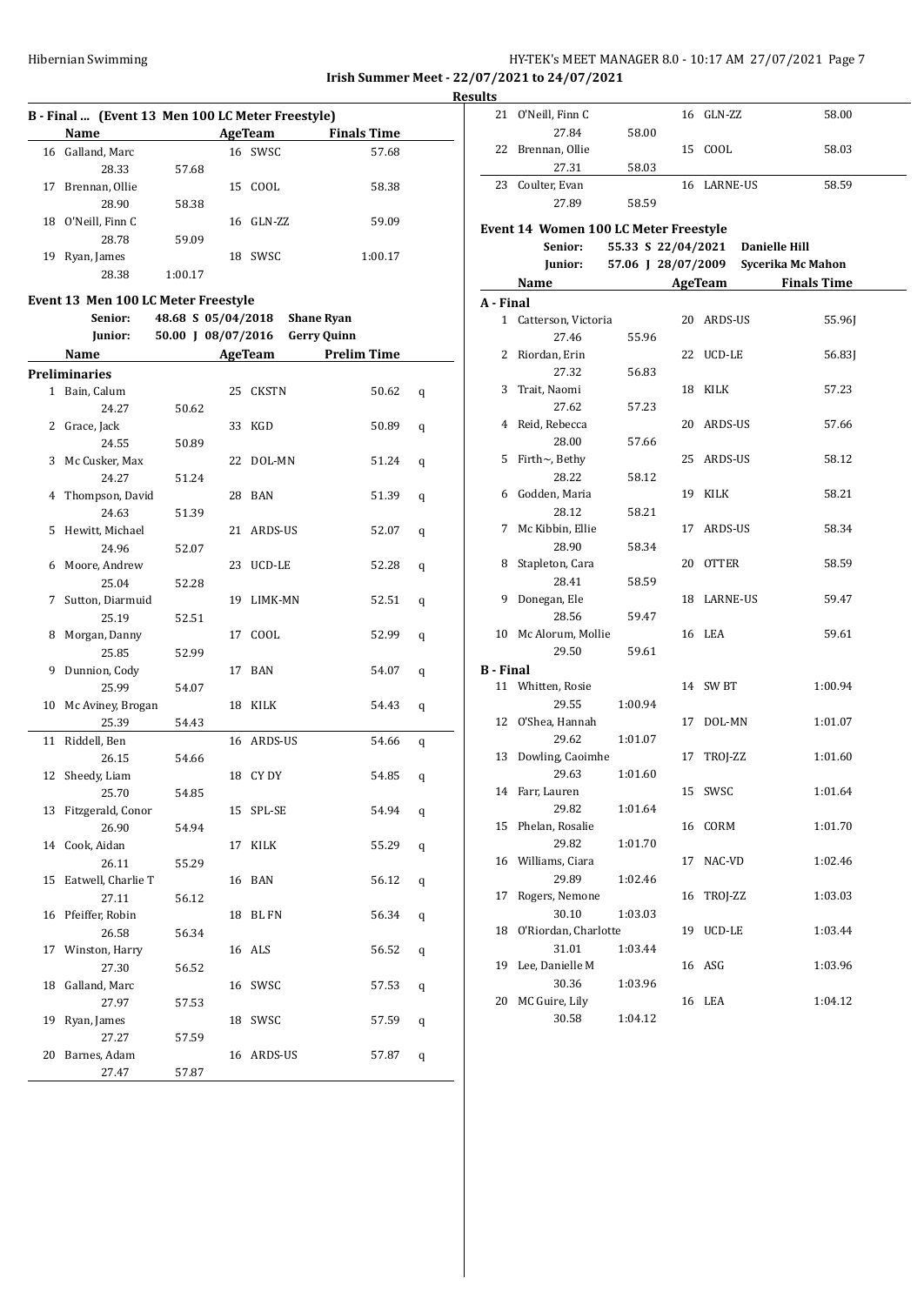**Irish Summer Meet - 22/07/2021 to 24/07/2021 Results**

|              | Event 14 Women 100 LC Meter Freestyle |         |                                  |              |                    |   |
|--------------|---------------------------------------|---------|----------------------------------|--------------|--------------------|---|
|              | Senior:                               |         | 55.33 S 22/04/2021 Danielle Hill |              |                    |   |
|              | Junior:                               |         | 57.06 J 28/07/2009               |              | Sycerika Mc Mahon  |   |
|              | Name                                  |         |                                  | AgeTeam      | <b>Prelim Time</b> |   |
|              | <b>Preliminaries</b>                  |         |                                  |              |                    |   |
| $\mathbf{1}$ | Catterson, Victoria                   |         | 20                               | ARDS-US      | 56.36J             | q |
|              | 27.74                                 | 56.36   |                                  |              |                    |   |
| 2            | Riordan, Erin                         |         | 22                               | UCD-LE       | 57.22              | q |
|              | 27.49                                 | 57.22   |                                  |              |                    |   |
| 3            | Reid, Rebecca                         |         | 20                               | ARDS-US      | 57.86              | q |
|              | 27.65                                 | 57.86   |                                  |              |                    |   |
| 4            | Trait, Naomi                          |         | 18                               | KILK         | 57.99              | q |
|              | 28.02                                 | 57.99   |                                  |              |                    |   |
| 5            | Godden, Maria                         |         | 19                               | KILK         | 58.50              |   |
|              |                                       |         |                                  |              |                    | q |
|              | 28.20                                 | 58.50   |                                  |              |                    |   |
| 6            | Stapleton, Cara                       |         | 20                               | <b>OTTER</b> | 58.72              | q |
|              | 28.38                                 | 58.72   |                                  |              |                    |   |
| 7            | Mc Kibbin, Ellie                      |         | 17                               | ARDS-US      | 58.82              | q |
|              | 29.60                                 | 58.82   |                                  |              |                    |   |
| 8            | Firth~, Bethy                         |         | 25                               | ARDS-US      | 59.19              | q |
|              | 28.52                                 | 59.19   |                                  |              |                    |   |
| 9            | Mc Alorum, Mollie                     |         | 16                               | LEA          | 59.63              | q |
|              | 28.47                                 | 59.63   |                                  |              |                    |   |
| 10           | Donegan, Ele                          |         | 18                               | LARNE-US     | 1:00.05            | q |
|              | 29.07                                 | 1:00.05 |                                  |              |                    |   |
| 11           | O'Shea, Hannah                        |         | 17                               | DOL-MN       | 1:01.02            | q |
|              | 29.56                                 | 1:01.02 |                                  |              |                    |   |
| 12           | Farr, Lauren                          |         | 15                               | SWSC         | 1:01.65            | q |
|              | 29.51                                 | 1:01.65 |                                  |              |                    |   |
| 13           | Whitten, Rosie                        |         | 14                               | SW BT        | 1:01.94            | q |
|              | 29.94                                 | 1:01.94 |                                  |              |                    |   |
| 14           | Dowling, Caoimhe                      |         | 17                               | TROJ-ZZ      | 1:01.96            | q |
|              | 29.29                                 | 1:01.96 |                                  |              |                    |   |
| 15           | Phelan, Rosalie                       |         | 16                               | CORM         | 1:02.02            | q |
|              | 29.03                                 | 1:02.02 |                                  |              |                    |   |
| 16           | Rogers, Nemone                        |         | 16                               | TROJ-ZZ      | 1:02.47            | q |
|              | 29.83                                 | 1:02.47 |                                  |              |                    |   |
|              | 17 Williams, Ciara                    |         | 17                               | NAC-VD       | 1:02.50            | q |
|              | 30.31                                 | 1:02.50 |                                  |              |                    |   |
|              | 18 O'Riordan, Charlotte               |         |                                  | 19 UCD-LE    | 1:03.41            | q |
|              | 30.29                                 | 1:03.41 |                                  |              |                    |   |
| 19           | MC Guire, Lily                        |         |                                  | 16 LEA       | 1:04.03            | q |
|              | 30.59                                 | 1:04.03 |                                  |              |                    |   |
| 20           | Lee, Danielle M                       |         |                                  | 16 ASG       | 1:04.57            | q |
|              | 30.43                                 | 1:04.57 |                                  |              |                    |   |
| 21           | Buckley, Marguerite                   |         | 15                               | <b>CLNM</b>  | 1:04.58            |   |
|              | 30.56                                 | 1:04.58 |                                  |              |                    |   |
| 22           | Urry, Amelia B                        |         | 17                               | BAN          | 1:04.71            |   |
|              | 30.72                                 | 1:04.71 |                                  |              |                    |   |
| 23           | Niblock, Maya                         |         | 15                               | LARNE-US     | 1:04.99            |   |
|              |                                       |         |                                  |              |                    |   |
|              | 30.19                                 | 1:04.99 |                                  |              |                    |   |
| 24           | Boyd, Alyssa                          |         | 15                               | ARDS-US      | 1:05.03            |   |
|              | 30.75                                 | 1:05.03 |                                  |              |                    |   |
| 25           | Noble, Amy                            |         |                                  | 15 ASG       | 1:05.14            |   |
|              | 30.89                                 | 1:05.14 |                                  |              |                    |   |

|                | Event 15 Men 200 LC Meter Butterfly             |         |                      |                                     |                    |   |  |  |  |  |
|----------------|-------------------------------------------------|---------|----------------------|-------------------------------------|--------------------|---|--|--|--|--|
|                | Senior:                                         |         |                      | 1:56.55 S 23/07/2019 Brendan Hyland |                    |   |  |  |  |  |
|                | Junior:                                         |         |                      | 1:59.14 J 02/08/2013 Brendan Hyland |                    |   |  |  |  |  |
|                | Name                                            |         | AgeTeam              |                                     | <b>Finals Time</b> |   |  |  |  |  |
| <b>Finals</b>  |                                                 |         |                      |                                     |                    |   |  |  |  |  |
|                | 1 Johnston, Paddy                               |         | 20 ARDS-US           |                                     | 1:59.68            |   |  |  |  |  |
|                | 25.82                                           | 55.98   | 1:27.64              | 1:59.68                             |                    |   |  |  |  |  |
| $\overline{2}$ | Hansen, Ethan                                   |         | 19 TROJ-ZZ           |                                     | 2:04.25            |   |  |  |  |  |
|                | 26.98                                           | 57.58   | 1:29.61              | 2:04.25                             |                    |   |  |  |  |  |
|                | 3 Wilson, Adam W                                |         | 18 BANB              |                                     | 2:13.68            |   |  |  |  |  |
|                | 29.57                                           | 1:03.68 | 1:38.67              | 2:13.68                             |                    |   |  |  |  |  |
|                | 4 Hand, Matthew                                 |         | 16 ARDS-US           |                                     | 2:15.06            |   |  |  |  |  |
|                | 29.62                                           | 1:04.14 | 1:39.06              | 2:15.06                             |                    |   |  |  |  |  |
|                | 5 Eatwell, Charlie T                            |         | 16 BAN               |                                     | 2:19.44            |   |  |  |  |  |
|                | 30.12                                           | 1:06.13 | 1:42.99              | 2:19.44                             |                    |   |  |  |  |  |
|                | 6 Ronan, Dara                                   |         | 17 ENSK              |                                     | 2:21.88            |   |  |  |  |  |
|                | 29.92                                           | 1:05.02 | 1:42.06              | 2:21.88                             |                    |   |  |  |  |  |
| 7              | Wright, Samuel L                                |         | 16 BAN               |                                     | 2:22.07            |   |  |  |  |  |
|                | 30.52                                           | 1:06.41 | 1:43.61              | 2:22.07                             |                    |   |  |  |  |  |
|                | 8 Mathers, Liam Og G                            |         | 15 BANB              |                                     | 2:42.19            |   |  |  |  |  |
|                | 32.01                                           | 1:11.79 | 1:56.08              | 2:42.19                             |                    |   |  |  |  |  |
|                |                                                 |         |                      |                                     |                    |   |  |  |  |  |
|                | Event 15 Men 200 LC Meter Butterfly             |         |                      |                                     |                    |   |  |  |  |  |
|                | Senior:                                         |         |                      | 1:56.55 S 23/07/2019 Brendan Hyland |                    |   |  |  |  |  |
|                | Junior:                                         |         |                      | 1:59.14 J 02/08/2013 Brendan Hyland |                    |   |  |  |  |  |
|                | Name                                            |         |                      | AgeTeam Prelim Time                 |                    |   |  |  |  |  |
|                | <b>Preliminaries</b>                            |         |                      |                                     |                    |   |  |  |  |  |
|                | 1 Johnston, Paddy                               |         | 20 ARDS-US           |                                     | 2:02.94            | q |  |  |  |  |
|                | 26.59                                           | 57.86   | 1:30.67              | 2:02.94                             |                    |   |  |  |  |  |
|                | 2 Hansen, Ethan                                 |         | 19 TROJ-ZZ           |                                     | 2:04.45            | q |  |  |  |  |
|                | 27.66                                           | 59.40   | 1:31.55              | 2:04.45                             |                    |   |  |  |  |  |
| 3              | Wilson, Adam W                                  |         | 18 BANB              |                                     | 2:14.30            | q |  |  |  |  |
|                | 29.16                                           | 1:03.05 | 1:38.19              | 2:14.30                             |                    |   |  |  |  |  |
|                | 4 Hand, Matthew                                 |         | 16 ARDS-US           |                                     | 2:15.20            | q |  |  |  |  |
|                | 29.48                                           | 1:04.11 | 1:39.05              | 2:15.20                             |                    |   |  |  |  |  |
| 5              | Eatwell, Charlie T                              |         | 16 BAN               |                                     | 2:19.77            | q |  |  |  |  |
|                | 30.20                                           | 1:06.19 | 1:42.74              | 2:19.77                             |                    |   |  |  |  |  |
|                | 6 Ronan, Dara                                   |         | 17 ENSK              |                                     | 2:22.50            | q |  |  |  |  |
|                | 29.99                                           | 1:05.42 | 1:43.24              | 2:22.50                             |                    |   |  |  |  |  |
|                | 7 Wright, Samuel L                              |         | 16 BAN               |                                     | 2:23.77            | q |  |  |  |  |
|                | 29.91                                           | 1:04.27 | 1:41.17              | 2:23.77                             |                    |   |  |  |  |  |
|                | 8 Mathers, Liam Og G                            |         | 15 BANB              |                                     | 2:39.00            | q |  |  |  |  |
|                | 32.43                                           | 1:10.74 | 1:53.53              | 2:39.00                             |                    |   |  |  |  |  |
|                | <b>Event 16 Women 200 LC Meter Breaststroke</b> |         |                      |                                     |                    |   |  |  |  |  |
|                | Senior:                                         |         | 2:25.92 S 23/04/2021 | <b>Mona Mc Sharry</b>               |                    |   |  |  |  |  |
|                | Junior:                                         |         | 2:27.44 J 30/06/2017 | <b>Mona Mc Sharry</b>               |                    |   |  |  |  |  |
|                | Name                                            |         | AgeTeam              |                                     | <b>Finals Time</b> |   |  |  |  |  |
| A - Final      |                                                 |         |                      |                                     |                    |   |  |  |  |  |
|                |                                                 |         |                      |                                     |                    |   |  |  |  |  |
|                | 1 Coyne, Niamh                                  |         | 20 TALL              |                                     | 2:27.89            |   |  |  |  |  |
| 2              | 33.54<br>Mc Cartney, Ellie                      | 1:10.50 | 1:48.68              | 2:27.89                             | 2:36.12            |   |  |  |  |  |
|                |                                                 |         | 16 ENSK              |                                     |                    |   |  |  |  |  |

36.02 1:15.92 1:56.24 2:36.12 3 Doyle, Eimear 20 UCD-LE 2:37.36 35.09 1:15.12 1:56.00 2:37.36 4 Knox, Julia K 18 BANB 2:39.84 36.59 1:17.05 1:58.01 2:39.84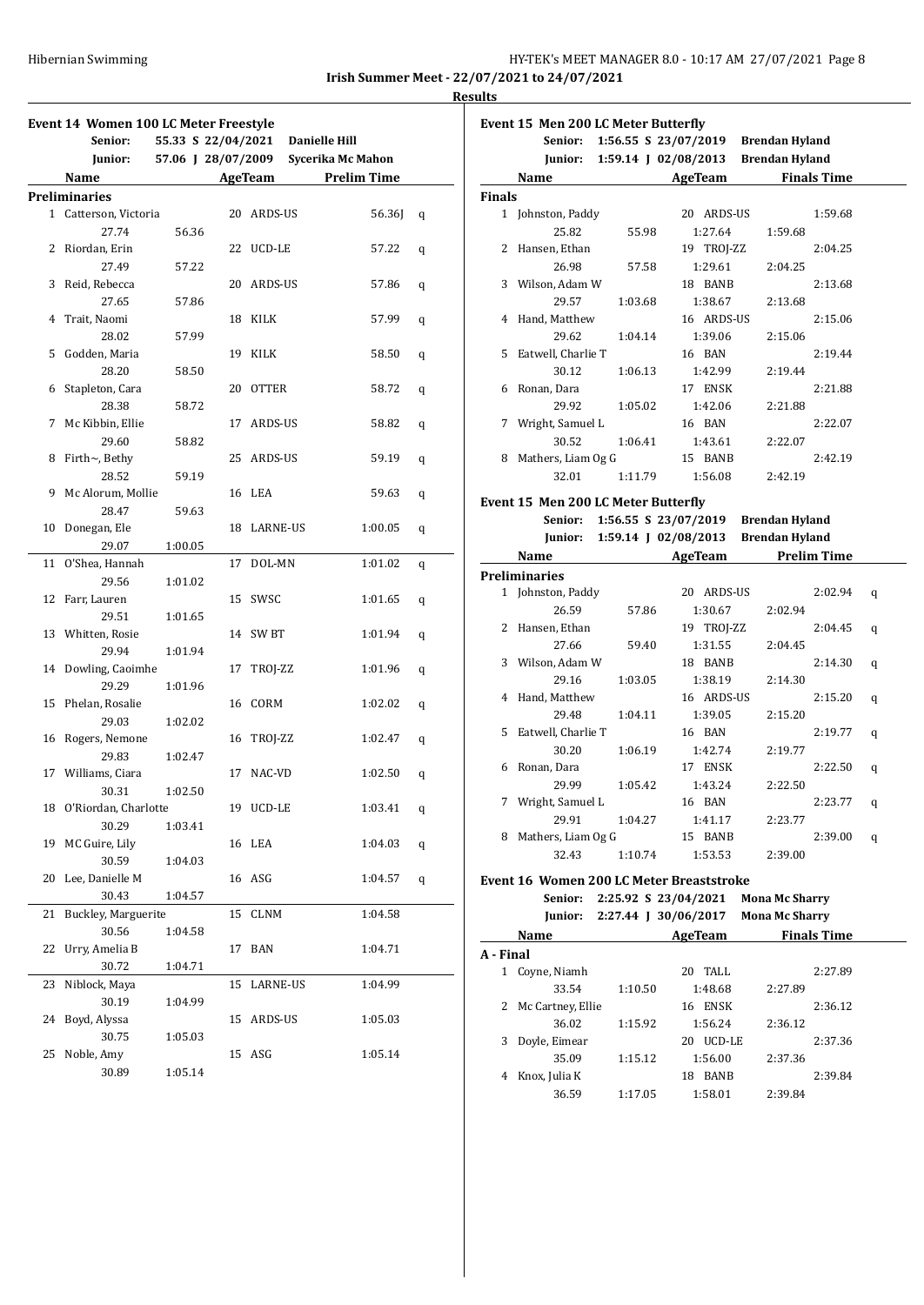## Hibernian Swimming HY-TEK's MEET MANAGER 8.0 - 10:17 AM 27/07/2021 Page 9 **Irish Summer Meet - 22/07/2021 to 24/07/2021**

**Results**

## **A - Final ... (Event 16 Women 200 LC Meter Breaststroke)**

|                  | $A$ - Final  Tevent to women 200 EG Meter Dreaststroke) |         |            |                    |  |  |  |  |  |
|------------------|---------------------------------------------------------|---------|------------|--------------------|--|--|--|--|--|
|                  | Name                                                    |         | AgeTeam    | <b>Finals Time</b> |  |  |  |  |  |
| 5                | Davison, Grace                                          |         | 14 ARDS-US | 2:43.88            |  |  |  |  |  |
|                  | 36.74                                                   | 1:18.31 | 2:01.67    | 2:43.88            |  |  |  |  |  |
| 6                | Murphy, Jade                                            |         | 24 SLIGO   | 2:44.25            |  |  |  |  |  |
|                  | 37.20                                                   | 1:19.43 | 2:01.69    | 2:44.25            |  |  |  |  |  |
| 7                | Aiken, Keira                                            |         | 15 ARDS-US | 2:47.26            |  |  |  |  |  |
|                  | 37.68                                                   | 1:20.44 | 2:03.49    | 2:47.26            |  |  |  |  |  |
| 8                | Mc Cormack, Cara                                        |         | 15 DOL-MN  | 2:53.88            |  |  |  |  |  |
|                  | 39.01                                                   | 1:22.49 | 2:07.74    | 2:53.88            |  |  |  |  |  |
| 9                | Kidney, Isabel                                          |         | 15 SWSC    | 2:54.61            |  |  |  |  |  |
|                  | 39.62                                                   | 1:24.79 | 2:10.50    | 2:54.61            |  |  |  |  |  |
| 10               | Walker, Darcy S                                         |         | 14 BANB    | 3:01.04            |  |  |  |  |  |
|                  | 40.67                                                   | 1:27.15 | 2:14.45    | 3:01.04            |  |  |  |  |  |
| <b>B</b> - Final |                                                         |         |            |                    |  |  |  |  |  |
|                  | 11 O'Shea, Michelle                                     |         | 15 DOL-MN  | 3:01.36            |  |  |  |  |  |
|                  | 40.29                                                   | 1:26.06 | 2:13.84    | 3:01.36            |  |  |  |  |  |
| 12               | Bingham, Ellie M                                        |         | 16 BANB    | 3:07.80            |  |  |  |  |  |
|                  | 42.10                                                   | 1:29.82 | 2:18.75    | 3:07.80            |  |  |  |  |  |
|                  |                                                         |         |            |                    |  |  |  |  |  |

## **Event 16 Women 200 LC Meter Breaststroke**

**Senior: 2:25.92 S 23/04/2021 Mona Mc Sharry**

|    |                      |         | Junior: 2:27.44 J 30/06/2017 Mona Mc Sharry |                     |   |
|----|----------------------|---------|---------------------------------------------|---------------------|---|
|    | Name                 |         |                                             | AgeTeam Prelim Time |   |
|    | <b>Preliminaries</b> |         |                                             |                     |   |
|    | 1 Coyne, Niamh       |         | 20 TALL                                     | 2:29.22             | q |
|    | 33.58                | 1:10.79 | 1:48.96                                     | 2:29.22             |   |
| 2  | Doyle, Eimear        |         | 20 UCD-LE                                   | 2:38.15             | q |
|    | 35.85                | 1:15.80 | 1:56.84                                     | 2:38.15             |   |
| 3  | Mc Cartney, Ellie    |         | 16 ENSK                                     | 2:42.14             | q |
|    | 36.73                | 1:19.45 | 2:00.90                                     | 2:42.14             |   |
| 4  | Knox, Julia K        |         | 18 BANB                                     | 2:42.25             | q |
|    | 37.29                | 1:19.30 | 2:00.44                                     | 2:42.25             |   |
| 5  | Davison, Grace       |         | 14 ARDS-US                                  | 2:45.39             | q |
|    | 36.94                | 1:19.43 | 2:02.85                                     | 2:45.39             |   |
| 6  | Murphy, Jade         |         | 24 SLIGO                                    | 2:46.23             | q |
|    | 36.52                | 1:18.58 | 2:01.76                                     | 2:46.23             |   |
| 7  | Aiken, Keira         |         | 15 ARDS-US                                  | 2:48.15             | q |
|    | 38.07                | 1:21.06 | 2:04.44                                     | 2:48.15             |   |
| 8  | Kidney, Isabel       |         | 15 SWSC                                     | 2:53.07             | q |
|    | 38.25                | 1:23.49 | 2:08.41                                     | 2:53.07             |   |
| 9  | Doran, Aoife         |         | 15 ALS                                      | 2:54.37             | q |
|    | 38.88                | 1:22.64 | 2:08.25                                     | 2:54.37             |   |
|    | 10 Mc Cormack, Cara  |         | 15 DOL-MN                                   | 2:54.67             | q |
|    | 39.27                | 1:23.50 | 2:09.70                                     | 2:54.67             |   |
|    | 11 Walker, Darcy S   |         | 14 BANB                                     | 3:00.17             | q |
|    | 40.75                | 1:26.34 | 2:13.30                                     | 3:00.17             |   |
|    | 12 O'Shea, Michelle  |         | 15 DOL-MN                                   | 3:00.43             | q |
|    | 40.67                | 1:25.77 | 2:12.71                                     | 3:00.43             |   |
| 13 | Bingham, Ellie M     |         | 16 BANB                                     | 3:08.60             | q |
|    | 42.34                | 1:30.19 | 2:19.68                                     | 3:08.60             |   |
|    | 14 Rada, Janelle     |         | 15 LURG-US                                  | 3:18.95             | q |
|    | 42.08                | 1:31.31 | 2:24.15                                     | 3:18.95             |   |

| Event 17 Men 50 LC Meter Breaststroke |                      |  |                    |                |                   |                    |  |
|---------------------------------------|----------------------|--|--------------------|----------------|-------------------|--------------------|--|
|                                       | Senior:              |  | 26.94 S 23/07/2019 |                |                   | Darragh Greene     |  |
|                                       | Junior:              |  | 27.76 J 14/12/2020 |                | <b>Eoin Corby</b> |                    |  |
|                                       | Name                 |  |                    | AgeTeam        |                   | <b>Finals Time</b> |  |
| A - Final                             |                      |  |                    |                |                   |                    |  |
|                                       | Corby, Eoin          |  | 19                 | LIMK-MN        |                   | 28.15              |  |
| 2                                     | Cooke, Uiseann       |  | 20                 | <b>LIMK-MN</b> |                   | 28.88              |  |
| 3                                     | Berryman, Morgan     |  | 24                 | <b>BAN</b>     |                   | 30.03              |  |
| 4                                     | Feenan, Andrew       |  | 20                 | SWSC           |                   | 30.15              |  |
| 5.                                    | Mulholland, Daniel J |  | 18                 | <b>LISB</b>    |                   | 31.06              |  |
| 6                                     | Colvin, Cillian      |  | 24                 | NAC-VD         |                   | 31.88              |  |
| 7                                     | George, Alec         |  | 16                 | LVADY          |                   | 32.74              |  |
| 8                                     | Cardwell, Ben J      |  | 16                 | BAN            |                   | 32.87              |  |
| 9                                     | O'Connor, Liam       |  | 16                 | <b>TERE-VD</b> |                   | 32.90              |  |
| 10                                    | Cummings, Benji      |  | 15                 | ARDS-US        |                   | 33.51              |  |
| <b>B</b> - Final                      |                      |  |                    |                |                   |                    |  |
| 11                                    | Gray, Lewis P        |  | 15                 | <b>BANB</b>    |                   | 36.13              |  |

## **Event 17 Men 50 LC Meter Breaststroke**

**Senior: 26.94 S 23/07/2019 Darragh Greene**

| Junior:              |    |            | <b>Eoin Corby</b>             |                                                                                      |
|----------------------|----|------------|-------------------------------|--------------------------------------------------------------------------------------|
| Name                 |    |            | <b>Prelim Time</b>            |                                                                                      |
| <b>Preliminaries</b> |    |            |                               |                                                                                      |
| Corby, Eoin          | 19 |            | 28.15                         | q                                                                                    |
| Cooke, Uiseann       | 20 |            | 29.00                         | q                                                                                    |
| Feenan, Andrew       | 20 | SWSC       | 30.02                         | q                                                                                    |
| Berryman, Morgan     | 24 | <b>BAN</b> | 30.47                         | q                                                                                    |
| Colvin, Cillian      | 24 |            | 31.12                         | q                                                                                    |
| Mulholland, Daniel J | 18 | LISB       | 31.39                         | q                                                                                    |
| George, Alec         | 16 |            | 32.53                         | q                                                                                    |
| O'Connor, Liam       | 16 |            | 32.76                         | q                                                                                    |
| Cummings, Benji      | 15 |            | 32.97                         | q                                                                                    |
| Fahey, Ronan         | 16 |            | 33.33                         | q                                                                                    |
| Cardwell, Ben J      | 16 | BAN        | 33.58                         | q                                                                                    |
| Gray, Lewis P        | 15 | BANB       | 35.78                         | q                                                                                    |
|                      |    |            | 27.76 J 14/12/2020<br>AgeTeam | LIMK-MN<br>LIMK-MN<br>NAC-VD<br><b>LVADY</b><br><b>TERE-VD</b><br>ARDS-US<br>TROJ-ZZ |

## **Event 18 Women 50 LC Meter Butterfly**

|                  | Senior:             |  | 26.62 S 28/07/2019 |                  | <b>Mona Mc Sharry</b> |
|------------------|---------------------|--|--------------------|------------------|-----------------------|
|                  | Junior:             |  | 27.07 J 27/03/2019 |                  | Jena Macdougald       |
|                  | Name                |  |                    | <b>AgeTeam</b>   | <b>Finals Time</b>    |
| A - Final        |                     |  |                    |                  |                       |
| 1                | Semchiy, Sharon     |  | 20                 | SWSC             | 28.76                 |
| 2                | Rooney, Cora        |  | 16                 | <b>ENSK</b>      | 29.07                 |
| 3                | Fane, Heather       |  | 16                 | DOL-MN           | 29.80                 |
| 4                | Nolan, Beth         |  | 19                 | SWSC             | 30.01                 |
| 5                | Wolseley, Rachel    |  | 18                 | SW <sub>BT</sub> | 30.08                 |
| 6                | Burns-Atkin, Alana  |  | 15                 | <b>BANB</b>      | 30.68                 |
| 7                | Ivory, Aoibheann E  |  | 15                 | ASG              | 30.95                 |
| 8                | Coyle, Grace M      |  | 17                 | <b>BAN</b>       | 31.02                 |
| 9                | Mc Grath, Izzy      |  | 15                 | DOL-MN           | 31.04                 |
| <b>B</b> - Final |                     |  |                    |                  |                       |
| 11               | Heyburn, Faith      |  | 17                 | SW <sub>BT</sub> | 30.91                 |
| 12               | Allen, Naoise       |  | 16                 | TERE-VD          | 31.49                 |
| 13               | Buckley, Marguerite |  | 15                 | <b>CLNM</b>      | 31.65                 |
| 14               | Silutina, Mia       |  | 15                 | <b>CKSTN</b>     | 31.95                 |
| 15               | mc Cullagh, Joanna  |  | 15                 | LEA              | 34.19                 |
|                  |                     |  |                    |                  |                       |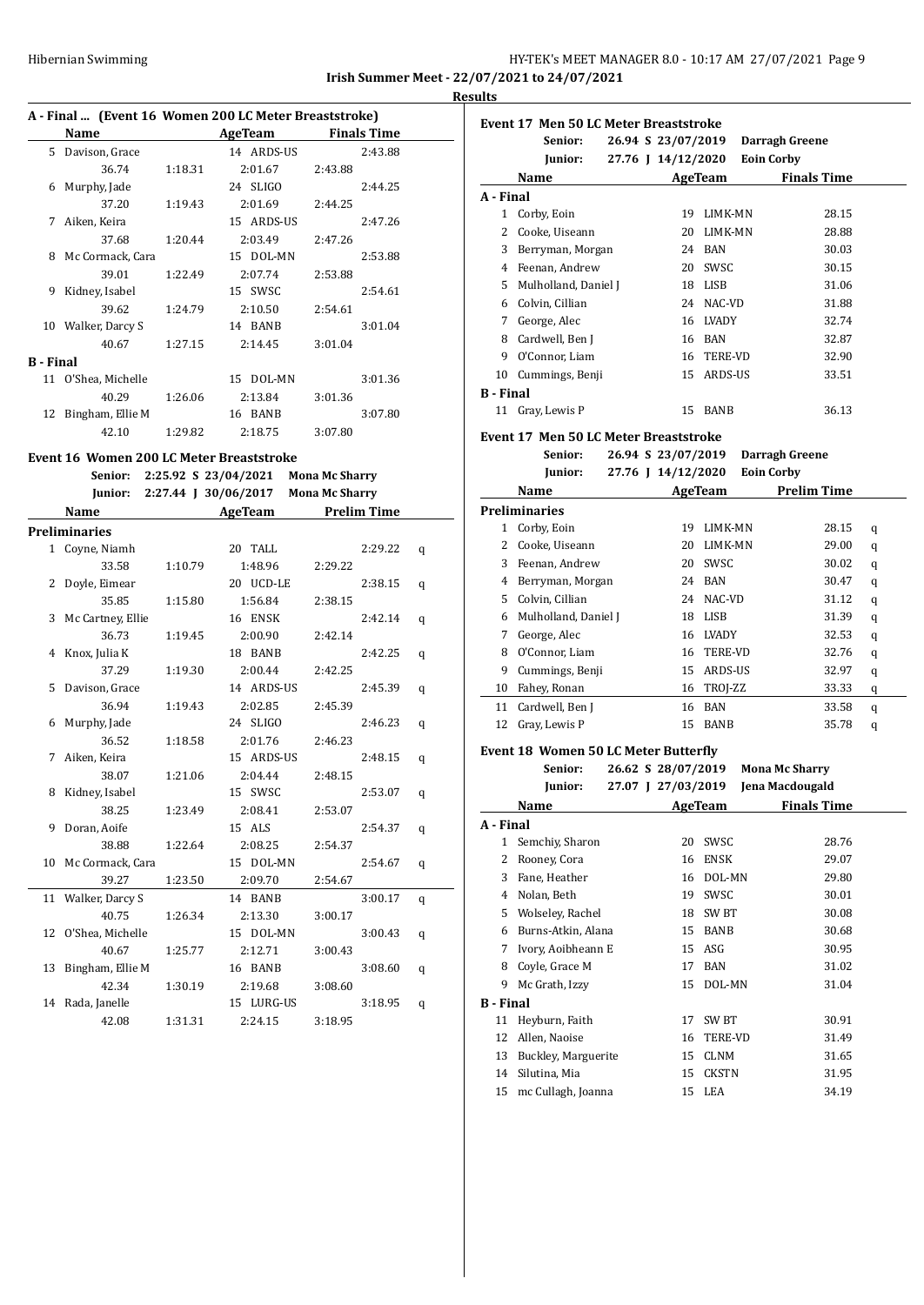## HY-TEK's MEET MANAGER 8.0 - 10:17 AM 27/07/2021 Page 10 **Irish Summer Meet - 22/07/2021 to 24/07/2021**

**Results**

#### **Event 18 Women 50 LC Meter Butterfly**

|      | Event to women so it meter butterily |                    |                |                |                       |                    |   |
|------|--------------------------------------|--------------------|----------------|----------------|-----------------------|--------------------|---|
|      | Senior:                              | 26.62 S 28/07/2019 |                |                | <b>Mona Mc Sharry</b> |                    |   |
|      | Junior:                              | 27.07 J 27/03/2019 |                |                | Jena Macdougald       |                    |   |
|      | Name                                 |                    | <b>AgeTeam</b> |                |                       | <b>Prelim Time</b> |   |
|      | Preliminaries                        |                    |                |                |                       |                    |   |
| 1    | Semchiy, Sharon                      |                    | 20             | SWSC.          |                       | 29.01              | q |
| 2    | Macdougald, Jena                     |                    | 19             | UCD-LE         |                       | 29.32              | q |
| 3    | Nolan, Beth                          |                    | 19             | SWSC           |                       | 29.96              | q |
| 4    | Rooney, Cora                         |                    | 16             | <b>ENSK</b>    |                       | 30.18              | q |
| 5    | Wolseley, Rachel                     |                    | 18             | SW BT          |                       | 30.19              | q |
| 6    | Fane, Heather                        |                    | 16             | DOL-MN         |                       | 30.56              | q |
| 7    | Burns-Atkin, Alana                   |                    | 15             | <b>BANB</b>    |                       | 30.82              | q |
| 8    | Logan, Eliza M                       |                    | 15             | <b>BANB</b>    |                       | 31.03              | q |
| *9   | Ivory, Aoibheann E                   |                    | 15             | ASG            |                       | 31.14              | q |
| $*q$ | Coyle, Grace M                       |                    | 17             | <b>BAN</b>     |                       | 31.14              | q |
| 11   | Mc Grath, Izzy                       |                    | 15             | DOL-MN         |                       | 31.16              | q |
| 12   | Heyburn, Faith                       |                    | 17             | SW BT          |                       | 31.23              | q |
| 13   | Allen, Naoise                        |                    | 16             | <b>TERE-VD</b> |                       | 31.41              | q |
| 14   | Silutina, Mia                        |                    | 15             | <b>CKSTN</b>   |                       | 31.79              | q |
| 15   | Buckley, Marguerite                  |                    | 15             | <b>CLNM</b>    |                       | 31.89              | q |
| 16   | mc Cullagh, Joanna                   |                    | 15             | LEA            |                       | 34.33              | q |
|      |                                      |                    |                |                |                       |                    |   |

## **Event 19 Men 100 LC Meter Backstroke**

|                  | Senior:                | 53.73 S 30/03/2019 |    |                | <b>Shane Ryan</b>     |       |
|------------------|------------------------|--------------------|----|----------------|-----------------------|-------|
|                  | Junior:                | 54.38 J 05/08/2018 |    |                | <b>Conor Ferguson</b> |       |
|                  | Name                   |                    |    | AgeTeam        | <b>Finals Time</b>    |       |
| A - Final        |                        |                    |    |                |                       |       |
|                  | 1 Barnes, Adam         |                    |    | 16 ARDS-US     |                       | 59.34 |
|                  | 28.84                  | 59.34              |    |                |                       |       |
| 2                | Dunnion, Cody          |                    |    | 17 BAN         | 1:04.17               |       |
|                  | 30.82                  | 1:04.17            |    |                |                       |       |
| 3                | Ryan, James            |                    |    | 18 SWSC        | 1:04.19               |       |
|                  | 30.70                  | 1:04.19            |    |                |                       |       |
| 4                | Balgos, Jericho A      |                    |    | 17 LARNE-US    | 1:04.85               |       |
|                  | 31.46                  | 1:04.85            |    |                |                       |       |
|                  | 5 O'Connor, Zac        |                    |    | 17 LIMK-MN     | 1:04.88               |       |
|                  | 31.34                  | 1:04.88            |    |                |                       |       |
|                  | 6 Pfeiffer, Robin      |                    |    | 18 BL FN       | 1:05.37               |       |
|                  | 31.46                  | 1:05.37            |    |                |                       |       |
| 7                | Colgan, Adam           |                    |    | 16 LEC         | 1:05.45               |       |
|                  | 31.67                  | 1:05.45            |    |                |                       |       |
|                  | 8 Cook, Aidan          |                    |    | 17 KILK        | 1:05.46               |       |
|                  | 31.73                  | 1:05.46            |    |                |                       |       |
|                  | 9 Mulholland, Daniel J |                    |    | 18 LISB        | 1:06.21               |       |
|                  | 32.09                  | 1:06.21            |    |                |                       |       |
|                  | 10 Winston, Harry      |                    |    | 16 ALS         | 1:06.31               |       |
|                  | 31.91                  | 1:06.31            |    |                |                       |       |
| <b>B</b> - Final |                        |                    |    |                |                       |       |
|                  | 11 Keogh, Michael      |                    | 17 | <b>TERE-VD</b> | 1:05.23               |       |
|                  | 30.52                  | 1:05.23            |    |                |                       |       |
| 12               | Mc Clements, Barry     |                    | 20 | ARDS-US        | 1:07.38               |       |
|                  | 31.95                  | 1:07.38            |    |                |                       |       |

|    | <b>Event 19 Men 100 LC Meter Backstroke</b> |                    |    |                |                       |   |  |
|----|---------------------------------------------|--------------------|----|----------------|-----------------------|---|--|
|    | Senior:                                     | 53.73 S 30/03/2019 |    |                | <b>Shane Ryan</b>     |   |  |
|    | Junior:                                     | 54.38 J 05/08/2018 |    |                | <b>Conor Ferguson</b> |   |  |
|    | Name                                        |                    |    | AgeTeam        | <b>Prelim Time</b>    |   |  |
|    | <b>Preliminaries</b>                        |                    |    |                |                       |   |  |
|    | 1 Barnes, Adam                              |                    |    | 16 ARDS-US     | 59.34                 | q |  |
|    | 28.90                                       | 59.34              |    |                |                       |   |  |
|    | 2 Coulter, Evan                             |                    |    | 16 LARNE-US    | 1:03.35               | q |  |
|    | 30.17                                       | 1:03.35            |    |                |                       |   |  |
| 3  | Dunnion, Cody                               |                    |    | 17 BAN         | 1:04.37               | q |  |
|    | 31.04                                       | 1:04.37            |    |                |                       |   |  |
| 4  | Mulholland, Daniel J                        |                    |    | 18 LISB        | 1:04.64               | q |  |
|    | 31.93                                       | 1:04.64            |    |                |                       |   |  |
| 5  | Balgos, Jericho A                           |                    |    | 17 LARNE-US    | 1:04.99               | q |  |
|    | 31.20                                       | 1:04.99            |    |                |                       |   |  |
| 6  | Cook, Aidan                                 |                    | 17 | KILK           | 1:05.40               | q |  |
|    | 31.78                                       | 1:05.40            |    |                |                       |   |  |
| 7  | Ryan, James                                 |                    |    | 18 SWSC        | 1:05.41               | q |  |
|    | 31.38                                       | 1:05.41            |    |                |                       |   |  |
| 8  | O'Connor, Zac                               |                    | 17 | LIMK-MN        | 1:05.44               | q |  |
|    | 31.11                                       | 1:05.44            |    |                |                       |   |  |
| 9  | Pfeiffer, Robin                             |                    |    | 18 BLFN        | 1:05.78               | q |  |
|    | 31.62                                       | 1:05.78            |    |                |                       |   |  |
| 10 | Colgan, Adam                                |                    |    | 16 LEC         | 1:05.95               | q |  |
|    | 31.28                                       | 1:05.95            |    |                |                       |   |  |
| 11 | Winston, Harry                              |                    |    | 16 ALS         | 1:06.02               | q |  |
|    | 31.43                                       | 1:06.02            |    |                |                       |   |  |
| 12 | Martin, Jacob W                             |                    | 17 | <b>SW BT</b>   | 1:06.35               | q |  |
|    | 32.02                                       | 1:06.35            |    |                |                       |   |  |
| 13 | Keogh, Michael                              |                    | 17 | <b>TERE-VD</b> | 1:06.75               | q |  |
|    | 31.97                                       | 1:06.75            |    |                |                       |   |  |
| 14 | Fitzgerald, Conor                           |                    |    | 15 SPL-SE      | 1:06.88               | q |  |
|    | 32.32                                       | 1:06.88            |    |                |                       |   |  |
| 15 | Mc Clements, Barry                          |                    |    | 20 ARDS-US     | 1:07.59               | q |  |
|    | 32.40                                       | 1:07.59            |    |                |                       |   |  |
|    |                                             |                    |    |                |                       |   |  |

## **Event 20 Women 100 LC Meter Backstroke**

**Senior: 1:00.18 S 24/06/2021 Danielle Hill Junior: 1:02.53 J 10/07/2016 Danielle Hill**

|           | Name              |         |    | AgeTeam           | <b>Finals Time</b> |  |
|-----------|-------------------|---------|----|-------------------|--------------------|--|
| A - Final |                   |         |    |                   |                    |  |
| 1         | Godden, Maria     |         | 19 | KILK              | 1:02.83            |  |
|           | 30.80             | 1:02.83 |    |                   |                    |  |
| 2         | Reid, Rebecca     |         | 20 | ARDS-US           | 1:03.89            |  |
|           | 31.03             | 1:03.89 |    |                   |                    |  |
| 3         | Macdougald, Jena  |         | 19 | UCD-LE            | 1:04.31            |  |
|           | 31.18             | 1:04.31 |    |                   |                    |  |
| 4         | Firth~, Bethy     |         | 25 | ARDS-US           | 1:06.86            |  |
|           | 32.39             | 1:06.86 |    |                   |                    |  |
| 5.        | Cullen, Lottie    |         | 17 | SW <sub>B</sub> T | 1:07.75            |  |
|           | 32.06             | 1:07.75 |    |                   |                    |  |
| 6         | Farr, Lauren      |         | 15 | SWSC              | 1:08.69            |  |
|           | 33.52             | 1:08.69 |    |                   |                    |  |
| 7         | Mc Alorum, Mollie |         |    | 16 LEA            | 1:09.71            |  |
|           | 33.65             | 1:09.71 |    |                   |                    |  |
| 8         | Pountney, Naeve   |         | 17 | BAN               | 1:09.79            |  |
|           | 33.57             | 1:09.79 |    |                   |                    |  |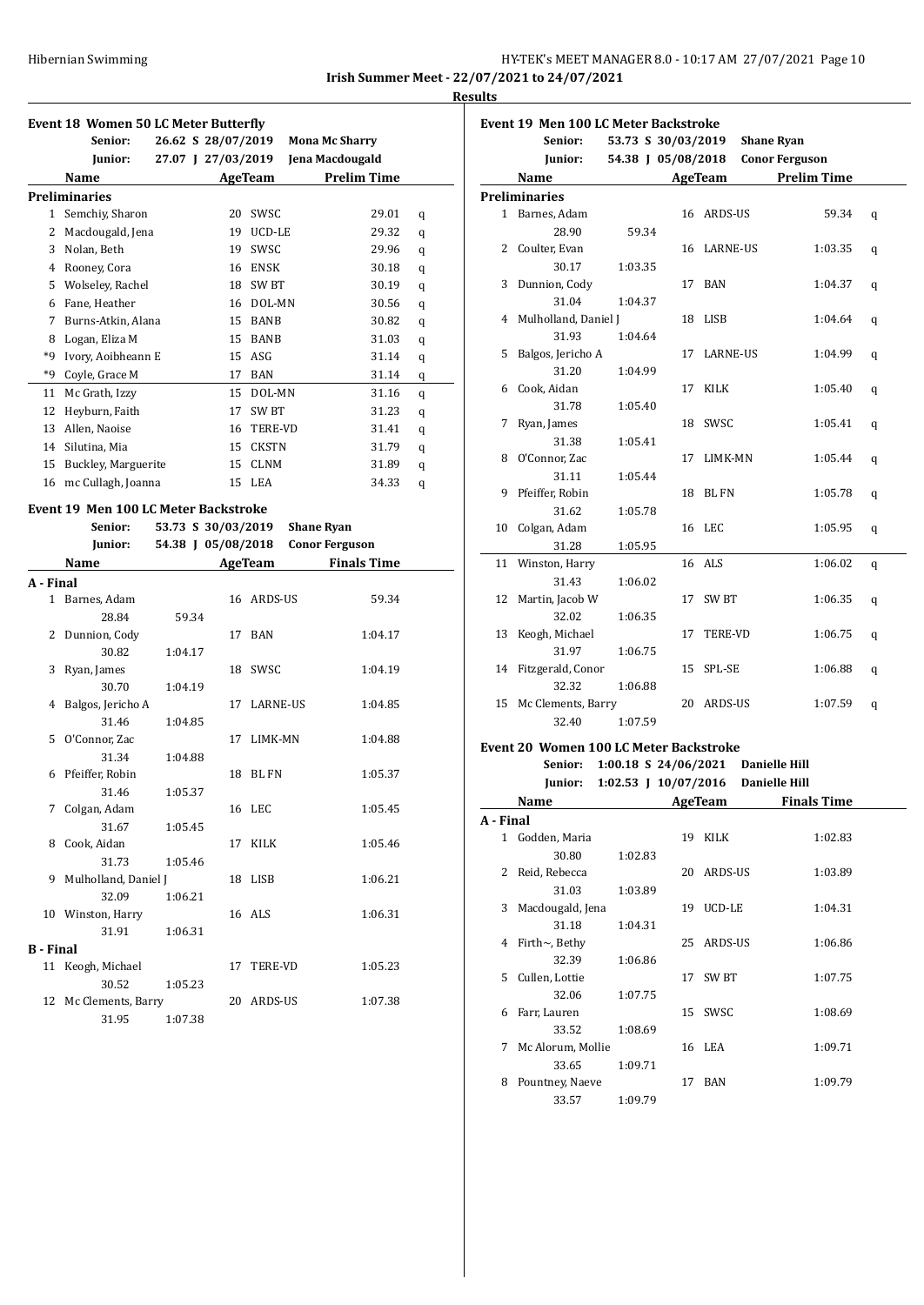## Hibernian Swimming HY-TEK's MEET MANAGER 8.0 - 10:17 AM 27/07/2021 Page 11 **Irish Summer Meet - 22/07/2021 to 24/07/2021**

**A - Final ... (Event 20 Women 100 LC Meter Backstroke) Name AgeTeam Finals Time** 9 Rogers, Nemone 16 TROJ-ZZ 1:09.92 33.59 1:09.92 10 Doran, Aoife 15 ALS 1:10.94 33.88 1:10.94 **B - Final** 11 Fane, Heather 16 DOL-MN 1:10.75 34.13 1:10.75 12 Boyd, Alyssa 15 ARDS-US 1:10.98 34.15 1:10.98 13 Humphries, Louisa 14 LARNE-US 1:12.84 34.54 1:12.84 14 Lawless, Roisin 15 WEX-IR 1:13.15 34.81 1:13.15 15 Maher, Cara 15 TERE-VD 1:13.21 36.09 1:13.21 16 Walsh, Kallie 16 TERE-VD 1:13.41 34.80 1:13.41 17 O'Neill, Aine H 15 TROJ-ZZ 1:14.98 36.33 1:14.98 18 Logan, Eliza M 15 BANB 1:15.34 36.81 1:15.34

## **Event 20 Women 100 LC Meter Backstroke Senior: 1:00.18 S 24/06/2021 Danielle Hill**

|    |                    |         | Junior: 1:02.53 J 10/07/2016 Danielle Hill |                    |   |
|----|--------------------|---------|--------------------------------------------|--------------------|---|
|    | Name               |         | AgeTeam                                    | <b>Prelim Time</b> |   |
|    | Preliminaries      |         |                                            |                    |   |
|    | 1 Godden, Maria    |         | 19 KILK                                    | 1:02.83            | q |
|    | 30.73              | 1:02.83 |                                            |                    |   |
|    | 2 Reid, Rebecca    |         | 20 ARDS-US                                 | 1:03.78            | q |
|    | 30.47              | 1:03.78 |                                            |                    |   |
| 3  | Macdougald, Jena   |         | 19 UCD-LE                                  | 1:05.61            | q |
|    | 32.06              | 1:05.61 |                                            |                    |   |
|    | 4 Cullen, Lottie   |         | 17 SW BT                                   | 1:07.54            | q |
|    | 32.45              | 1:07.54 |                                            |                    |   |
| 5  | Firth~, Bethy      |         | 25 ARDS-US                                 | 1:07.95            | q |
|    | 32.84              | 1:07.95 |                                            |                    |   |
| 6  | Mc Alorum, Mollie  |         | 16 LEA                                     | 1:08.93            | q |
|    | 33.78              | 1:08.93 |                                            |                    |   |
| 7  | Farr, Lauren       |         | 15 SWSC                                    | 1:09.27            | q |
|    | 33.61              | 1:09.27 |                                            |                    |   |
| 8  | Rogers, Nemone     |         | 16 TROJ-ZZ                                 | 1:09.61            | q |
|    | 33.50              | 1:09.61 |                                            |                    |   |
| 9  | Pountney, Naeve    |         | 17 BAN                                     | 1:10.49            | q |
|    | 33.36              | 1:10.49 |                                            |                    |   |
| 10 | Doran, Aoife       |         | 15 ALS                                     | 1:11.05            | q |
|    | 34.35              | 1:11.05 |                                            |                    |   |
|    | 11 Fane, Heather   |         | 16 DOL-MN                                  | 1:11.58            | q |
|    | 34.32              | 1:11.58 |                                            |                    |   |
| 12 | Boyd, Alyssa       |         | 15 ARDS-US                                 | 1:11.99            | q |
|    | 34.74              | 1:11.99 |                                            |                    |   |
| 13 | Humphries, Louisa  |         | 14 LARNE-US                                | 1:12.40            | q |
|    | 34.22              | 1:12.40 |                                            |                    |   |
|    | 14 Lawless, Roisin |         | 15 WEX-IR                                  | 1:12.89            | q |
|    | 34.98              | 1:12.89 |                                            |                    |   |

| <b>Results</b> |                                     |         |                                             |                     |   |
|----------------|-------------------------------------|---------|---------------------------------------------|---------------------|---|
|                | 15 Maher, Cara                      |         | 15 TERE-VD                                  | 1:12.93             | q |
|                | 35.42                               | 1:12.93 |                                             |                     |   |
|                | 16 Walsh, Kallie                    |         | 16 TERE-VD                                  | 1:14.24             | q |
|                | 35.15                               | 1:14.24 |                                             |                     |   |
|                | 17 O'Neill, Aine H                  |         | 15 TROJ-ZZ                                  | 1:14.70             | q |
|                | 35.95                               | 1:14.70 |                                             |                     |   |
|                | 18 Logan, Eliza M                   |         | 15 BANB                                     | 1:14.99             | q |
|                | 36.24                               | 1:14.99 |                                             |                     |   |
|                | Event 21 Men 400 LC Meter Freestyle |         |                                             |                     |   |
|                | Senior:                             |         | 3:52.83 S 21/04/2020 Finn McGeever          |                     |   |
|                |                                     |         | Junior: 3:57.38 J 18/11/2017 Jack Mc Millan |                     |   |
|                | Name                                |         |                                             | AgeTeam Finals Time |   |
| A - Final      |                                     |         |                                             |                     |   |
|                | 1 Kennedy, Daniel                   |         | 17 ARDS-US                                  | 4:07.37             |   |
|                | 27.88                               | 58.53   | 1:29.74                                     | 2:01.57             |   |
|                | 2:33.15                             | 3:04.78 | 3:36.18                                     | 4:07.37             |   |
|                | 2 Fleming, Jack                     |         | 20 LISB                                     | 4:10.06             |   |
|                | 28.21                               | 58.78   | 1:30.23                                     | 2:01.89             |   |
|                | 2:34.12                             | 3:06.19 | 3:38.55                                     | 4:10.06             |   |
|                | 3 Hand, Matthew                     |         | 16 ARDS-US                                  | 4:15.85             |   |
|                | 29.18                               | 1:01.20 | 1:33.61                                     | 2:06.77             |   |
|                | 2:38.93                             | 3:11.75 | 3:44.56                                     | 4:15.85             |   |
|                | 4 Riddell, Ben                      |         | 16 ARDS-US                                  | 4:18.68             |   |
|                | 28.62                               | 59.91   | 1:32.20                                     | 2:05.27             |   |
|                | 2:38.18                             | 3:12.09 | 3:45.84                                     | 4:18.68             |   |
|                | 5 O'Neill, Finn C                   |         | 16 GLN-ZZ                                   | 4:24.09             |   |
|                | 29.37                               | 1:01.53 | 1:34.45                                     | 2:08.36             |   |
|                | 2:42.70                             | 3:17.02 | 3:51.36                                     | 4:24.09             |   |
|                | 6 Fahey, Ronan                      |         | 16 TROJ-ZZ                                  | 4:24.91             |   |
|                | 28.73                               | 1:00.85 | 1:34.27                                     | 2:08.23             |   |
|                | 2:42.50                             | 3:17.61 | 3:52.19                                     | 4:24.91             |   |
|                | 7 Scully, Michael J                 |         | 18 LIMK-MN                                  | 4:25.89             |   |
|                | 28.15                               | 1:00.36 | 1:34.13                                     | 2:08.44             |   |
|                | 2:43.26                             | 3:18.65 | 3:53.01                                     | 4:25.89             |   |
|                | 8 Pfeiffer, Robin                   |         | 18 BLFN                                     | 4:34.28             |   |
|                | 29.95                               | 1:03.13 | 1:37.54                                     | 2:12.87             |   |
|                | 2:48.60                             | 3:24.77 | 4:00.67                                     | 4:34.28             |   |
|                | Event 21 Men 400 LC Meter Freestyle |         |                                             |                     |   |
|                |                                     |         | Senior: 3:52.83 S 21/04/2020 Finn McGeever  |                     |   |

|   | JUMUL.               |         | $J_{1}J_{2}J_{3}J_{4}J_{5}J_{6}J_{7}J_{8}J_{8}J_{1}J_{1}J_{2}J_{2}J_{3}J_{1}J_{2}J_{2}J_{3}J_{1}J_{2}J_{2}J_{3}J_{3}J_{4}J_{5}J_{6}J_{7}J_{8}J_{8}J_{9}J_{1}J_{1}J_{2}J_{2}J_{3}J_{1}J_{2}J_{2}J_{3}J_{1}J_{2}J_{2}J_{3}J_{3}J_{4}J_{5}J_{6}J_{7}J_{8}J_{8}J_{1}J_{1}J_{2}J_{2}J_{2}$ | r mm mcuccvci  |                    |   |
|---|----------------------|---------|---------------------------------------------------------------------------------------------------------------------------------------------------------------------------------------------------------------------------------------------------------------------------------------|----------------|--------------------|---|
|   | Junior:              |         | 3:57.38 J 18/11/2017                                                                                                                                                                                                                                                                  | Jack Mc Millan |                    |   |
|   | Name                 |         | AgeTeam                                                                                                                                                                                                                                                                               |                | <b>Prelim Time</b> |   |
|   | <b>Preliminaries</b> |         |                                                                                                                                                                                                                                                                                       |                |                    |   |
| 1 | Kennedy, Daniel      |         | ARDS-US<br>17                                                                                                                                                                                                                                                                         |                | 4:09.55            | q |
|   | 28.33                | 59.57   | 1:30.81                                                                                                                                                                                                                                                                               | 2:02.51        |                    |   |
|   | 2:34.10              | 3:05.87 | 3:37.97                                                                                                                                                                                                                                                                               | 4:09.55        |                    |   |
| 2 | Fleming, Jack        |         | 20 LISB                                                                                                                                                                                                                                                                               |                | 4:16.52            | q |
|   | 28.59                | 1:00.09 | 1:31.75                                                                                                                                                                                                                                                                               | 2:04.69        |                    |   |
|   | 2:37.30              | 3:10.85 | 3:44.04                                                                                                                                                                                                                                                                               | 4:16.52        |                    |   |
| 3 | Hand, Matthew        |         | 16 ARDS-US                                                                                                                                                                                                                                                                            |                | 4:21.10            | q |
|   | 29.12                | 1:01.55 | 1:35.00                                                                                                                                                                                                                                                                               | 2:08.11        |                    |   |
|   | 2:41.50              | 3:14.80 | 3:48.88                                                                                                                                                                                                                                                                               | 4:21.10        |                    |   |
| 4 | Riddell, Ben         |         | 16 ARDS-US                                                                                                                                                                                                                                                                            |                | 4:22.39            | q |
|   | 29.52                | 1:02.63 | 1:36.66                                                                                                                                                                                                                                                                               | 2:10.56        |                    |   |
|   | 2:44.01              | 3:17.23 | 3:49.71                                                                                                                                                                                                                                                                               | 4:22.39        |                    |   |
|   |                      |         |                                                                                                                                                                                                                                                                                       |                |                    |   |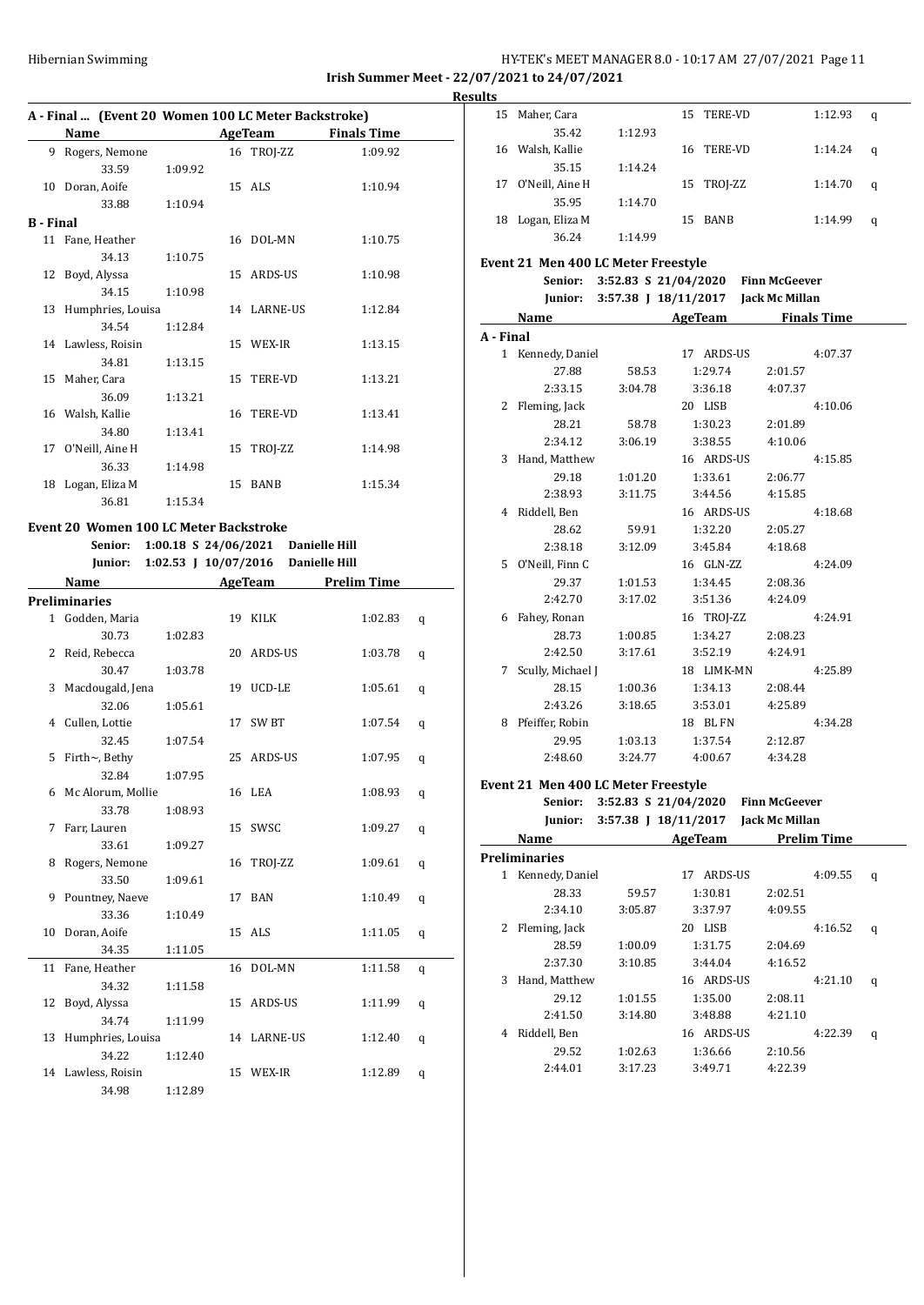## Hibernian Swimming HY-TEK's MEET MANAGER 8.0 - 10:17 AM 27/07/2021 Page 12 **Irish Summer Meet - 22/07/2021 to 24/07/2021**

**Results Preliminaries ... (Event 21 Men 400 LC Meter Freestyle) Name Age Team Prelim Time** 5 O'Neill, Finn C 16 GLN-ZZ 4:25.54 q 29.28 1:01.88 1:35.56 2:09.71 2:44.42 3:18.72 3:52.86 4:25.54 6 Fahey, Ronan 16 TROJ-ZZ 4:27.22 q 29.43 1:02.18 1:35.65 2:09.87 2:44.18 3:19.03 3:53.68 4:27.22 7 Cassidy, Charlie 16 DOL-MN 4:28.75 q 29.37 1:01.72 1:35.20 2:09.01 2:44.17 3:19.10 3:54.58 4:28.75 8 Pfeiffer, Robin 18 BL FN 4:30.48 q 29.26 1:02.20 1:36.27 2:11.00 2:45.66 3:21.44 3:56.37 4:30.48 9 Scully, Michael J 18 LIMK-MN 4:33.46 q 29.39 1:01.88 1:36.06 2:11.31 2:46.45 3:22.00 3:58.59 4:33.46 10 Colgan, Adam 16 LEC 4:38.58 q 29.34 1:03.41 1:37.97 2:14.06 2:50.26 3:27.39 4:03.19 4:38.58

#### **Event 22 Women 400 LC Meter Freestyle**

|               | Senior:<br>Junior: |         | 4:07.25 S 28/08/1996<br>4:13.85   07/07/2011 | <b>Michelle Smith</b><br>Sycerika Mc Mahon |                    |
|---------------|--------------------|---------|----------------------------------------------|--------------------------------------------|--------------------|
|               | Name               |         | AgeTeam                                      |                                            | <b>Finals Time</b> |
| <b>Finals</b> |                    |         |                                              |                                            |                    |
| $\mathbf{1}$  | Hodgins, Grace S   |         | 16 TROJ-ZZ                                   |                                            | 4:27.97            |
|               | 31.34              | 1:05.14 | 1:39.06                                      | 2:13.35                                    |                    |
|               | 2:47.28            | 3:21.47 | 3:54.99                                      | 4:27.97                                    |                    |
| $\mathcal{L}$ | Carroll, Ella      |         | 16 LIMK-MN                                   |                                            | 4:30.51            |
|               | 31.44              | 1:05.40 | 1:39.36                                      | 2:13.58                                    |                    |
|               | 2:47.78            | 3:22.37 | 3:56.95                                      | 4:30.51                                    |                    |
| 3             | Gannon, Jessica    |         | 17 LIMK-MN                                   |                                            | 4:33.66            |
|               | 31.44              | 1:05.39 | 1:39.71                                      | 2:14.29                                    |                    |
|               | 2:48.82            | 3:23.73 | 3:58.95                                      | 4:33.66                                    |                    |
| 4             | O'Shea, Hannah     |         | 17 DOL-MN                                    |                                            | 4:39.20            |
|               | 31.44              | 1:06.26 | 1:41.67                                      | 2:17.27                                    |                    |
|               | 2:52.07            | 3:27.85 | 4:03.93                                      | 4:39.20                                    |                    |
| 5             | Doran, Aoife       |         | 15 ALS                                       |                                            | 4:53.65            |
|               | 33.04              | 1:09.22 | 1:46.60                                      | 2:24.56                                    |                    |
|               | 3:01.40            | 3:39.17 | 4:16.86                                      | 4:53.65                                    |                    |

**Event 22 Women 400 LC Meter Freestyle Senior: 4:07.25 S 28/08/1996 Michelle Smith Junior: 4:13.85 J 07/07/2011 Sycerika Mc Mahon Name AgeTeam Prelim Time Preliminaries** 1 Hodgins, Grace S 16 TROJ-ZZ 4:29.36 q 31.34 1:05.89 1:40.51 2:14.99 2:49.10 3:22.93 3:56.60 4:29.36 2 Carroll, Ella 16 LIMK-MN 4:32.91 q 31.36 1:06.00 1:40.74 2:15.35 2:49.76 3:24.47 3:58.95 4:32.91 3 Gannon, Jessica 17 LIMK-MN 4:35.60 q 31.72 1:06.16 1:41.26 2:16.65 2:51.26 3:26.44 4:01.30 4:35.60

| 4  | O'Shea, Hannah   |         | DOL-MN<br>17   |         | 4:38.61 | q |
|----|------------------|---------|----------------|---------|---------|---|
|    | 31.41            | 1:05.82 | 1:41.14        | 2:16.08 |         |   |
|    | 2:51.15          | 3:26.91 | 4:02.92        | 4:38.61 |         |   |
| 5. | Bentley, Hazel C |         | ASG<br>17      |         | 4:42.77 | q |
|    | 31.67            | 1:06.01 | 1:41.69        | 2:17.31 |         |   |
|    | 2:53.48          | 3:30.05 | 4:07.08        | 4:42.77 |         |   |
| 6  | Dawson, Aimee    |         | LURG-US<br>15. |         | 4:50.53 | q |
|    | 31.80            | 1:06.75 | 1:43.12        | 2:20.05 |         |   |
|    | 2:57.74          | 3:36.06 | 4:13.73        | 4:50.53 |         |   |
|    | Doran, Aoife     |         | 15 ALS         |         | 4:52.31 | q |
|    | 32.58            | 1:07.71 | 1:44.14        | 2:21.89 |         |   |
|    | 2:59.60          | 3:37.17 | 4:15.86        | 4:52.31 |         |   |
|    |                  |         |                |         |         |   |

#### **Event 23 Men 200 LC Meter Freestyle**

|           | Senior:                             |         |            | 1:47.10 S 19/12/2020 Jack McMillan  |   |
|-----------|-------------------------------------|---------|------------|-------------------------------------|---|
|           | Junior:                             |         |            | 1:49.57 J 07/07/2018 Jack Mc Millan |   |
|           | Name                                |         | AgeTeam    | <b>Finals Time</b>                  |   |
| A - Final |                                     |         |            |                                     |   |
|           | 1 Corby, Eoin                       |         | 19 LIMK-MN | 1:53.15                             |   |
|           | 26.78                               | 54.88   | 1:23.71    | 1:53.15                             |   |
| 2         | Morgan, Danny                       |         | 17 COOL    | 1:54.83                             |   |
|           | 26.95                               | 55.60   | 1:25.04    | 1:54.83                             |   |
| 3         | Kennedy, Daniel                     |         | 17 ARDS-US | 1:56.97                             |   |
|           | 27.50                               | 57.08   | 1:26.91    | 1:56.97                             |   |
| 4         | Riddell, Ben                        |         | 16 ARDS-US | 1:58.74                             |   |
|           | 27.91                               | 57.82   | 1:27.87    | 1:58.74                             |   |
| 5.        | Dunnion, Cody                       |         | 17 BAN     | 2:00.63                             |   |
|           | 27.26                               | 57.03   | 1:28.12    | 2:00.63                             |   |
|           | 6 Scully, Michael J                 |         | 18 LIMK-MN | 2:04.33                             |   |
|           | 27.56                               | 58.65   | 1:31.18    | 2:04.33                             |   |
| 7         | Wright, Finlay J                    |         | 17 BANB    | 2:04.76                             |   |
|           | 28.06                               | 59.53   | 1:32.19    | 2:04.76                             |   |
| 8         | Pfeiffer, Robin                     |         | 18 BLFN    | 2:06.32                             |   |
|           | 28.07                               | 1:00.17 | 1:33.88    | 2:06.32                             |   |
| 9         | Galland, Marc                       |         | 16 SWSC    | 2:07.54                             |   |
|           | 28.57                               | 1:01.06 | 1:34.55    | 2:07.54                             |   |
|           | 10 Winston, Harry                   |         | 16 ALS     | 2:07.70                             |   |
|           | 28.25                               | 1:00.75 | 1:34.35    | 2:07.70                             |   |
|           | Event 23 Men 200 LC Meter Freestyle |         |            |                                     |   |
|           | Senior:                             |         |            | 1:47.10 S 19/12/2020 Jack McMillan  |   |
|           | Junior:                             |         |            | 1:49.57 J 07/07/2018 Jack Mc Millan |   |
|           | Name                                |         |            | AgeTeam Prelim Time                 |   |
|           | <b>Preliminaries</b>                |         |            |                                     |   |
|           | 1 Morgan, Danny                     |         | 17 COOL    | 1:55.57                             | q |
|           | 26.96                               | 55.89   | 1:25.32    | 1:55.57                             |   |
|           |                                     |         |            |                                     |   |

|    | 26.96             | 55.89 | 1:25.32              | 1:55.57 |         |   |
|----|-------------------|-------|----------------------|---------|---------|---|
| 2  | Corby, Eoin       |       | <b>LIMK-MN</b><br>19 |         | 1:55.63 | q |
|    | 26.57             | 55.40 | 1:25.43              | 1:55.63 |         |   |
| 3  | Grace, Jack       |       | KGD<br>33            |         | 1:57.66 | q |
|    | 27.09             | 56.46 | 1:26.68              | 1:57.66 |         |   |
| 4  | Kennedy, Daniel   |       | ARDS-US<br>17        |         | 1:58.07 | q |
|    | 27.12             | 56.60 | 1:27.10              | 1:58.07 |         |   |
| 5. | Riddell, Ben      |       | ARDS-US<br>16        |         | 2:00.58 | q |
|    | 27.03             | 56.87 | 1:28.20              | 2:00.58 |         |   |
| 6  | Dunnion, Cody     |       | <b>BAN</b><br>17     |         | 2:02.00 | q |
|    | 27.63             | 58.19 | 1:29.60              | 2:02.00 |         |   |
| 7  | Scully, Michael J |       | <b>LIMK-MN</b><br>18 |         | 2:04.17 | q |
|    | 27.57             | 57.95 | 1:30.64              | 2:04.17 |         |   |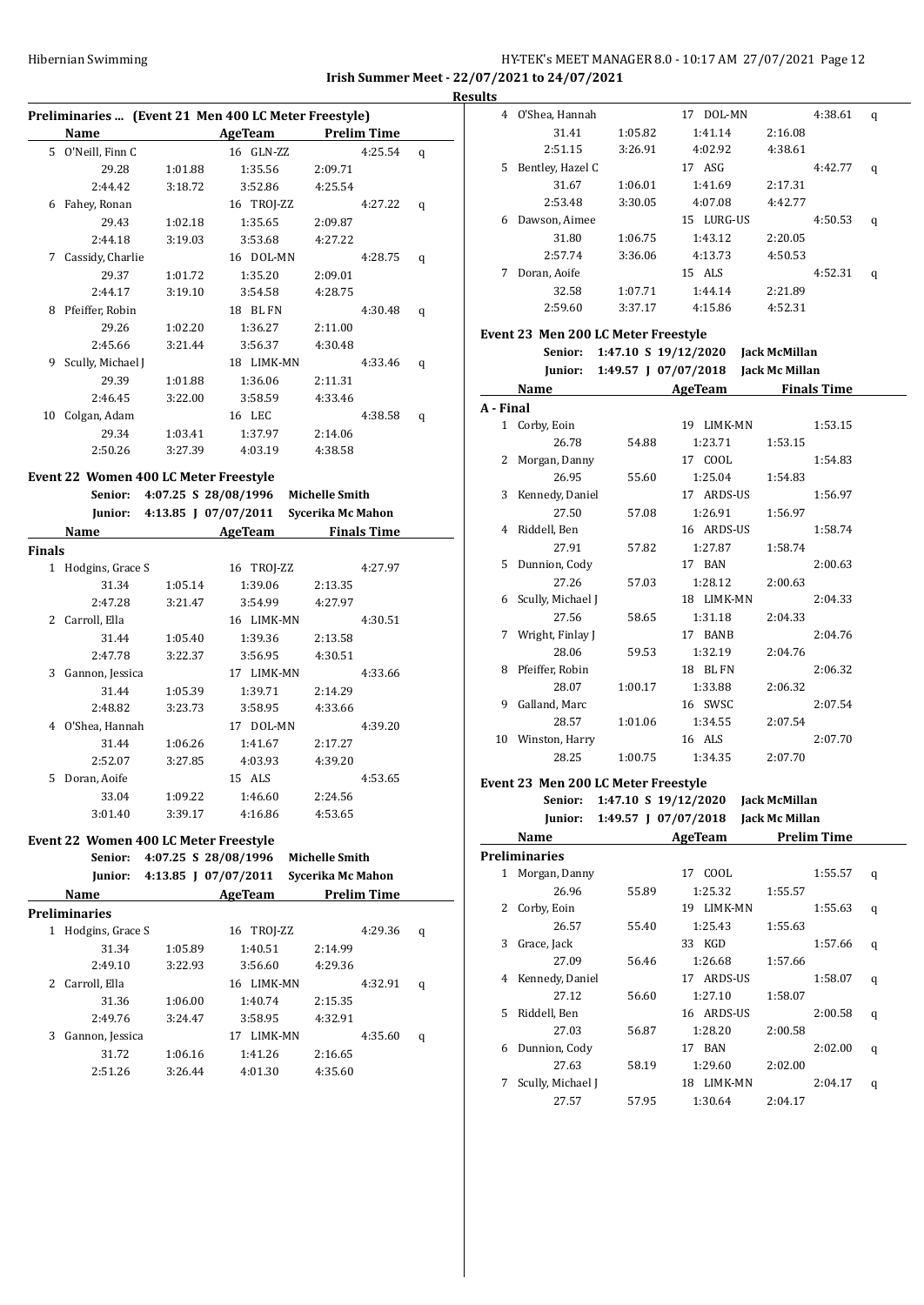|                                              | HY-TEK's MEET MANAGER 8.0 - 10:17 AM 27/07/2021 Page 13 |  |  |
|----------------------------------------------|---------------------------------------------------------|--|--|
| Irish Summer Meet - 22/07/2021 to 24/07/2021 |                                                         |  |  |

**Results**

## **Preliminaries ... (Event 23 Men 200 LC Meter Freestyle)**

|     | 1 Tenninghes  [Brent Bo Then Boo Be Meter Heestyle] |         |           |                    |   |
|-----|-----------------------------------------------------|---------|-----------|--------------------|---|
|     | Name                                                |         | AgeTeam   | <b>Prelim Time</b> |   |
| 8   | Mc Aviney, Brogan                                   |         | 18 KILK   | 2:05.52            | q |
|     | 27.11                                               | 57.97   | 1:31.01   | 2:05.52            |   |
| 9   | Pfeiffer, Robin                                     |         | 18 BL FN  | 2:05.78            | q |
|     | 28.23                                               | 59.97   | 1:33.42   | 2:05.78            |   |
| 10  | Wright, Finlay J                                    |         | 17 BANB   | 2:06.98            | q |
|     | 27.78                                               | 59.54   | 1:32.94   | 2:06.98            |   |
| 11  | Colgan, Adam                                        |         | 16 LEC    | 2:07.59            | q |
|     | 28.68                                               | 1:00.87 | 1:34.71   | 2:07.59            |   |
|     | 12 O'Neill, Finn C                                  |         | 16 GLN-ZZ | 2:08.11            | q |
|     | 28.46                                               | 1:00.52 | 1:34.46   | 2:08.11            |   |
| 13  | Brennan, Ollie                                      |         | 15 COOL   | 2:08.71            | q |
|     | 28.68                                               | 1:00.41 | 1:33.08   | 2:08.71            |   |
|     | 14 Winston, Harry                                   |         | 16 ALS    | 2:09.51            | q |
|     | 29.00                                               | 1:01.60 | 1:35.76   | 2:09.51            |   |
| 15  | Galland, Marc                                       |         | 16 SWSC   | 2:11.75            | q |
|     | 29.00                                               | 1:02.29 | 1:37.21   | 2:11.75            |   |
| --- | Colvin, Cillian                                     |         | 24 NAC-VD | <b>DNF</b>         |   |

#### **Event 24 Women 200 LC Meter Backstroke**

**Senior: 2:10.75 S 22/05/2012 Melanie Nocher**

|                  |                      |         | Junior: 2:15.89 J 08/04/2018 Maria Godden |         |                    |
|------------------|----------------------|---------|-------------------------------------------|---------|--------------------|
|                  | Name                 |         | AgeTeam                                   |         | <b>Finals Time</b> |
| A - Final        |                      |         |                                           |         |                    |
|                  | 1 Godden, Maria      |         | 19 KILK                                   |         | 2:16.41            |
|                  | 31.59                | 1:05.30 | 1:40.09                                   | 2:16.41 |                    |
|                  | 2 Macdougald, Jena   |         | 19 UCD-LE                                 |         | 2:22.74            |
|                  | 32.64                | 1:08.71 | 1:45.95                                   | 2:22.74 |                    |
| 3                | Nolan, Beth          |         | 19 SWSC                                   |         | 2:24.67            |
|                  | 33.28                | 1:09.63 | 1:47.25                                   | 2:24.67 |                    |
|                  | 4 Farr, Lauren       |         | 15 SWSC                                   |         | 2:26.59            |
|                  | 33.92                | 1:10.96 | 1:48.71                                   | 2:26.59 |                    |
|                  | 5 Cullen, Lottie     |         | 17 SW BT                                  |         | 2:27.68            |
|                  | 34.46                | 1:12.19 | 1:50.16                                   | 2:27.68 |                    |
| 6                | Doran, Aoife         |         | 15 ALS                                    |         | 2:31.03            |
|                  | 35.47                | 1:14.02 | 1:52.90                                   | 2:31.03 |                    |
|                  | 7 Davison, Grace     |         | 14 ARDS-US                                |         | 2:31.21            |
|                  | 34.65                | 1:13.11 | 1:52.23                                   | 2:31.21 |                    |
|                  | 8 Boyd, Alyssa       |         | 15 ARDS-US                                |         | 2:34.71            |
|                  | 35.52                | 1:14.55 | 1:54.55                                   | 2:34.71 |                    |
|                  | 9 Wills, Lucy        |         | 15 SW BT                                  |         | 2:41.72            |
|                  | 36.48                | 1:17.31 | 1:59.77                                   | 2:41.72 |                    |
|                  | 10 Lawless, Roisin   |         | 15 WEX-IR                                 |         | 2:42.44            |
|                  | 36.87                | 1:18.29 | 2:01.74                                   | 2:42.44 |                    |
| <b>B</b> - Final |                      |         |                                           |         |                    |
|                  | 11 Walsh, Kallie     |         | 16 TERE-VD                                |         | 2:37.16            |
|                  | 35.12                | 1:15.39 | 1:56.85                                   | 2:37.16 |                    |
|                  | 12 Humphries, Louisa |         | 14 LARNE-US                               |         | 2:39.54            |
|                  | 36.35                | 1:17.04 | 1:58.99                                   | 2:39.54 |                    |
|                  | 13 Walker, Darcy S   |         | 14 BANB                                   |         | 2:47.07            |
|                  | 37.29                | 1:19.14 | 2:03.48                                   | 2:47.07 |                    |

|   | Senior:              |         | 2:10.75 S 22/05/2012 Melanie Nocher       |         |   |
|---|----------------------|---------|-------------------------------------------|---------|---|
|   |                      |         | Junior: 2:15.89 J 08/04/2018 Maria Godden |         |   |
|   | Name                 |         | AgeTeam Prelim Time                       |         |   |
|   | <b>Preliminaries</b> |         |                                           |         |   |
|   | 1 Godden, Maria      |         | 19 KILK                                   | 2:17.08 | q |
|   | 32.35                | 1:06.96 | 1:41.56                                   | 2:17.08 |   |
| 2 | Nolan, Beth          |         | 19 SWSC                                   | 2:25.48 | q |
|   | 33.72                | 1:10.67 | 1:48.01                                   | 2:25.48 |   |
| 3 | Macdougald, Jena     |         | 19 UCD-LE                                 | 2:27.35 | q |
|   | 32.80                | 1:09.58 | 1:48.23                                   | 2:27.35 |   |
|   | 4 Farr, Lauren       |         | 15 SWSC                                   | 2:27.77 | q |
|   | 34.74                | 1:12.15 | 1:50.57                                   | 2:27.77 |   |
| 5 | Cullen, Lottie       |         | 17 SW BT                                  | 2:29.10 | q |
|   | 34.55                | 1:12.69 | 1:51.18                                   | 2:29.10 |   |
| 6 | Doran, Aoife         |         | 15 ALS                                    | 2:33.02 | q |
|   | 35.07                | 1:13.59 | 1:53.96                                   | 2:33.02 |   |
| 7 | Davison, Grace       |         | 14 ARDS-US                                | 2:33.73 | q |
|   | 35.14                | 1:14.18 | 1:54.30                                   | 2:33.73 |   |
| 8 | Boyd, Alyssa         |         | 15 ARDS-US                                | 2:35.23 | q |
|   | 35.24                | 1:14.33 | 1:54.30                                   | 2:35.23 |   |
| 9 | Wills, Lucy          |         | 15 SW BT                                  | 2:40.31 | q |
|   | 36.02                | 1:16.33 | 1:58.27                                   | 2:40.31 |   |
|   | 10 Lawless, Roisin   |         | 15 WEX-IR                                 | 2:41.10 | q |
|   | 36.38                | 1:16.84 | 2:00.23                                   | 2:41.10 |   |
|   | 11 Browne, Alice     |         | 16 SW BT                                  | 2:41.30 | q |
|   | 36.06                | 1:17.14 | 1:59.59                                   | 2:41.30 |   |
|   | 12 Walsh, Kallie     |         | 16 TERE-VD                                | 2:41.85 | q |
|   | 36.08                | 1:17.17 | 2:00.33                                   | 2:41.85 |   |
|   | 13 Humphries, Louisa |         | 14 LARNE-US                               | 2:43.13 | q |
|   | 35.82                | 1:16.80 | 2:00.27                                   | 2:43.13 |   |
|   | 14 Walker, Darcy S   |         | 14 BANB                                   | 2:45.57 | q |
|   | 36.96                | 1:18.94 | 2:02.50                                   | 2:45.57 |   |

#### **Event 25 Men 100 LC Meter Butterfly**

|           | Senior:            | 52.58 S 18/12/2020 |    |            | <b>Brendan Hyland</b> |
|-----------|--------------------|--------------------|----|------------|-----------------------|
|           | Junior:            | 54.50 J 29/04/2013 |    |            | <b>Brendan Hyland</b> |
|           | Name               |                    |    | AgeTeam    | <b>Finals Time</b>    |
| A - Final |                    |                    |    |            |                       |
|           | 1 Johnston, Paddy  |                    |    | 20 ARDS-US | 54.071                |
|           | 25.04              | 54.07              |    |            |                       |
| 2         | Hansen, Ethan      |                    |    | 19 TROJ-ZZ | 56.42                 |
|           | 26.28              | 56.42              |    |            |                       |
| 3         | Mc Aviney, Brogan  |                    |    | 18 KILK    | 57.98                 |
|           | 26.91              | 57.98              |    |            |                       |
| 4         | Berryman, Morgan   |                    |    | 24 BAN     | 58.25                 |
|           | 27.15              | 58.25              |    |            |                       |
| 5         | Registe, Dylan L   |                    |    | 16 LISB    | 58.68                 |
|           | 27.55              | 58.68              |    |            |                       |
| 6         | Eatwell, Charlie T |                    |    | 16 BAN     | 58.74                 |
|           | 27.53              | 58.74              |    |            |                       |
| 7         | Hand, Matthew      |                    |    | 16 ARDS-US | 59.08                 |
|           | 27.54              | 59.08              |    |            |                       |
| 8         | Millar, Michael    |                    |    | 18 SLBG    | 59.88                 |
|           | 28.21              | 59.88              |    |            |                       |
| 9         | Barnes, Adam       |                    | 16 | ARDS-US    | 1:01.32               |
|           | 28.46              | 1:01.32            |    |            |                       |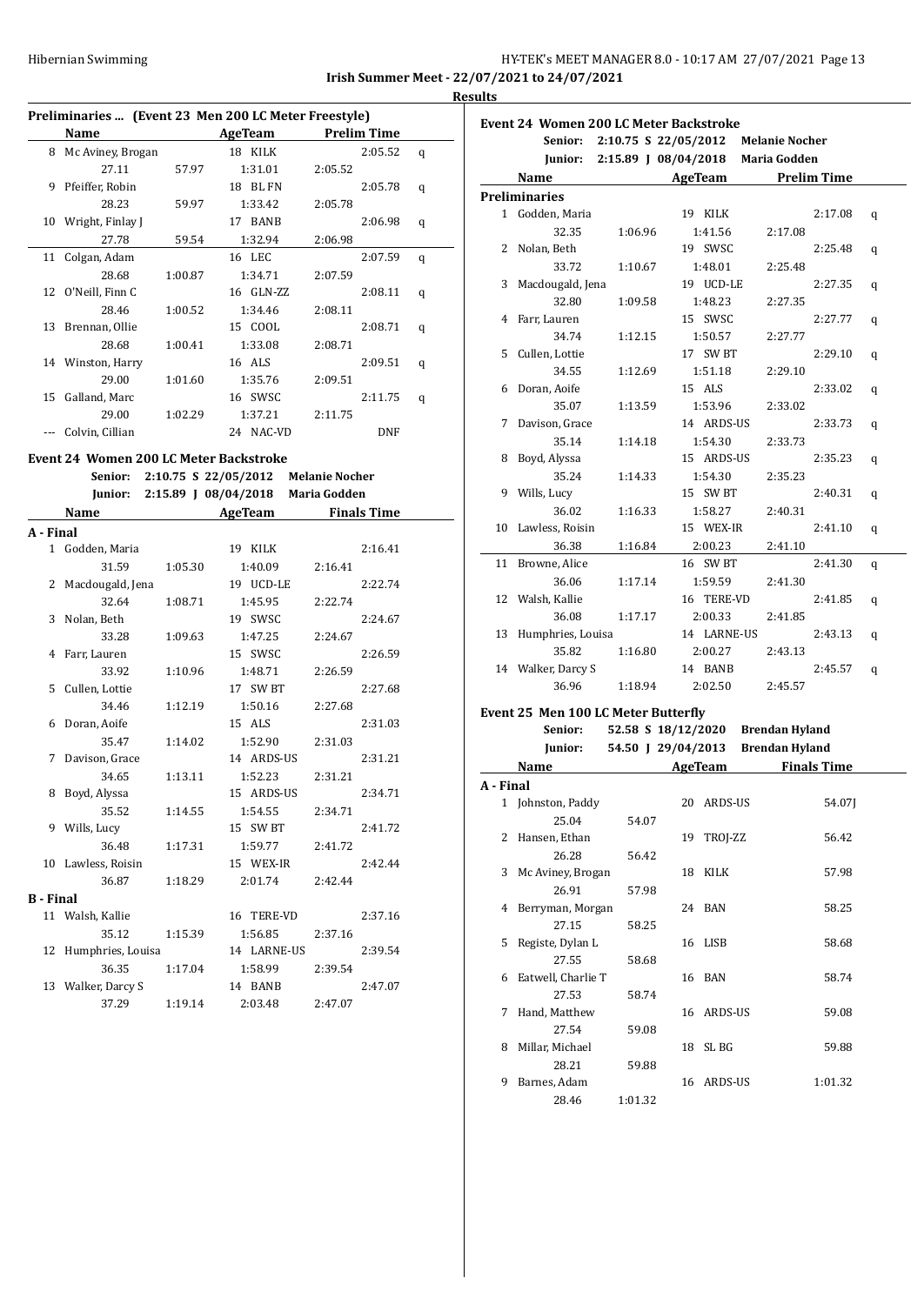| Hibernian Swimming | HY-TEK's MEET MANAGER 8.0 - 10:17 AM 27/07/2021 Page 14 |  |
|--------------------|---------------------------------------------------------|--|
|                    | Irish Summer Meet - 22/07/2021 to 24/07/2021            |  |

**Results**

|           | A - Final  (Event 25 Men 100 LC Meter Butterfly) |         |         |            |                                   |   |
|-----------|--------------------------------------------------|---------|---------|------------|-----------------------------------|---|
|           | Name                                             |         | AgeTeam |            | <b>Finals Time</b>                |   |
|           | 10 Ronan, Dara                                   |         |         | 17 ENSK    | 1:01.37                           |   |
|           | 28.50                                            | 1:01.37 |         |            |                                   |   |
| B - Final |                                                  |         |         |            |                                   |   |
| 11        | Mc Clements, Barry                               |         |         | 20 ARDS-US | 1:03.20                           |   |
|           | 29.44                                            | 1:03.20 |         |            |                                   |   |
|           | 12 Wright, Samuel L                              |         | 16      | BAN        | 1:03.70                           |   |
|           | 29.44                                            | 1:03.70 |         |            |                                   |   |
|           | 13 Brennan, Ollie                                |         |         | 15 COOL    | 1:03.87                           |   |
|           | 29.26                                            | 1:03.87 |         |            |                                   |   |
|           | 14 Lynch, Adam                                   |         |         | 16 SL BG   | 1:04.25                           |   |
|           | 28.74                                            | 1:04.25 |         |            |                                   |   |
|           | <b>Event 25 Men 100 LC Meter Butterfly</b>       |         |         |            |                                   |   |
|           | Senior:                                          |         |         |            | 52.58 S 18/12/2020 Brendan Hyland |   |
|           | Junior:                                          |         |         |            | 54.50 J 29/04/2013 Brendan Hyland |   |
|           |                                                  |         |         |            |                                   |   |
|           | Name                                             |         |         | AgeTeam    | <b>Prelim Time</b>                |   |
|           | <b>Preliminaries</b>                             |         |         |            |                                   |   |
|           | 1 Mc Cusker, Max                                 |         | 22      | DOL-MN     | 54.34J                            | q |
|           | 25.02                                            | 54.34   |         |            |                                   |   |
| 2         | Johnston, Paddy                                  |         |         | 20 ARDS-US | 54.77                             | q |
|           | 25.62                                            | 54.77   |         |            |                                   |   |
| 3         | Hewitt, Michael                                  |         | 21      | ARDS-US    | 56.20                             | q |
|           | 26.68                                            | 56.20   |         |            |                                   |   |
| 4         | Hansen, Ethan                                    |         | 19      | TROJ-ZZ    | 56.39                             | q |
|           | 26.34                                            | 56.39   |         |            |                                   |   |
| 5         | Mc Aviney, Brogan                                |         | 18      | KILK       | 58.46                             | q |
|           | 27.46                                            | 58.46   |         |            |                                   |   |
| 6         | Berryman, Morgan                                 |         |         | 24 BAN     | 58.63                             | q |
|           | 27.40                                            | 58.63   |         |            |                                   |   |
| 7         | Eatwell, Charlie T                               |         |         | 16 BAN     | 58.68                             | q |
|           | 27.56                                            | 58.68   |         |            |                                   |   |
| 8         | Registe, Dylan L                                 |         | 16      | LISB       | 59.08                             | q |
|           | 27.39                                            | 59.08   |         |            |                                   |   |
| 9         | Hand, Matthew                                    |         |         | 16 ARDS-US | 59.23                             | q |
|           | 27.75                                            | 59.23   |         |            |                                   |   |
| 10        | Millar, Michael                                  |         |         | 18 SL BG   | 59.54                             | q |
|           | 28.11                                            | 59.54   |         |            |                                   |   |
|           | 11 Barnes, Adam                                  |         |         | 16 ARDS-US | 1:00.96                           | q |
|           | 27.98                                            | 1:00.96 |         |            |                                   |   |
| 12        | Ronan, Dara                                      |         | 17      | ENSK       | 1:01.52                           | q |
|           | 28.38                                            | 1:01.52 |         |            |                                   |   |
| 13        | Wright, Samuel L                                 |         | 16      | BAN        | 1:03.71                           | q |
|           | 29.34                                            | 1:03.71 |         |            |                                   |   |
| 14        | Lynch, Adam                                      |         | 16      | SL BG      | 1:04.06                           | q |
|           | 28.69                                            | 1:04.06 |         |            |                                   |   |
| 15        | Mc Clements, Barry                               |         | 20      | ARDS-US    | 1:04.77                           | q |
|           | 29.33                                            | 1:04.77 |         |            |                                   |   |
| 16        | Brennan, Ollie                                   |         | 15      | COOL       | 1:06.65                           | q |
|           | 30.37                                            | 1:06.65 |         |            |                                   |   |

| Senior:                               |         | 59.32 S 24/06/2021 Ellen Walshe           |                    |
|---------------------------------------|---------|-------------------------------------------|--------------------|
|                                       |         | Junior: 1:00.69 J 08/04/2018 Ellen Walshe |                    |
| Name                                  |         | <b>AgeTeam</b>                            | <b>Finals Time</b> |
| A - Final                             |         |                                           |                    |
| 1 Donegan, Ele                        |         | 18 LARNE-US                               | 1:03.66            |
| 29.57                                 | 1:03.66 |                                           |                    |
| 2 Semchiy, Sharon                     |         | 20 SWSC                                   | 1:04.17            |
| 29.47                                 | 1:04.17 |                                           |                    |
| 3 O'Shea, Hannah                      |         | 17 DOL-MN                                 | 1:06.89            |
| 31.80                                 | 1:06.89 |                                           |                    |
| 4 Heyburn, Faith                      |         | 17 SW BT                                  | 1:07.63            |
| 31.53                                 | 1:07.63 |                                           |                    |
| 5 Burns-Atkin, Alana                  |         | 15 BANB                                   | 1:08.23            |
| 31.68                                 | 1:08.23 |                                           |                    |
| 6 Gannon, Jessica                     |         | 17 LIMK-MN                                | 1:08.64            |
| 31.85                                 | 1:08.64 |                                           |                    |
| 7 Coyle, Grace M                      |         | 17 BAN                                    | 1:09.08            |
| 32.36                                 | 1:09.08 |                                           |                    |
| 8 Logan, Eliza M                      |         | 15 BANB                                   | 1:11.61            |
| 32.54                                 | 1:11.61 |                                           |                    |
| 9 Barr, Tarryn                        |         | 16 ARDS-US                                | 1:11.63            |
| 33.61                                 | 1:11.63 |                                           |                    |
| 10 Buckley, Marguerite                |         | 15 CLNM                                   | 1:12.18            |
| 33.26                                 | 1:12.18 |                                           |                    |
| <b>B</b> - Final                      |         |                                           |                    |
| 11 mc Cullagh, Joanna                 |         | 15 LEA                                    | 1:20.25            |
| 35.06                                 | 1:20.25 |                                           |                    |
| Event 26 Women 100 LC Meter Butterfly |         |                                           |                    |

**Senior: 59.32 S 24/06/2021 Ellen Walshe Junior: 1:00.69 J 08/04/2018 Ellen Walshe**

|   | Name                  |         |    | AgeTeam     | <b>Prelim Time</b> |   |
|---|-----------------------|---------|----|-------------|--------------------|---|
|   | <b>Preliminaries</b>  |         |    |             |                    |   |
|   | 1 Donegan, Ele        |         |    | 18 LARNE-US | 1:04.45            | q |
|   | 30.13                 | 1:04.45 |    |             |                    |   |
|   | 2 Semchiy, Sharon     |         |    | 20 SWSC     | 1:05.16            | q |
|   | 29.25                 | 1:05.16 |    |             |                    |   |
|   | 3 O'Shea, Hannah      |         | 17 | DOL-MN      | 1:06.97            | q |
|   | 31.57                 | 1:06.97 |    |             |                    |   |
|   | 4 Burns-Atkin, Alana  |         |    | 15 BANB     | 1:07.09            | q |
|   | 31.29                 | 1:07.09 |    |             |                    |   |
|   | 5 Heyburn, Faith      |         |    | 17 SW BT    | 1:09.29            | q |
|   | 31.28                 | 1:09.29 |    |             |                    |   |
| 6 | Coyle, Grace M        |         |    | 17 BAN      | 1:09.73            | q |
|   | 32.29                 | 1:09.73 |    |             |                    |   |
| 7 | Gannon, Jessica       |         |    | 17 LIMK-MN  | 1:10.18            | q |
|   | 32.17                 | 1:10.18 |    |             |                    |   |
| 8 | Mc Grath, Izzy        |         |    | 15 DOL-MN   | 1:10.61            | q |
|   | 32.96                 | 1:10.61 |    |             |                    |   |
| 9 | Buckley, Marguerite   |         |    | 15 CLNM     | 1:11.51            | q |
|   | 32.91                 | 1:11.51 |    |             |                    |   |
|   | 10 Barr, Tarryn       |         |    | 16 ARDS-US  | 1:12.05            | q |
|   | 33.41                 | 1:12.05 |    |             |                    |   |
|   | 11 Ivory, Aoibheann E |         |    | $15$ ASG    | 1:12.94            | q |
|   | 34.00                 | 1:12.94 |    |             |                    |   |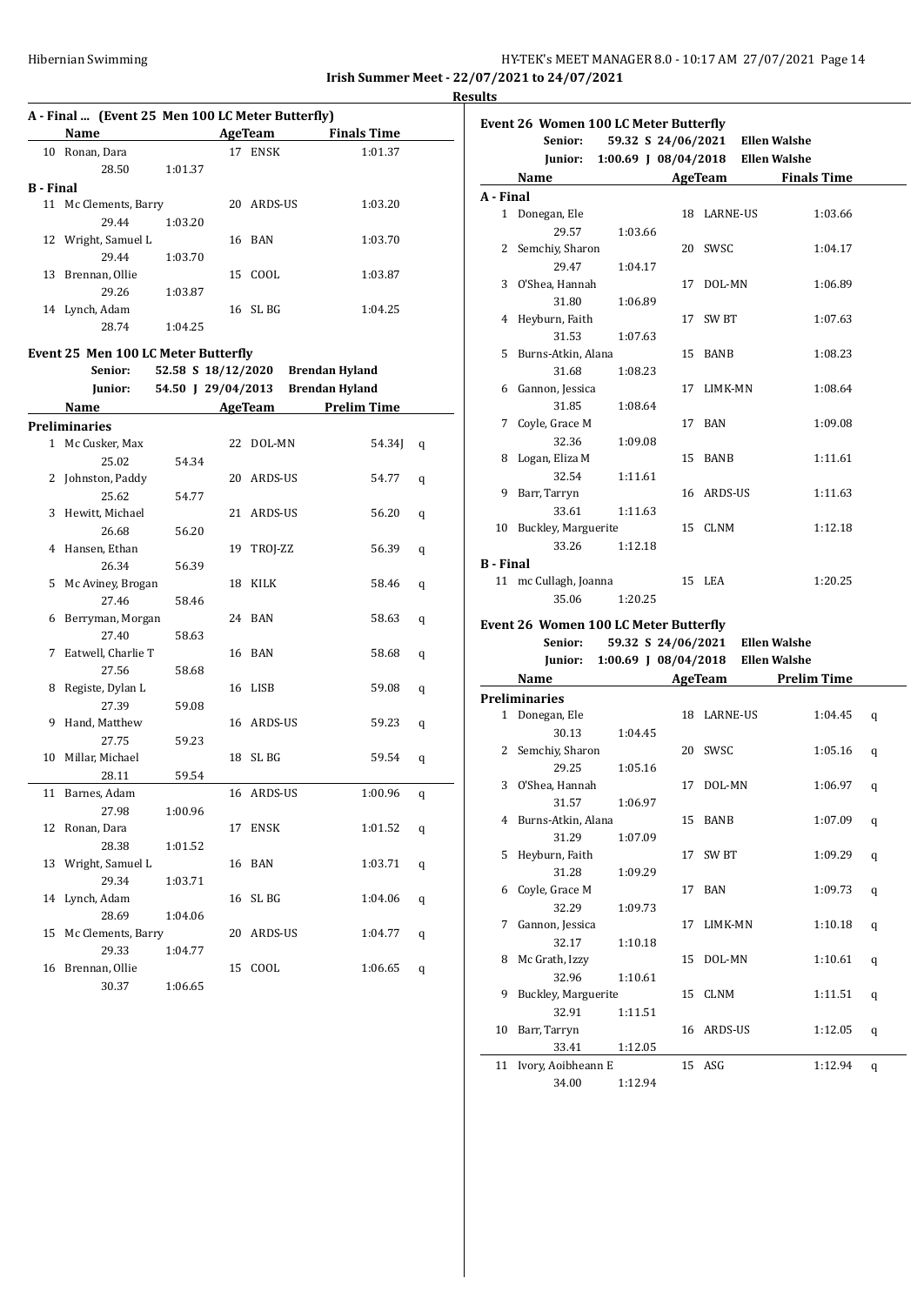## Hibernian Swimming HY-TEK's MEET MANAGER 8.0 - 10:17 AM 27/07/2021 Page 15 **Irish Summer Meet - 22/07/2021 to 24/07/2021**

**Event 28 Women 50 LC Meter Breaststroke**

**Preliminaries ... (Event 26 Women 100 LC Meter Butterfly) Name AgeTeam Prelim Time** 12 Macdougald, Jena 19 UCD-LE 1:14.77 q 33.95 1:14.77 13 Logan, Eliza M 15 BANB 1:15.66 q 34.04 1:15.66 14 mc Cullagh, Joanna 15 LEA 1:19.68 q 35.22 1:19.68 **Event 27 Men 200 LC Meter Breaststroke Senior: 2:10.05 S 28/03/2019 Darragh Greene Junior: 2:13.24 J 19/12/2020 Eoin Corby Name AgeTeam Finals Time Finals** 1 Cooke, Uiseann 20 LIMK-MN 2:15.54 31.79 1:06.26 1:40.87 2:15.54 2 Feenan, Andrew 20 SWSC 2:15.68 31.38 1:06.33 1:40.88 2:15.68 3 Cummings, Benji 15 ARDS-US 2:37.56 33.79 1:13.79 1:55.55 2:37.56 4 O'Connor, Liam 16 TERE-VD 2:39.64 35.59 1:16.70 1:59.35 2:39.64 5 Black, Zachary 15 LURG-US 2:41.21 34.98 1:16.37 1:59.26 2:41.21 6 Feenan, Michael 17 SWSC 2:42.11 35.83 1:17.57 2:00.94 2:42.11 7 Cardwell, Ben J 16 BAN 2:43.51 36.61 1:18.51 2:01.33 2:43.51 8 Fane, Euan 17 DOL-MN 2:46.50 35.83 1:17.67 2:02.51 2:46.50 **Event 27 Men 200 LC Meter Breaststroke Senior: 2:10.05 S 28/03/2019 Darragh Greene Junior: 2:13.24 J 19/12/2020 Eoin Corby Name Age Team Prelim Time Preliminaries** 1 Cooke, Uiseann 20 LIMK-MN 2:15.33 q 31.44 1:06.66 1:41.07 2:15.33 2 Feenan, Andrew 20 SWSC 2:15.52 q 31.12 1:05.55 1:40.18 2:15.52 3 O'Connor, Liam 16 TERE-VD 2:40.06 q 35.70 1:16.44 1:58.99 2:40.06 4 Cummings, Benji 15 ARDS-US 2:40.96 q 34.90 1:15.72 1:58.05 2:40.96 5 Feenan, Michael 17 SWSC 2:42.91 q 35.11 1:16.32 1:59.73 2:42.91

6 Black, Zachary 15 LURG-US 2:44.28 q 36.84 1:20.59 2:02.93 2:44.28 7 Fane, Euan 17 DOL-MN 2:47.01 q 35.47 1:16.04 2:00.50 2:47.01 8 Cardwell, Ben J 16 BAN 2:48.99 q 37.90 1:20.85 2:05.61 2:48.99

## **Junior: 30.91 J 28/06/2017 Mona Mc Sharry Name Age Team Finals Time A - Final** 1 Doyle, Eimear 20 UCD-LE 33.81 2 Murphy, Jade 24 SLIGO 34.24 3 Riordan, Dayna 21 UCD-LE 34.97 4 Aiken, Keira 15 ARDS-US 35.77

**Senior: 30.87 S 03/04/2018 Mona Mc Sharry**

| 5 Kidney, Isabel | 15 SWSC     | 35.92 |
|------------------|-------------|-------|
| 6 Noble, Amy     | 15 ASG      | 37.54 |
| 7 Urry, Amelia B | 17 BAN      | 37.86 |
| 8 Niblock, Maya  | 15 LARNE-US | 39.67 |
| Ibarz, Myriam    | 14 TITAN-ZZ | 40.13 |

#### **Event 28 Women 50 LC Meter Breaststroke**

**Senior: 30.87 S 03/04/2018 Mona Mc Sharry**

|    | Junior:        | 28/06/2017<br>30.91 I                      |              | <b>Mona Mc Sharry</b> |   |
|----|----------------|--------------------------------------------|--------------|-----------------------|---|
|    | Name           |                                            | AgeTeam      | <b>Prelim Time</b>    |   |
|    | Preliminaries  |                                            |              |                       |   |
| 1  | Doyle, Eimear  | 20                                         | UCD-LE       | 34.24                 | q |
| 2  | Murphy, Jade   | 24                                         | <b>SLIGO</b> | 35.09                 | q |
| 3  | Riordan, Dayna | 21                                         | UCD-LE       | 35.46                 | q |
| 4  | Kidney, Isabel | 15                                         | SWSC         | 35.90                 | q |
| 5  | Aiken, Keira   | 15                                         | ARDS-US      | 36.00                 | q |
| 6  | Urry, Amelia B | 17                                         | BAN          | 38.41                 | q |
| 7  | Noble, Amy     | 15                                         | ASG          | 38.47                 | q |
| 8  | Niblock, Maya  |                                            | 15 LARNE-US  | 39.89                 | q |
| 9  | Jones, Eva R   | 15                                         | CASC-NI      | 39.90                 | q |
| 10 | Rada, Janelle  | 15                                         | LURG-US      | 40.02                 | q |
| 11 | Ibarz, Myriam  | 14                                         | TITAN-ZZ     | 40.55                 | q |
|    |                | <b>Event 29 Men 50 LC Meter Backstroke</b> |              |                       |   |

|               | Senior:              |         | 24.32 S 08/03/2018 |                | <b>Shane Ryan</b> |                       |  |
|---------------|----------------------|---------|--------------------|----------------|-------------------|-----------------------|--|
|               | Junior:              | 24.99 I | 03/08/2018         |                |                   | <b>Conor Ferguson</b> |  |
|               | Name                 |         |                    | AgeTeam        |                   | <b>Finals Time</b>    |  |
| <b>Finals</b> |                      |         |                    |                |                   |                       |  |
| 1             | Johnston, Paddy      |         | 20                 | ARDS-US        |                   | 25.79                 |  |
| 2             | Mulholland, Daniel J |         | 18                 | LISB           |                   | 28.16                 |  |
| 3             | Barnes, Adam         |         |                    | 16 ARDS-US     |                   | 28.22                 |  |
| 4             | Winston, Sam         |         | 19                 | ALS            |                   | 28.87                 |  |
| 5             | Keogh, Michael       |         | 17                 | <b>TERE-VD</b> |                   | 30.05                 |  |
| 6             | Dunnion, Cody        |         | 17                 | <b>BAN</b>     |                   | 30.14                 |  |
| 7             | Winston, Harry       |         |                    | 16 ALS         |                   | 30.21                 |  |
| 8             | Pfeiffer, Robin      |         | 18                 | BL FN          |                   | 30.73                 |  |

## **Event 29 Men 50 LC Meter Backstroke**

|    | Senior:              |         | 24.32 S 08/03/2018 |                | <b>Shane Ryan</b>     |       |   |
|----|----------------------|---------|--------------------|----------------|-----------------------|-------|---|
|    | Junior:              | 24.99 I | 03/08/2018         |                | <b>Conor Ferguson</b> |       |   |
|    | Name                 |         |                    | AgeTeam        | <b>Prelim Time</b>    |       |   |
|    | <b>Preliminaries</b> |         |                    |                |                       |       |   |
|    | Johnston, Paddy      |         | 20                 | ARDS-US        |                       | 26.06 | q |
|    | Barnes, Adam         |         | 16                 | ARDS-US        |                       | 28.05 | q |
| 3  | Mulholland, Daniel J |         | 18                 | LISB           |                       | 28.56 | q |
| 4  | Winston, Sam         |         | 19                 | ALS            |                       | 29.00 | q |
| 5. | Keogh, Michael       |         |                    | <b>TERE-VD</b> |                       | 30.09 | q |
| 6  | Dunnion, Cody        |         | 17                 | <b>BAN</b>     |                       | 30.23 | q |

## **Results**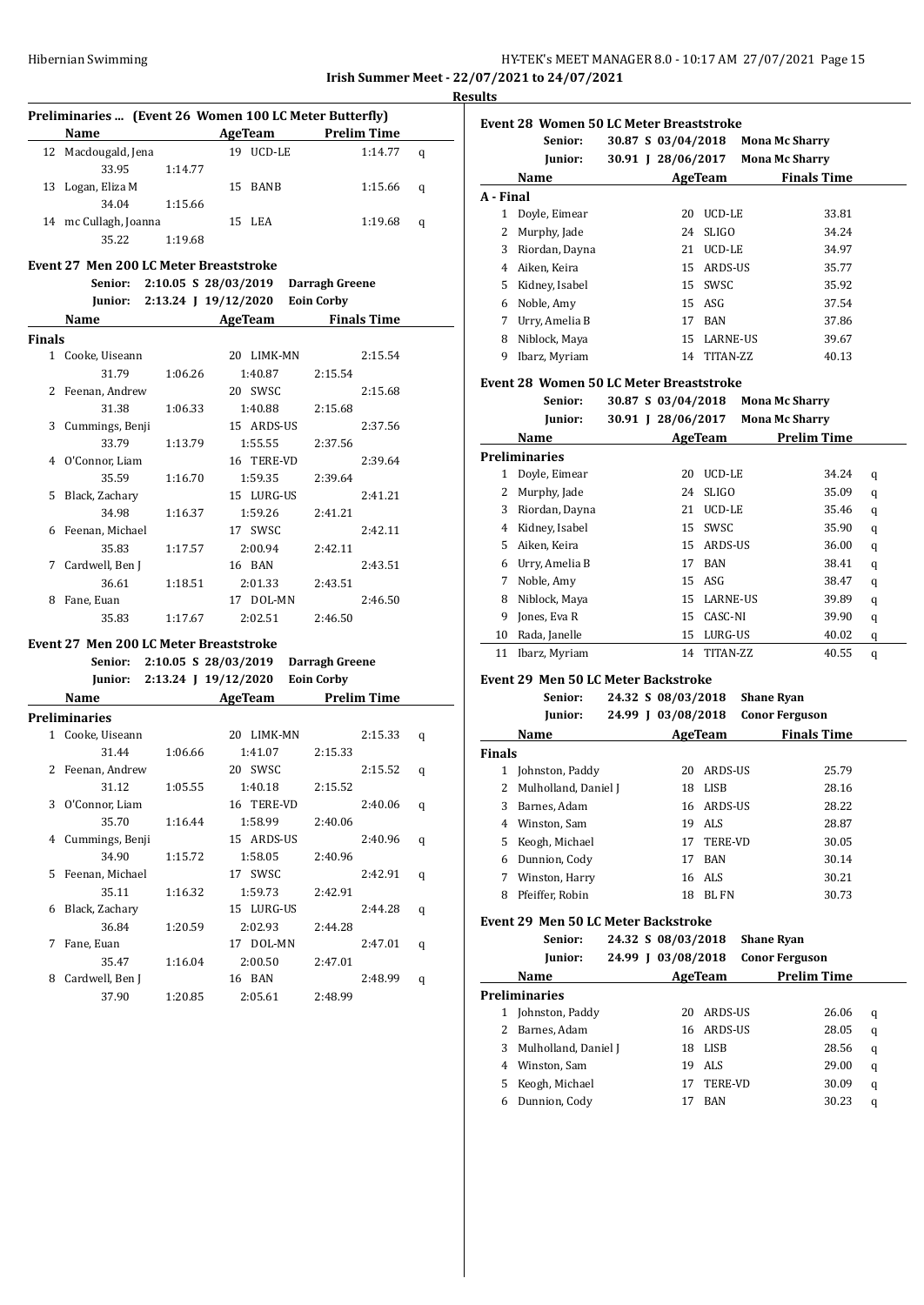|                           | HY-TEK's MEET MANAGER 8.0 - 10:17 AM 27/07/2021 Page 16<br>1.1.01.0 |
|---------------------------|---------------------------------------------------------------------|
| <b>Hibernian Swimming</b> |                                                                     |

**Senior: 4:23.22 S 25/06/2021 Cillian Melly**

**Event 31 Men 400 LC Meter IM**

**Irish Summer Meet - 22/07/2021 to 24/07/2021 Results**

| Preliminaries  (Event 29 Men 50 LC Meter Backstroke)  |                                             |  |                    |                       |                      |                    |   |
|-------------------------------------------------------|---------------------------------------------|--|--------------------|-----------------------|----------------------|--------------------|---|
|                                                       | Name                                        |  |                    | AgeTeam               |                      | <b>Prelim Time</b> |   |
|                                                       | 7 Winston, Harry                            |  |                    | 16 ALS                |                      | 30.35              | q |
| 8                                                     | Balgos, Jericho A                           |  | 17                 | <b>LARNE-US</b>       |                      | 30.40              | q |
|                                                       | 9 Pfeiffer, Robin                           |  |                    | 18 BL FN              |                      | 30.80              | q |
|                                                       | Event 30 Women 50 LC Meter Freestyle        |  |                    |                       |                      |                    |   |
| Senior:<br>25.19 S 23/04/2021<br><b>Danielle Hill</b> |                                             |  |                    |                       |                      |                    |   |
|                                                       | Junior:                                     |  | 26.03 J 06/03/2016 |                       | <b>Danielle Hill</b> |                    |   |
|                                                       | Name                                        |  |                    | AgeTeam               |                      | <b>Finals Time</b> |   |
| A - Final                                             |                                             |  |                    |                       |                      |                    |   |
| 1                                                     | Riordan, Erin                               |  | 22                 | UCD-LE                |                      | 26.19              |   |
| 2                                                     | Reid, Rebecca                               |  | 20                 | ARDS-US               |                      | 26.86              |   |
|                                                       | 3 Stapleton, Cara                           |  |                    | 20 OTTER              |                      | 27.06              |   |
|                                                       | 4 Trait, Naomi                              |  |                    | 18 KILK               |                      | 27.11              |   |
| 5                                                     | Donegan, Ele                                |  |                    | 18 LARNE-US           |                      | 27.39              |   |
|                                                       | 6 Williams, Ciara                           |  |                    | 17 NAC-VD             |                      | 28.25              |   |
|                                                       | 7 Dowling, Caoimhe                          |  | 17                 | TROJ-ZZ               |                      | 28.31              |   |
| 8                                                     | O'Bric, Molly                               |  | 15                 | ASG                   |                      | 28.44              |   |
| 9                                                     | Rogers, Nemone                              |  | 16                 | TROJ-ZZ               |                      | 28.67              |   |
| 10                                                    | Pountney, Naeve                             |  | 17                 | BAN                   |                      | 28.85              |   |
| <b>B</b> - Final                                      |                                             |  |                    |                       |                      |                    |   |
| 11                                                    | Buckley, Marguerite                         |  |                    | 15 CLNM               |                      | 29.39              |   |
| 12                                                    | Urry, Amelia B                              |  | 17                 | <b>BAN</b>            |                      | 29.43              |   |
| 13                                                    | Lee, Danielle M                             |  |                    | 16 ASG                |                      | 29.44              |   |
|                                                       | 14 Niblock, Maya                            |  |                    | 15 LARNE-US           |                      | 29.48              |   |
| 15                                                    | Lawless, Roisin                             |  |                    | 15 WEX-IR             |                      | 29.83              |   |
|                                                       | <b>Event 30 Women 50 LC Meter Freestyle</b> |  |                    |                       |                      |                    |   |
|                                                       | Senior:                                     |  | 25.19 S 23/04/2021 |                       | <b>Danielle Hill</b> |                    |   |
|                                                       | Junior:                                     |  | 26.03 J 06/03/2016 |                       | <b>Danielle Hill</b> |                    |   |
|                                                       | Name                                        |  |                    | AgeTeam               |                      | <b>Prelim Time</b> |   |
|                                                       | <b>Preliminaries</b>                        |  |                    |                       |                      |                    |   |
|                                                       | 1 Riordan, Erin                             |  | 22                 | UCD-LE                |                      | 26.23              | q |
|                                                       | 2 Reid, Rebecca                             |  | 20                 | ARDS-US               |                      | 26.93              | q |
|                                                       | 3 Trait, Naomi                              |  |                    | 18 KILK               |                      | 27.17              | q |
|                                                       | 4 Stapleton, Cara                           |  |                    | 20 OTTER              |                      | 27.41              | q |
|                                                       | 5 Donegan, Ele                              |  |                    | 18 LARNE-US           |                      | 27.76              | q |
| 6                                                     | Dowling, Caoimhe                            |  |                    | 17 TROJ-ZZ            |                      | 28.31              | q |
|                                                       | 7 O'Bric, Molly                             |  |                    | 15 ASG                |                      | 28.45              | q |
| 8                                                     | Williams, Ciara                             |  | 17                 | NAC-VD                |                      | 28.70              | q |
| 9                                                     | Rogers, Nemone                              |  | 16                 | TROJ-ZZ               |                      | 28.72              | q |
| 10                                                    | Pountney, Naeve                             |  | 17                 | BAN                   |                      | 28.97              | q |
| 11                                                    | Ivory, Aoibheann E                          |  | 15                 | $\mathsf{ASG}\xspace$ |                      | 29.36              | q |
| 12                                                    | Mc Grath, Izzy                              |  | 15                 | DOL-MN                |                      | 29.58              | q |
| 13                                                    | Buckley, Marguerite                         |  | 15                 | <b>CLNM</b>           |                      | 29.72              | q |
| 14                                                    | Lee, Danielle M                             |  | 16                 | ASG                   |                      | 29.79              | q |
| 15                                                    | Urry, Amelia B                              |  | 17                 | BAN                   |                      | 29.93              | q |
| 16                                                    | Lawless, Roisin                             |  | 15                 | WEX-IR                |                      | 29.96              | q |
| 17                                                    | Niblock, Maya                               |  | 15                 | LARNE-US              |                      | 30.66              | q |
|                                                       |                                             |  |                    |                       |                      |                    |   |

|               | Junior:                      |                    |                      | 4:27.45 J 27/04/2013 Brendan Hyland |                    |   |
|---------------|------------------------------|--------------------|----------------------|-------------------------------------|--------------------|---|
|               | Name                         |                    |                      | AgeTeam Finals Time                 |                    |   |
| <b>Finals</b> |                              |                    |                      |                                     |                    |   |
|               | 1 Mc Carthy, Cadan           |                    | 21 MAL-MN            |                                     | 4:32.61            |   |
|               | 28.02                        | 1:00.70            | 1:36.31              | 2:11.59                             |                    |   |
|               | 2:49.15                      | 3:27.95            | 4:00.92              | 4:32.61                             |                    |   |
|               | 2 Kennedy, Daniel            |                    | 17 ARDS-US           |                                     | 4:36.86            |   |
|               | 28.67                        | 1:01.70            | 1:37.74              | 2:14.08                             |                    |   |
|               | 2:53.47                      | 3:34.39            | 4:06.05              | 4:36.86                             |                    |   |
|               | 3 Wilson, Adam W             |                    | 18 BANB              |                                     | 4:43.82            |   |
|               | 29.87                        | 1:04.68            | 1:41.60              | 2:18.05                             |                    |   |
|               | 2:56.78                      | 3:36.50            | 4:10.92              | 4:43.82                             |                    |   |
|               | 4 Hand, Matthew              |                    | 16 ARDS-US           |                                     | 4:50.15            |   |
|               | 29.97                        | 1:05.58            | 1:44.30              | 2:23.21                             |                    |   |
|               | 3:03.48                      | 3:44.94            | 4:18.01              | 4:50.15                             |                    |   |
|               | 5 Fleming, Jack              |                    | 20 LISB              |                                     | 4:51.84            |   |
|               | 29.51                        | 1:05.05            | 1:43.16              | 2:20.46                             |                    |   |
|               | 3:02.97                      | 3:46.49            | 4:19.55              | 4:51.84                             |                    |   |
|               | 6 Pfeiffer, Robin            |                    | 18 BLFN              |                                     | 5:02.96            |   |
|               | 30.27                        | 1:06.61            | 1:46.21              | 2:24.77                             |                    |   |
|               | 3:09.69                      | 3:55.59            | 4:30.17              | 5:02.96                             |                    |   |
|               | 7 Mc Geown, Niall P          |                    | 17 BANB              |                                     | 5:16.21            |   |
|               | 31.41                        | 1:08.71            | 1:49.37              | 2:30.25                             |                    |   |
|               | 3:14.26                      | 4:00.80            | 4:38.49              | 5:16.21                             |                    |   |
|               |                              |                    |                      |                                     |                    |   |
|               | Event 31 Men 400 LC Meter IM |                    |                      |                                     |                    |   |
|               | Senior:                      |                    |                      | 4:23.22 S 25/06/2021 Cillian Melly  |                    |   |
|               |                              |                    |                      |                                     |                    |   |
|               | <b>Iunior:</b>               |                    | 4:27.45 J 27/04/2013 | <b>Brendan Hyland</b>               |                    |   |
|               | Name                         |                    | <b>AgeTeam</b>       |                                     | <b>Prelim Time</b> |   |
|               | <b>Preliminaries</b>         |                    |                      |                                     |                    |   |
|               | 1 Mc Carthy, Cadan           |                    | 21 MAL-MN            |                                     | 4:39.76            | q |
|               | 29.24                        | 1:02.98            | 1:41.08              | 2:18.25                             |                    |   |
|               | 2:57.47                      | 3:38.08            | 4:09.29              | 4:39.76                             |                    |   |
|               | 2 Kennedy, Daniel            |                    | 17 ARDS-US           |                                     | 4:40.77            | q |
|               | 29.28                        | 1:02.96            | 1:38.95              | 2:14.73                             |                    |   |
|               | 2:54.86                      | 3:36.91            | 4:09.23              | 4:40.77                             |                    |   |
|               | 3 Wilson, Adam W             |                    | 18 BANB              |                                     | 4:45.93            | q |
|               | 29.46                        | 1:03.56            | 1:40.49              | 2:17.14                             |                    |   |
|               | 2:56.33                      | 3:36.79            | 4:11.29              | 4:45.93                             |                    |   |
|               | 4 Hand, Matthew              |                    | 16 ARDS-US           |                                     | 4:52.42            | q |
|               | 29.73                        | 1:04.67            | 1:43.81              | 2:23.19                             |                    |   |
|               | 3:03.46                      | 3:45.25            | 4:19.23              | 4:52.42                             |                    |   |
| 5.            | Fleming, Jack                |                    | 20 LISB              |                                     | 4:55.55            | q |
|               | 29.39                        | 1:03.73            | 1:41.81              | 2:19.15                             |                    |   |
|               | 3:02.65                      | 3:46.85            | 4:21.81              | 4:55.55                             |                    |   |
|               | 6 Pfeiffer, Robin            |                    | 18 BLFN              |                                     | 5:03.57            | q |
|               | 30.72                        | 1:07.21            | 1:46.77              | 2:25.21                             |                    |   |
|               | 3:10.58                      | 3:55.32            | 4:30.44              | 5:03.57                             |                    |   |
| 7             | Fahey, Ronan                 |                    | 16 TROJ-ZZ           |                                     | 5:04.00            | q |
|               | 30.61                        | 1:06.36            | 1:46.31              | 2:25.24                             |                    |   |
|               | 3:09.88                      | 3:54.44            | 4:29.86              | 5:04.00                             |                    |   |
| 8             | Mc Geown, Niall P            |                    | 17 BANB              |                                     | 5:14.34            | q |
|               | 30.60<br>3:10.65             | 1:07.08<br>3:57.26 | 1:46.70<br>4:36.16   | 2:26.94<br>5:14.34                  |                    |   |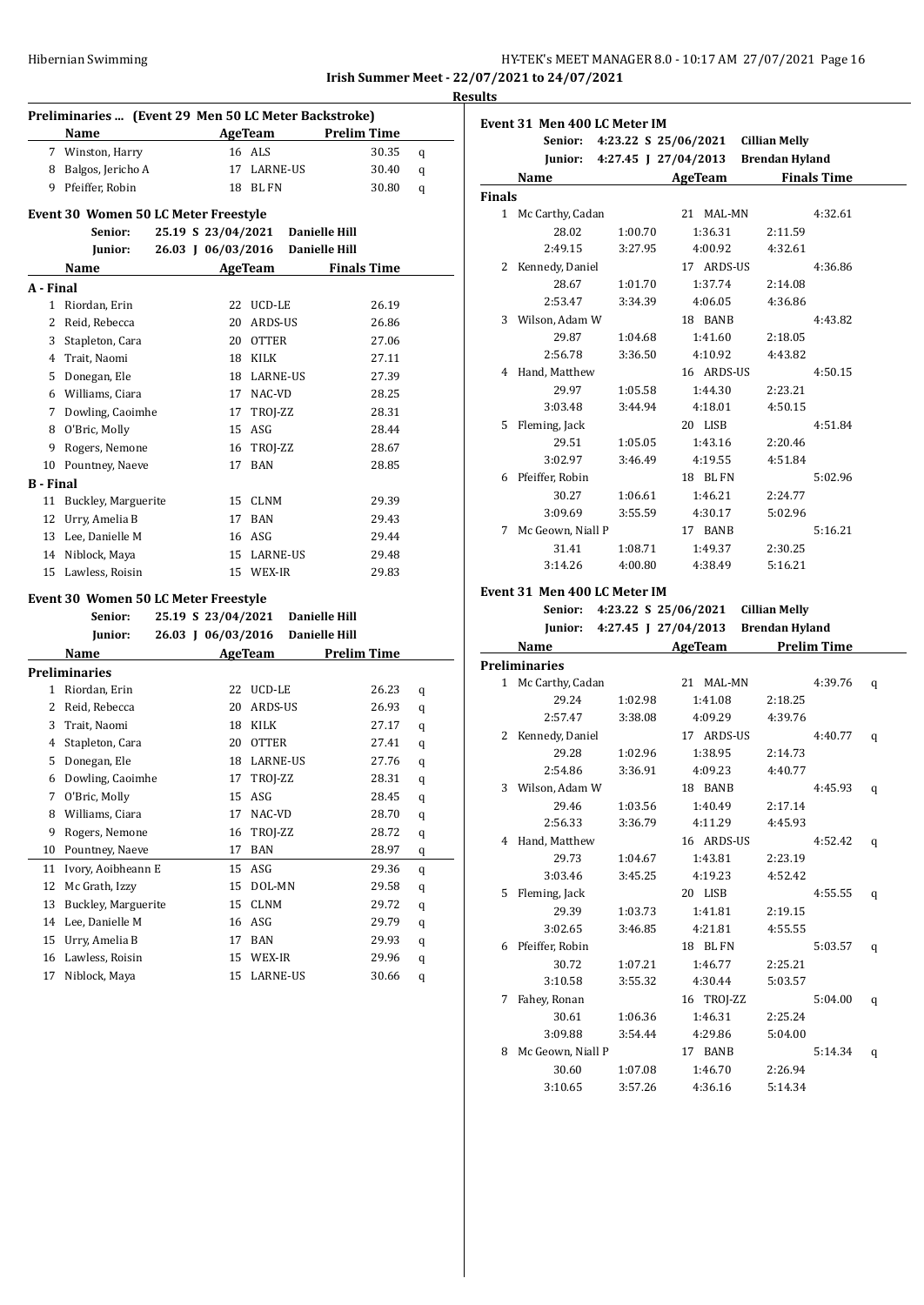## Hibernian Swimming HY-TEK's MEET MANAGER 8.0 - 10:17 AM 27/07/2021 Page 17 **Irish Summer Meet - 22/07/2021 to 24/07/2021**

**Event 32 Women 200 LC Meter IM Senior: 2:12.02 S 25/06/2021 Ellen Walshe Junior: 2:13.64 J 26/07/2009 Grainne Murphy Name Age Team Finals Time A - Final** 1 Knox, Julia K 18 BANB 2:18.04 30.30 1:04.81 1:45.43 2:18.04 2 Mc Kibbin, Ellie 17 ARDS-US 2:21.18 29.52 1:05.34 1:47.43 2:21.18 3 Mc Cartney, Ellie 16 ENSK 2:22.44 30.83 1:08.48 1:49.44 2:22.44 4 Trait, Naomi 18 KILK 2:24.79 30.75 1:08.82 1:52.89 2:24.79 5 Firth~, Bethy 25 ARDS-US 2:24.85 30.29 1:05.62 1:50.24 2:24.85 6 Macdougald, Jena 19 UCD-LE 2:26.17 30.82 1:08.49 1:52.35 2:26.17 7 Burke, Jessica N 21 TERE-VD 2:26.75 31.59 1:08.62 1:51.66 2:26.75 8 Davison, Grace 14 ARDS-US 2:27.57 31.60 1:09.93 1:52.56 2:27.57 9 Aiken, Keira 15 ARDS-US 2:29.80 31.89 1:11.73 1:53.58 2:29.80 10 O'Shea, Hannah 17 DOL-MN 2:31.12 31.95 1:11.32 1:57.33 2:31.12 **B - Final** 11 Cullen, Lottie 17 SW BT 2:31.44 31.95 1:10.93 1:55.43 2:31.44 12 Doran, Aoife 15 ALS 2:34.41 34.57 1:13.97 1:58.49 2:34.41 13 Mc Cormack, Cara 15 DOL-MN 2:35.19 33.33 1:14.94 1:58.15 2:35.19 14 Kidney, Isabel 15 SWSC 2:36.85 33.75 1:16.40 1:59.29 2:36.85 15 Boyd, Alyssa 15 ARDS-US 2:40.41 33.66 1:12.76 2:02.10 2:40.41 16 O'Shea, Michelle 15 DOL-MN 2:41.91 36.76 1:17.57 2:02.97 2:41.91 17 Burns-Atkin, Alana 15 BANB 2:42.16 31.93 1:14.68 2:04.01 2:42.16 18 Bingham, Ellie M 16 BANB 2:42.61 34.55 1:16.46 2:04.95 2:42.61 **Event 32 Women 200 LC Meter IM Senior: 2:12.02 S 25/06/2021 Ellen Walshe Junior: 2:13.64 J 26/07/2009 Grainne Murphy Name AgeTeam Prelim Time Preliminaries** 1 Knox, Julia K 18 BANB 2:20.58 q 30.93 1:06.12 1:47.65 2:20.58 2 Mc Kibbin, Ellie 17 ARDS-US 2:23.58 q 30.70 1:07.16 1:49.78 2:23.58 3 Trait, Naomi 18 KILK 2:24.99 q 31.03 1:09.25 1:52.61 2:24.99 4 Mc Cartney, Ellie 16 ENSK 2:25.03 q 31.57 1:08.92 1:50.25 2:25.03

| <b>Results</b> |                        |         |             |         |         |   |
|----------------|------------------------|---------|-------------|---------|---------|---|
|                | 5 Burke, Jessica N     |         | 21 TERE-VD  |         | 2:27.05 | q |
|                | 31.74                  | 1:09.62 | 1:52.62     | 2:27.05 |         |   |
|                | 6 Firth $\sim$ , Bethy |         | 25 ARDS-US  |         | 2:27.65 | q |
|                | 30.62                  | 1:07.30 | 1:53.04     | 2:27.65 |         |   |
| 7              | Macdougald, Jena       |         | 19 UCD-LE   |         | 2:28.19 | q |
|                | 31.36                  | 1:08.68 | 1:52.99     | 2:28.19 |         |   |
|                | 8 Aiken, Keira         |         | 15 ARDS-US  |         | 2:30.17 | q |
|                | 32.37                  | 1:11.86 | 1:53.97     | 2:30.17 |         |   |
|                | 9 Davison, Grace       |         | 14 ARDS-US  |         | 2:31.31 | q |
|                | 31.34                  | 1:09.83 | 1:54.72     | 2:31.31 |         |   |
|                | 10 O'Shea, Hannah      |         | 17 DOL-MN   |         | 2:32.40 | q |
|                | 31.54                  | 1:10.82 | 1:57.57     | 2:32.40 |         |   |
|                | 11 Cullen, Lottie      |         | 17 SW BT    |         | 2:32.56 | q |
|                | 32.01                  | 1:10.23 | 1:55.82     | 2:32.56 |         |   |
|                | 12 Doran, Aoife        |         | 15 ALS      |         | 2:34.49 | q |
|                | 34.51                  | 1:13.67 | 1:58.24     | 2:34.49 |         |   |
|                | 13 Kidney, Isabel      |         | 15 SWSC     |         | 2:34.82 | q |
|                | 34.47                  | 1:17.96 | 1:58.60     | 2:34.82 |         |   |
|                | 14 Mc Cormack, Cara    |         | 15 DOL-MN   |         | 2:37.48 | q |
|                | 34.01                  | 1:15.57 | 1:59.92     | 2:37.48 |         |   |
|                | 15 Burns-Atkin, Alana  |         | 15 BANB     |         | 2:38.44 | q |
|                | 31.42                  | 1:13.75 | 2:00.76     | 2:38.44 |         |   |
|                | 16 Bingham, Ellie M    |         | 16 BANB     |         | 2:40.57 | q |
|                | 33.76                  | 1:14.96 | 2:03.04     | 2:40.57 |         |   |
| 17             | Boyd, Alyssa           |         | 15 ARDS-US  |         | 2:42.38 | q |
|                | 34.51                  | 1:14.08 | 2:03.27     | 2:42.38 |         |   |
|                | 18 O'Shea, Michelle    |         | 15 DOL-MN   |         | 2:43.19 | q |
|                | 36.53                  | 1:17.84 | 2:03.85     | 2:43.19 |         |   |
|                | 19 Noble, Amy          |         | 15 ASG      |         | 2:43.27 | q |
|                | 33.40                  | 1:16.31 | 2:04.55     | 2:43.27 |         |   |
|                | 20 Niblock, Maya       |         | 15 LARNE-US |         | 2:43.64 | q |
|                | 34.35                  | 1:16.47 | 2:04.48     | 2:43.64 |         |   |
| 21             | Mc Grath, Izzy         |         | 15 DOL-MN   |         | 2:45.57 |   |
|                | 34.14                  | 1:15.16 | 2:05.88     | 2:45.57 |         |   |
|                |                        |         |             |         |         |   |

#### **Event 33 Men 1500 LC Meter Freestyle Senior: 15:16.90 S 24/04/2021 Daniel Wiffen**

|                   | Seniof: 15:10.90 S 44/04/4041 |            | Damer whiteh         |  |
|-------------------|-------------------------------|------------|----------------------|--|
|                   | Junior: 15:39.74   25/08/2019 |            | <b>Daniel Wiffen</b> |  |
| Name              |                               | AgeTeam    | <b>Finals Time</b>   |  |
| Fahey, Ronan<br>1 |                               | 16 TROJ-ZZ | 17:23.37             |  |
| 30.49             | 1:04.64                       | 1:39.00    | 2:13.54              |  |
| 2:48.38           | 3:23.26                       | 3:58.19    | 4:33.11              |  |
| 5:08.03           | 5:43.28                       | 6:18.03    | 6:53.35              |  |
| 7:28.44           | 8:03.44                       | 8:38.22    | 9:13.20              |  |
| 9:47.95           | 10:23.18                      | 10:58.26   | 11:33.32             |  |
| 12:08.35          | 12:43.61                      | 13:18.70   | 13:53.86             |  |
| 14:29.10          | 15:04.22                      | 15:39.50   | 16:15.03             |  |
| 16:49.92          | 17:23.37                      |            |                      |  |
|                   |                               |            |                      |  |

#### **Event 34 Women 800 LC Meter Freestyle**

| prent o r women ovo be meter ricestyle |  |  |  |  |  |  |  |
|----------------------------------------|--|--|--|--|--|--|--|
|                                        |  |  |  |  |  |  |  |
|                                        |  |  |  |  |  |  |  |
|                                        |  |  |  |  |  |  |  |
|                                        |  |  |  |  |  |  |  |
|                                        |  |  |  |  |  |  |  |
|                                        |  |  |  |  |  |  |  |
|                                        |  |  |  |  |  |  |  |
|                                        |  |  |  |  |  |  |  |
|                                        |  |  |  |  |  |  |  |